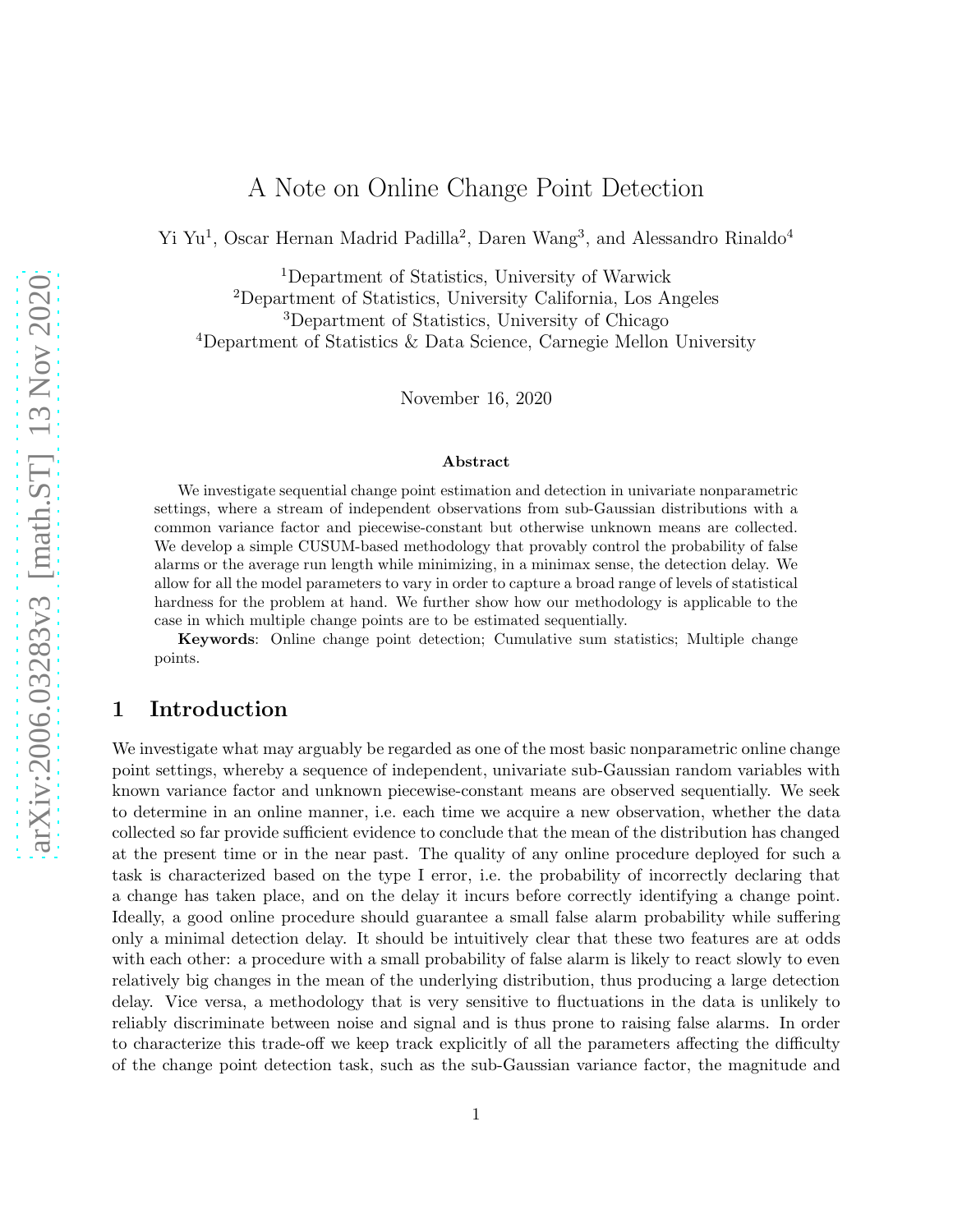time of the distributional change and the targeted type I error. Our goal is to develop an online procedure that provably works under the most unfavourable settings for which inference is just barely possible.

<span id="page-1-0"></span>We begin by formalizing the problem with a general assumption used throughout.

**Assumption 1.** Assume that  $\{X_1, X_2, \ldots\}$  is a sequence of independent random variables with unknown means  $\mathbb{E}(X_i) = f_i$ ,  $i = 1, 2, \ldots$  and such that  $\sup_{i=1, 2, \ldots} ||X_i||_{\psi_2} \leq \sigma$ .

We recall that for a random variable X, its Orlicz- $\psi_2$ -norm is defined as

$$
||X||_{\psi_2} = \inf \{ t > 0 : \mathbb{E}\{\exp(X^2/t^2)\} \le 2 \}.
$$

At first we consider the change point model for which the means of the observations change after collecting  $\Delta$  - an unknown number of observations, by an unknown amount  $\kappa$ , as described in the next assumption. Extension to models allowing for multiple change points will be discussed in Section [3.](#page-12-0)

<span id="page-1-1"></span>**Assumption 2.** Assume that there exists a positive integer  $\Delta \geq 1$  such that

$$
f_1=\cdots=f_{\Delta}\neq f_{\Delta+1}=f_{\Delta+2}=\cdots.
$$

In addition, let

$$
\kappa = |f_{\Delta} - f_{\Delta+1}|.
$$

We will write the probability of any event with respect to any distribution consistent with Assumptions [1](#page-1-0) and [2](#page-1-1) as  $\mathbb{P}_{\Delta}\{\cdot\}$  and, similarly, we will use  $\mathbb{E}_{\Delta}\{\cdot\}$  for the corresponding expectation. With a slight abuse of notation, we describe the case in which the observations have constant means by setting  $\Delta = \infty$  and will use the corresponding notation  $\mathbb{P}_{\infty} \{\cdot\}$  and  $\mathbb{E}_{\infty} \{\cdot\}$ . With this notation, we remark that the change point is  $\Delta + 1$  and  $\Delta$  is the sample size of the observations from the pre-change distribution.

Our main goal is to design an online procedure that is provably able to detect a change point soon after time  $\Delta$  and with a controlled false alarm probability, denoted throughout as  $\alpha$ . In detail, an online change point detection procedure is an extended stopping time t taking values in  $\mathbb{N}\cup\{\infty\}$ with respect to the natural filtration generated by the data. The false alarm probability of an online change point procedure is given as

$$
\mathbb{P}_{\Delta}\left\{\hat{t}\leq \Delta\right\}\text{ for any }\Delta<\infty\quad\text{ and }\quad\mathbb{P}_{\infty}\left\{\hat{t}<\infty\right\}\text{ otherwise,}
$$

and the detection delay is the random variable

$$
\left( \widehat{t}-\Delta \right) _{+},
$$

which is only defined provided that  $\Delta < \infty$ . We will develop procedures that guarantee that (i)  $\mathbb{P}_{\infty} \{\hat{t} < \infty\} \leq \alpha$ , for a user-defined target false alarm probability  $\alpha$  or  $\mathbb{E}_{\infty}(\hat{t}) \geq \gamma$  for a user-defined average run length value  $\gamma$ , and (ii) that, at the same time, for all  $\Delta < \infty$ ,  $(\hat{t} - \Delta)_{+}$  is minimal.

The setting described in Assumptions [1](#page-1-0) and [2](#page-1-1) allows one to completely characterize the hardness of the problem – measured both by the false alarm probability and the detection delay – as a function of the upper bound  $\sigma$  on the fluctuations, the target probability of false alarm  $\alpha$ , the pre-change sample size  $\Delta$  and the jump size  $\kappa$ . Intuitively, the difficulty of the change point detection task is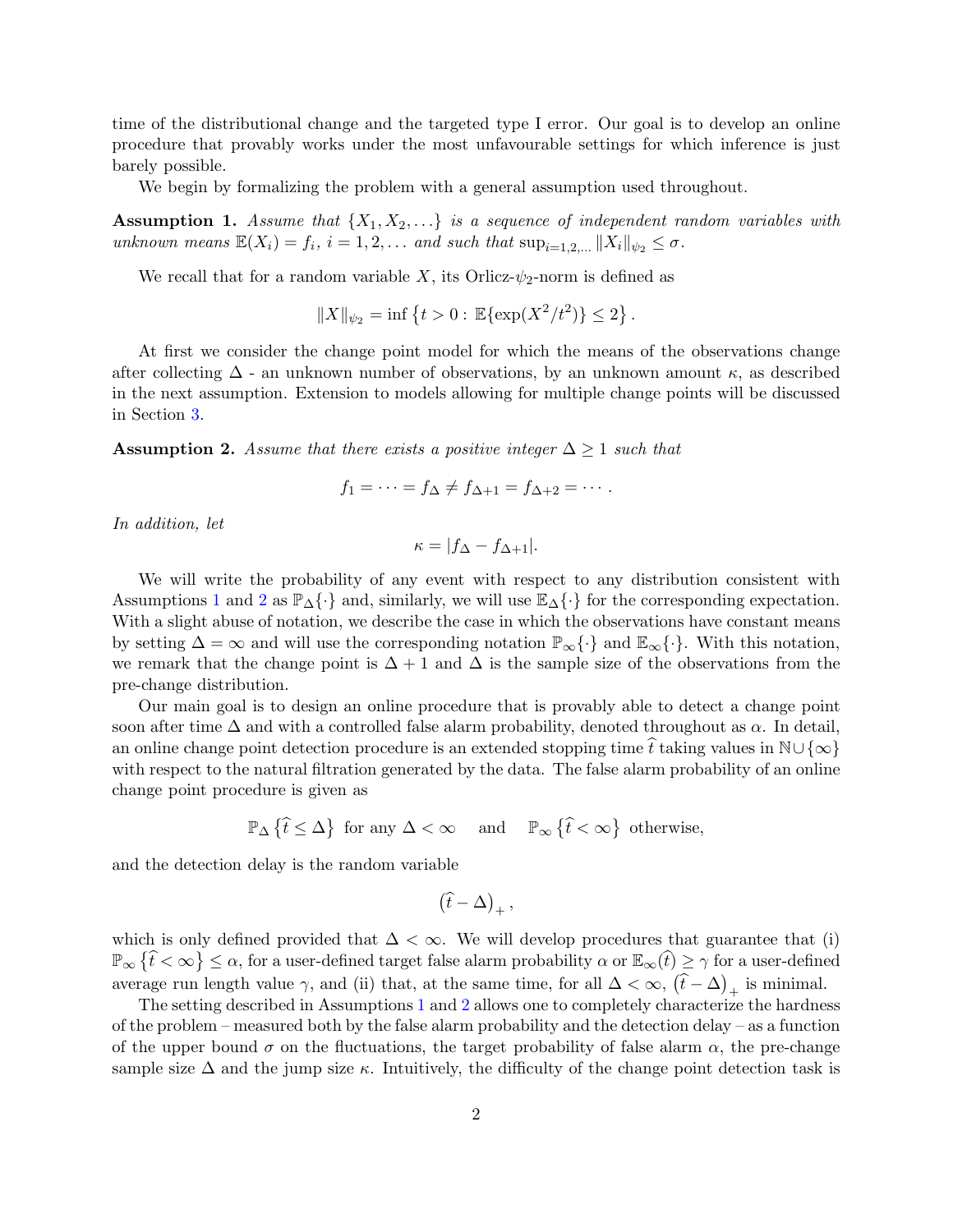increasing in  $\sigma$  and decreasing in  $\Delta$ ,  $\alpha$  and  $\kappa$ . To formally capture this important aspect of the problem, we implicitly assume a sequence of change point models with respect to which the data may have originated. Accordingly, the parameters defining the statistical task at hand, namely the quadruple  $(\Delta, \alpha, \sigma^2, \kappa)$ , are not fixed but should be instead viewed as sequences, expressing a spectrum of levels of difficulty of the problem we are interested in.

We make the following contributions:

• We develop a CUSUM-based procedure with a false alarm probability control, yielding a detection delay of order

<span id="page-2-0"></span>
$$
\sigma^2 \kappa^{-2} \log(\Delta/\alpha) \tag{1}
$$

with probability at least  $1 - \alpha$ , for all  $\Delta < \infty$  satisfying the signal-to-noise ratio condition

<span id="page-2-1"></span>
$$
\Delta \kappa^2 \sigma^{-2} \succeq \log(\Delta/\alpha). \tag{2}
$$

Interestingly, the above expression matches exactly the signal-to-noise ratio quantity for the offline version of the same change point detection problem, as demonstrated for example in [Wang et al.](#page-31-0) [\(2020](#page-31-0)). We elaborate further on this connection later on in Section [4.2.](#page-16-0)

- We show that a straightforward modification of our procedure guarantees that, for any target average run length  $\gamma \geq \Delta$ ,  $\mathbb{E}_{\infty}(\hat{t}) \geq \gamma$  and, at the same time, with probability  $1 - \gamma^{-1}$  the detection delay is of order  $\sigma^2 \kappa^{-2} \log(\gamma)$ , for all  $\Delta \leq \gamma$  such that  $\Delta \kappa^2 \sigma^{-2} \succeq \log(\gamma)$ .
- We construct lower bounds indicating that the magnitude of the detection delay [\(1\)](#page-2-0) is essentially nearly optimal, in a minimax sense, save for a logarithmic term, whenever the signal-to-noise ratio condition [\(2\)](#page-2-1) is in effect.
- We generalize our procedure to the case of multiple change points and show that, in this setting, the signal-to-noise condition [\(2\)](#page-2-1) is in fact necessary for online change point localization.
- We discuss variants of our methodology that incur smaller computational costs. [Chen et al.](#page-30-0) [\(2020](#page-30-0)) mentioned that the computational cost of an online procedure should be of linear order of the number of time points. We would like to emphasize that this claim holds when both the before and after change point distributions are exactly known, which is essentially the situation discussed in [Chen et al.](#page-30-1) [\(2009](#page-30-1)). On the contrary, in our paper, we deal with sub-Gaussian distributions with unknown means. In this situation, we are not aware of nor expect to see any theoretically-justified methods with linear order computational costs.

The paper is organized as follows. Section [1.1](#page-3-0) provides a review of related work on online and offline change point detection. The main algorithms are then presented in Section [2.](#page-4-0) In particular, Section [2.1](#page-5-0) contains the theoretical guarantees of the main algorithm, Section [2.2](#page-8-0) discusses the variants, and some practical implementation aspects are investigated in Section [2.3.](#page-10-0) Extensions to multiple change points settings are the subject of Section [3.](#page-12-0) Section [4](#page-15-0) then provides a lower bound on the detection delay which shows that our algorithm is nearly optimal. The paper concludes with a discussion in Section [5.](#page-17-0) All the proofs are deferred to the Appendices.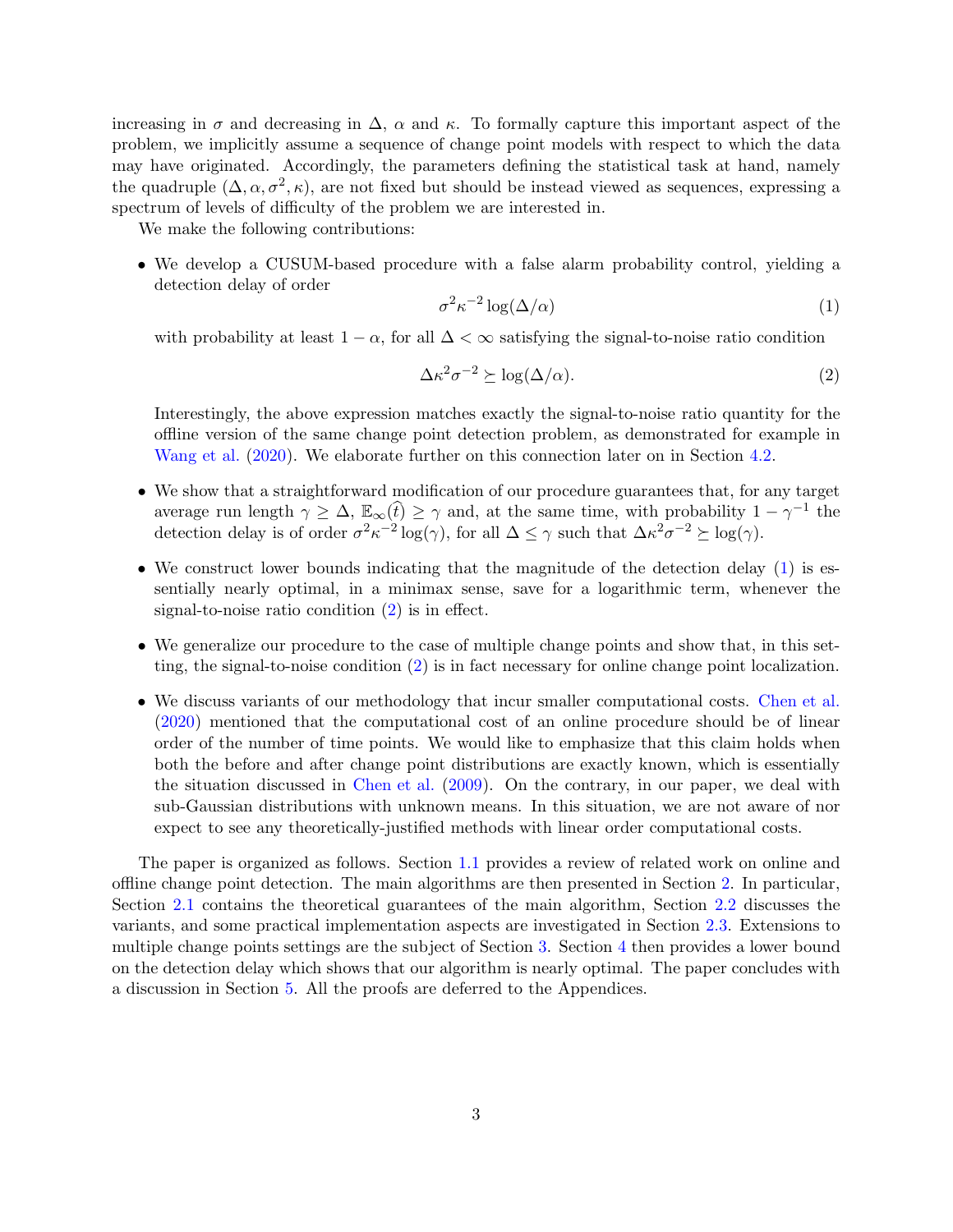### <span id="page-3-0"></span>1.1 Relevant literature

[Wald](#page-31-1)  $(1945)$  $(1945)$ , as a prelude of the sequential analysis, kicked off the statistical research on online change point detection problems. A famous extension of [Wald](#page-31-1) [\(1945](#page-31-1)) is the CUSUM statistic proposed in [Page](#page-31-2) [\(1954](#page-31-2)). The optimality of [Wald](#page-31-1) [\(1945\)](#page-31-1) and [Page](#page-31-2) [\(1954](#page-31-2)) was, to the best of our knowledge, studied first in [Lorden](#page-31-3) [\(1971](#page-31-3)), which showed that among all the estimators which have average run lengths lower bounded by  $\gamma$ , the optimal detection delay rate is of order  $\log(\gamma)/KL(F_0, F_1)$ , as  $\gamma \to \infty$ , where KL( $\cdot, \cdot$ ) is the Kullback–Leiber divergence. [Moustakides](#page-31-4) [\(1986](#page-31-4)) and [Ritov](#page-31-5) [\(1990\)](#page-31-5) reiterated this minimax result and showed that in the optimality framework studied in [Lorden](#page-31-3) [\(1971](#page-31-3)), the CUSUM statistic is optimal. Similar results have also been derived in the same framework using a change-of-measure argument under more general assumptions in [Lai](#page-31-6) [\(1981](#page-31-6)), [Lai](#page-31-7) [\(1998](#page-31-7)) and [Lai](#page-31-8) [\(2001](#page-31-8)), among others. In almost all of the second half of the 20th century, the research on online change point detection focused on optimizing the expected delay time. The motivations back then were mainly from the manufactory sector, with quality control as the centre applications. The data type studied were mainly univariate sequences, and the results were almost all asymptotic. We refer readers to [Lai](#page-31-9) [\(1995](#page-31-9), [2001\)](#page-31-8) for comprehensive reviews.

Before proceeding, we would like to emphasize that there is a fundamental difference between the optimality results derived in the aforementioned work and the ones developed by us in Section [4.](#page-15-0) In short, when considering the minimax lower bounds, the previous work only allows the change point location to vary and the optimality is derived in an asymptotic sense, by letting the lower bound of the average run length diverge. In this paper, we let all model parameters vary with the location of the change point when deriving the minimax lower bounds, and allow for fixed sample arguments.

The second act of online change point research was kicked off by [Chu et al.](#page-30-2) [\(1996](#page-30-2)), who formally stated the existence of 'noncontamination' data that one has a training data set of size  $m$ , i.e.  $X_i \sim F_0$ ,  $i = 1, \ldots, m$ . The theoretical results built upon the above assumption are asymptotic in the sense that one lets m grow unbounded. One can control the type I error with this noncontamination condition. Since [Chu et al.](#page-30-2) [\(1996](#page-30-2)), a large number of papers have been pro-duced in this line of work, including univariate mean change (e.g. Aue and Horváth, [2004](#page-30-3); [Kirch](#page-31-10), [2008\)](#page-31-10), linear regression coefficients change (e.g. [Aue et al.,](#page-30-4) [2009](#page-30-4); Hušková and Kirch, [2012](#page-30-5)), multivariate mean and/or variance change (e.g. [Mei](#page-31-11), [2010](#page-31-11)), univariate nonparametric change (e.g. Hušková et al., [2010](#page-30-6); Hlávka et al., [2016](#page-30-7); [Desobry et al.](#page-30-8), [2005](#page-30-8)), Bayesian online change point detection (e.g. [Fearnhead and Liu](#page-30-9), [2007](#page-30-9)), to name but a few. More recent work includes [He et al.](#page-30-10) [\(2018](#page-30-10)), which studied the sequential change point detection in a sequence of random graphs. [Kirch and Weber](#page-31-12) [\(2018](#page-31-12)) used estimating equations as a unified framework to include the location shift, linear regression and autoregressive online change point detection. [Kurt et al.](#page-31-13) [\(2018](#page-31-13)) converted different high-dimensional and/or nonparametric data to a univariate statistic and used geometric entropy minimisation methods to define an acceptance region. [Chen](#page-30-11) [\(2019](#page-30-11)) constructed similarity measures via  $K$ -nearest neighbour estimators and then proposed a counting-based statis-tic to conduct sequential change point detection. Dette and Gösmann [\(2019\)](#page-30-12) proposed a general framework for sequential change point detection case and obtained a limiting distribution of the proposed statistics. The framework can be used to handle high-dimensional and nonparametric cases. Gösmann et al. [\(2019\)](#page-30-13) exploited a likelihood ratio based method and shared similar core techniques with Dette and Gösmann [\(2019](#page-30-12)). [Keshavarz et al.](#page-30-14) [\(2018](#page-30-14)) considered online change point detection in a sequence of Gaussian graph models and obtained asymptotic type I and II error controls. [Chen et al.](#page-30-0) [\(2020](#page-30-0)) considered online change point detection in a sequence of Gaussian random vec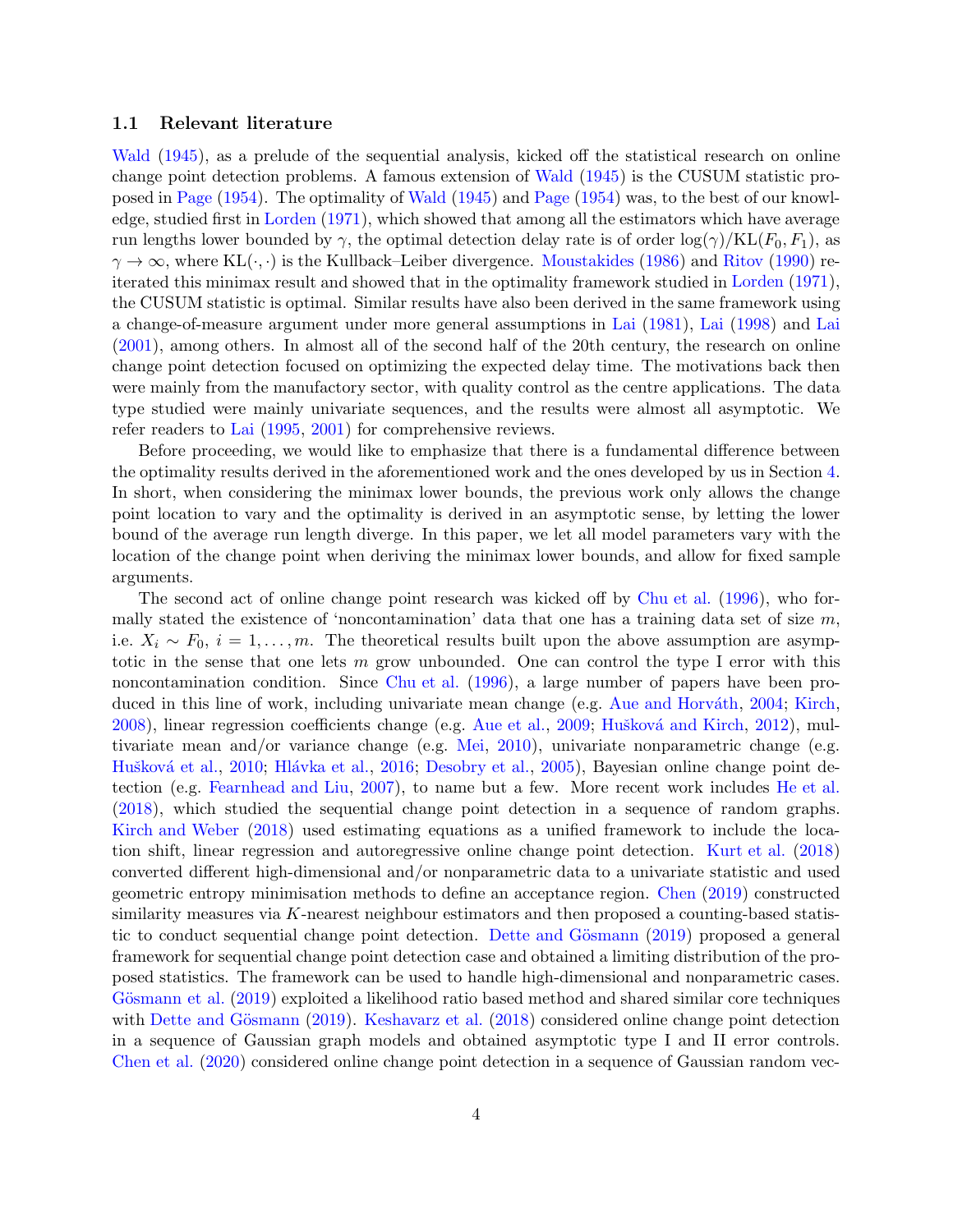tors where the mean changes over time. Comprehensive monographs and survey papers include [Siegmund](#page-31-14) [\(2013](#page-31-14)), [Tartakovsky et al.](#page-31-15) [\(2014](#page-31-15)) and [Namoano et al.](#page-31-16) [\(2019\)](#page-31-16).

We would like to mention [Maillard](#page-31-17) [\(2019](#page-31-17)). This paper is the most relevant paper to ours, to the best of our knowledge, and has heavily inspired our paper. [Maillard](#page-31-17) [\(2019\)](#page-31-17) studied a univariate online mean change point detection problem and deployed the Laplace transform to control the probabilities of the events, on which the fluctuations are contained within desirable ranges, although the arguments thereof remain doubtful. Given the large probability events established based on the Laplace transforms, type I error controls and large probability detection delays were studied. A claim on the phase transition and robust analysis under multiple change points scenario were also available in [Maillard](#page-31-17) [\(2019](#page-31-17)). There are a number of differences between this paper and [Maillard](#page-31-17) [\(2019](#page-31-17)): (i) Instead of using the Laplace transform to establish large probability events, we summon the concentration inequalities for sub-Gaussian random variables, the union bound results and the peeling arguments. It was pointed out in the Discussion in [Maillard](#page-31-17) [\(2019](#page-31-17)), other more advanced tools including the peeling arguments may improve the results by changing logarithmic terms to iterative logarithmic terms. We are, however, skeptical about the feasibility of such claim. (ii) In addition to the type I errors, which are available in [Maillard](#page-31-17) [\(2019\)](#page-31-17), we also provide average run length results and a parallel set of results by setting a lower bound for the average run lengths. This is a common practice in applications and is widely used in the existing literature (e.g. [Lai](#page-31-6), [1981\)](#page-31-6). (iii) Despite that [Maillard](#page-31-17) [\(2019](#page-31-17)) has much more modern arguments than papers in the 20th century, the results are presented in a more restrictive way. For instance, the 'phase transition' and 'detectability' are presented as a property of the location of the change point only. In this paper, we will exploit a signal-to-noise ratio, which is a function of the jump size, the variance and the change point location jointly. This setup enables further studies of high-dimensional data problems.

An important aspect of our problem that sets it aside from many of the contributions in the area is the fact that our procedure is not sensitive to the values of the pre- and post-change means, but only to their difference. Formally, we consider composite null and alternative hypotheses for the pre- and post-change distributions, respectively. This feature, combined with the nonparametric nature of our sub-Gaussianity assumption, which is not enough to specify likelihood functions, poses additional and significant challenges compared to the simpler case in which the pre- and post-change distributions are known. From a statistical standpoint, it prevents us from relying on likelihood-ratio-type procedures, which are analytically simpler and have optimality properties. Computationally, it requires us to re-evaluate our test statistic over past observations, adding to the computational burden and thus making the design of sequential procedures challenging.

### <span id="page-4-0"></span>2 Detection delay and type I error controls

We are going to consider a simple online procure, described in Algorithm [1,](#page-5-1) that keeps track of the running maximum of the standard CUSUM statistics, formally defined next, and declares that a change point has occurred as soon as its value exceeds a pre-specified, time-dependent threshold. Later in the paper, we will discuss different variants of this simple method, but they all share this basic core principle.

<span id="page-4-1"></span>**Definition 1** (CUSUM statistic). Given a sequence  $\{X_t\}_{t=1,2,...} \subset \mathbb{R}$  and a pair of integers  $1 \leq$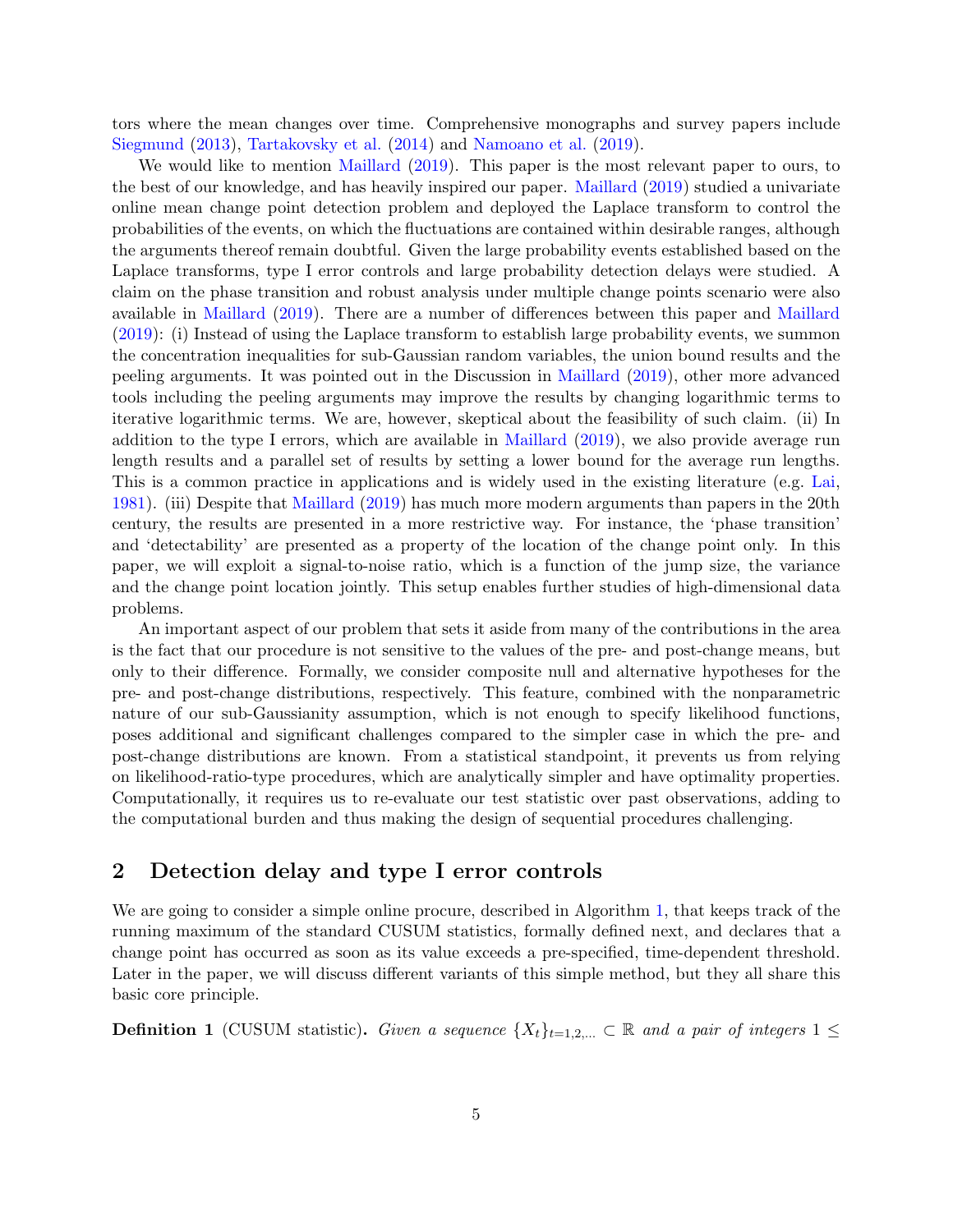$s < t$ , we define the CUSUM statistic and its population version as

$$
\widehat{D}_{s,t} = \left| \left( \frac{t-s}{ts} \right)^{1/2} \sum_{l=1}^{s} X_l - \left\{ \frac{s}{t(t-s)} \right\}^{1/2} \sum_{l=s+1}^{t} X_l \right|
$$

and

$$
D_{s,t} = \left| \left( \frac{t-s}{ts} \right)^{1/2} \sum_{l=1}^{s} f_l - \left\{ \frac{s}{t(t-s)} \right\}^{1/2} \sum_{l=s+1}^{t} f_l \right|,
$$

respectively.

| <b>Algorithm 1</b> Online change point detection via CUSUM statistics                    |
|------------------------------------------------------------------------------------------|
| <b>INPUT:</b> $\{X_u\}_{u=1,2,} \subset \mathbb{R}, \{b_u, u=2,3,\} \subset \mathbb{R}.$ |
| $t \leftarrow 1$                                                                         |
| while $FLAG = 0$ do                                                                      |
| $t \leftarrow t + 1$ ;                                                                   |
| FLAG = $1 - \prod_{s=1}^{t-1} \left\{ \widehat{D}_{s,t} \le b_t \right\};$               |
| end while                                                                                |
| OUTPUT: $t$ .                                                                            |

<span id="page-5-1"></span>Algorithm [1](#page-5-1) scans through the data sequence using the CUSUM statistic and a sequence of pre-specified positive threshold values. For any time point  $t \geq 2$ , as long as there exists an integer  $s \in [1, t)$ , such that the corresponding CUSUM statistic  $D_{s,t}$  exceeds the threshold  $b_t$ , we decide that a change in mean has occurred prior to the current time point  $t$ . Algorithm [1](#page-5-1) is written in the way that it will never terminate if there is no change point declared. In practice, Algorithm [1](#page-5-1) is terminated based on a stopping rule decided by the user and our theory accommodates this.

In the rest of this section, we will first focus on one version of the detection procedure, providing its detection delay and type I error control in Section [2.1.](#page-5-0) We will then discuss two other common alternative procedures, together with their performances and connections among all three procedures in Section [2.2.](#page-8-0) To conclude this section, we will discuss some practical issues in Section [2.3.](#page-10-0)

#### <span id="page-5-0"></span>2.1 Anlysis of Algorithm [1](#page-5-1)

In this section, we analyze the performance of Algorithm [1.](#page-5-1) Here and in the rest of the paper, we adopt a high-dimensional framework of reference, whereby we implicitly assume a sequence of change point models with respect to which the data may have originated. Accordingly, the parameters defining the statistical task at hand, namely the pre-change sample size  $\Delta$  when it is finite, the variance parameter  $\sigma$ , the magnitude  $\kappa$  of the change and the false alarm probability  $\alpha$ are not fixed but are instead allowed to vary, in order to express a spectrum of levels of difficulty of the problem we are interested in. This is of course a convenient mathematical formalization, and is not intended to represent any real-life situation. Since our theoretical guarantees will be formulated based on finite sample bounds, this formalism does not pose any issue.

<span id="page-5-2"></span>We begin by specifying the signal-to-noise ratio condition that we will require in our analysis.

**Assumption 3.** There exists a sufficiently large absolute constant  $C_{SNR} > 0$  such that

 $\Delta \kappa^2 \sigma^{-2} \geq C_{\text{SNR}} \log(\Delta/\alpha).$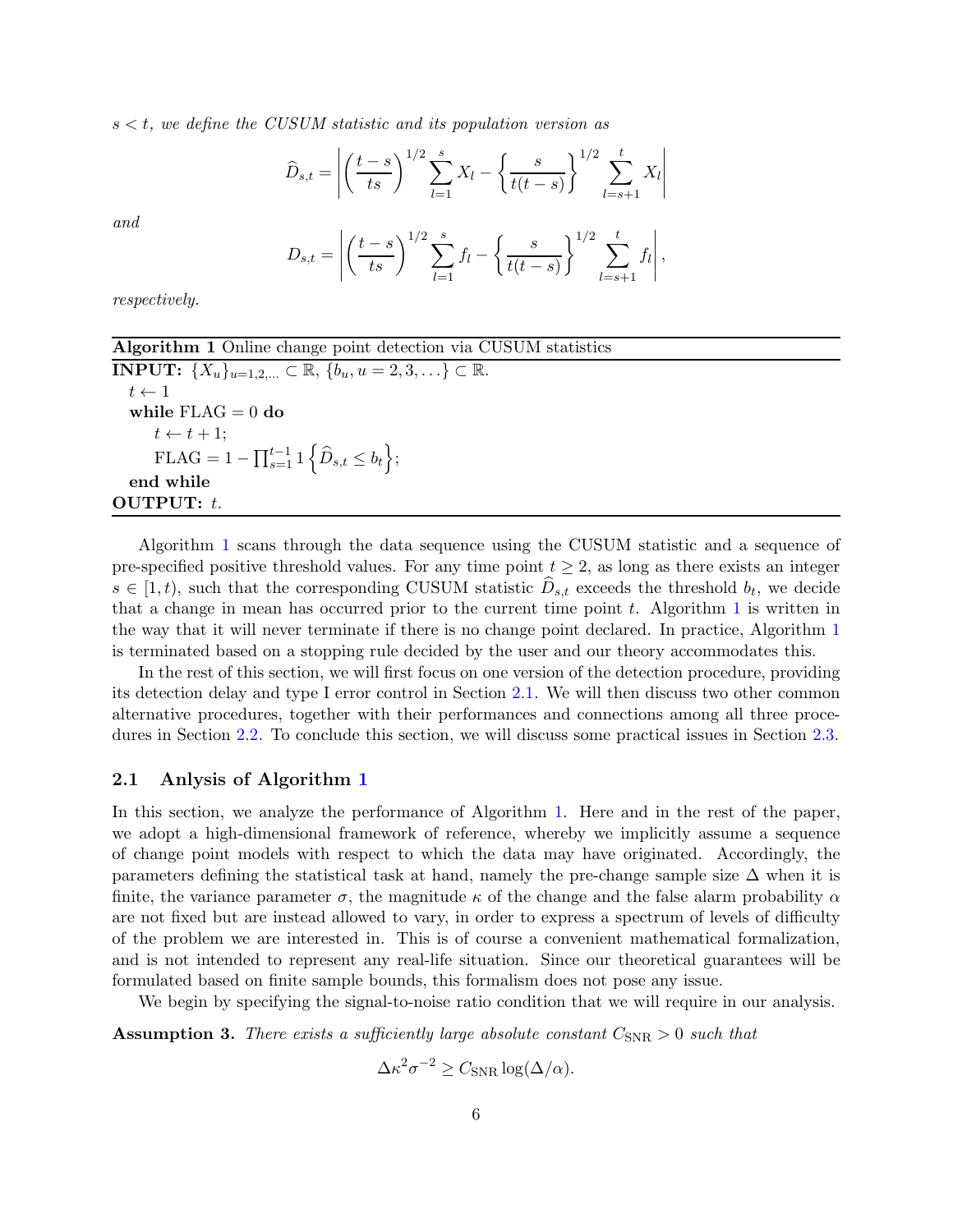It is worth emphasizing that the above condition should be interpreted as a constraint that is expected to be satisfied for all values of the parameters  $(\Delta, \sigma^2, \kappa, \alpha)$  simultaneously. For example, assume the type I error level  $\alpha$  and the jump size parameter  $\kappa$  to be fixed. Then, the above condition will constrain how large the variance parameter  $\sigma^2$  is allowed to be in relation to  $\Delta$  and, vice-versa, how small  $\Delta$  can be with respect to  $\sigma^2$ . We will refer to any relationship that holds among  $(\Delta, \sigma^2, \kappa, \alpha)$ , such as the one expressed in Assumption [3,](#page-5-2) as a scaling.

In our main result, we show that using, the CUSUM statistic and under the signal-to-noise ratio condition in Assumption [3,](#page-5-2) Algorithm [1](#page-5-1) is able to detect the change point with a detection delay of order up to  $\sigma^2 \kappa^{-2} \log(\Delta/\alpha)$ , with probability at least  $1 - \alpha$ , using time-varying thresholds of order  $\sigma \log^{1/2}(t/\alpha)$ . This rate is nearly minimax optimal, aside from a  $\log(\Delta)$  factor, as we show in Section [4.](#page-15-0)

<span id="page-6-0"></span>**Theorem [1.](#page-1-0)** Consider the settings described in Assumption 1. Let  $\alpha \in (0,1)$  and  $\hat{t}$  be the stopping time returned by Algorithm [1](#page-5-1) with inputs  $\{X_t\}_{t=1,2,...}$  and  $\{b_t\}_{t=2,3,...}$ , where

<span id="page-6-4"></span>
$$
b_t = 2^{3/2} \sigma \log^{1/2}(t/\alpha).
$$
 (3)

If  $\Delta = \infty$ , then

<span id="page-6-1"></span>
$$
\mathbb{P}_{\infty}\left\{\hat{t} < \infty\right\} < \alpha. \tag{4}
$$

Under Assumption [2,](#page-1-1) we have

<span id="page-6-2"></span>
$$
\mathbb{P}_{\Delta}\left\{\hat{t}\leq\Delta\right\}<\alpha,\tag{5}
$$

for any  $\Delta \geq 1$ . If Assumptions [2](#page-1-1) and [3](#page-5-2) both hold, then

<span id="page-6-3"></span>
$$
\mathbb{P}_{\Delta} \left\{ \Delta < \hat{t} \le \Delta + C_d \frac{\sigma^2 \log(\Delta/\alpha)}{\kappa^2} \right\} \ge 1 - \alpha,\tag{6}
$$

where  $C_d > 0$  is an absolute constant with  $C_d < C_{SNR}$ .

Remark 1. In relation to the procedure described in [Lorden](#page-31-3) [\(1971](#page-31-3)), a direct consequence of com-bining Theorem [1](#page-6-0) above and Theorem 2 in [Lorden](#page-31-3) [\(1971\)](#page-31-3) is the following. For  $k \in \{1, 2, ..., \}$ , let  $\widehat{t}_k$  be the output of applying Algorithm [1](#page-5-1) to  $\{X_k, X_{k+1}, \ldots\}$  and let  $\widehat{t}_* = \min{\{\widehat{t}_k + k-1, k = 1, 2, \ldots\}}$ . We have that the average run length of  $\widehat{t}_*$  satisfies  $\mathbb{E}_0(\widehat{t}_*) \geq 1/\alpha$ .

The proof of Theorem [1](#page-6-0) is given in Appendix [B.](#page-20-0) In our proofs we have not optimized the constants, which we conjecture can be made smaller through a more refined analysis. As for the tuning parameter  $b_t$  used by the procedure, we have made the multiplicative constant  $2^{3/2}$  explicit, though any number larger than 2 can be used: see [\(18\)](#page-18-0). In practice, since usually the variance parameter  $\sigma$  is unknown, we recommend calibrating the values of  $b_t$  via simulations, assuming the availability of data from a pre-change distribution, as it is often the case in applications.

The guarantee [\(4\)](#page-6-1) implies that, in the absence of any change points, the procedure will continue indefinitely with probability at least  $1 - \alpha$ . On the other hand, when a change point does exist, as assumed in Assumption [2,](#page-1-1) the bound [\(5\)](#page-6-2) guarantees that the false alarm probability of our procedure is no larger than  $\alpha$ , regardless of the actual value of the change point. Additionally, under the scaling on the signal-to-noise ratio given in Assumption [3,](#page-5-2) [\(6\)](#page-6-3) provides a high-probability bound on the detection delay of order  $\sigma^2 \kappa^{-2} \log(\Delta/\alpha)$ , which is increasing in  $\sigma$  and  $\Delta$  and decreasing in α and κ. In particular, combining [\(6\)](#page-6-3) with Assumption [3,](#page-5-2) we can see that the smaller  $\alpha$  – the tolerance on the type I error – is, the larger the required signal-to-noise ratio and the detection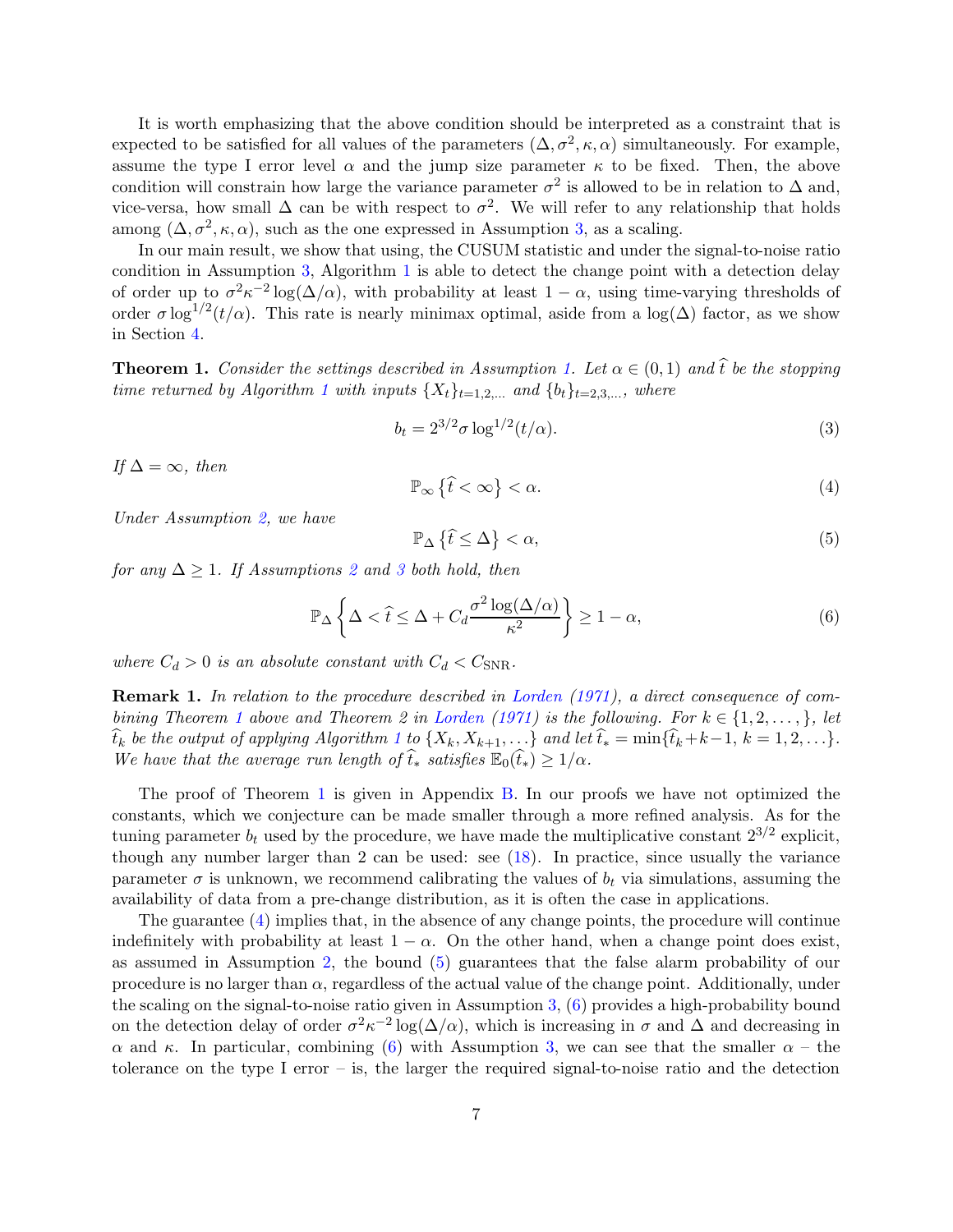delay are. As suggested by the minimax lower bound given below in Proposition [7,](#page-15-1) our detection delay bound appears to be optimal. We refer readers to Section [4](#page-15-0) for a detailed discussion of the optimality of our results and their relation to the existing literature. Finally, we remark the expression of detection delay bound is nearly identical to the one of the localization error found by [Wang et al.](#page-31-0) [\(2020](#page-31-0)) for the problem of estimating the change points in offline settings, which too is nearly minimax rate-optimal. While this result may not be surprising, it is far from obvious.

It is important to point out how the statement in Theorem [1](#page-6-0) implies that our algorithm, regarded as a testing procedure to detect the presence of a change point against the null hypothesis of no change point, has power at least  $1 - \alpha$  under the signal to noise condition of Assumption [2.](#page-1-1) What is more, inspection of the proof shows that, should there be a change point at time  $\Delta + 1$ , the power of our CUSUM-statistic-based procedure is maximal immediately after ∆ and degrades as times goes by. In particular, for any for all fixed  $\Delta$ ,  $\mathbb{P}_{\Delta}(\hat{t} < \infty) < 1$ , i.e. the power of our procedure is non-trivial as we are not guaranteed that we will eventually detect a change point, no matter how many samples we acquire. This may be different in some existing literature (e.g. ?), but this is due to the fact that we are aiming for an overall control of the type I error, which is adopted in some literature (e.g. [Maillard](#page-31-17), [2019\)](#page-31-17).

To obtain a test of power approaching one it appears necessary to strengthen Assumption [2](#page-1-1) as follows. For each choice of  $\Delta$ ,  $\sigma$ ,  $\kappa$  and  $\alpha$  and each  $m > \Delta$ , assume that

<span id="page-7-0"></span>
$$
\Delta \kappa^2 \sigma^{-2} \ge C_{\text{SNR}} \log(m/\alpha). \tag{7}
$$

The difference between Assumption [2](#page-1-1) and the previous condition is that the right hand side is allowed to be arbitrarily large in m as opposed to be fixed to  $\log(\Delta/\alpha)$ . Next, let  $\mathbb{P}_{\Delta,m}(\cdot)$  denote the probability distribution of the data under condition [\(7\)](#page-7-0). Then it is possible to show that

$$
\lim_{m \to \infty} \mathbb{P}_{\Delta,m}(\hat{t} < \infty) = 1.
$$

Of course, even under [\(7\)](#page-7-0), we still retain the same type I error guarantees that  $\mathbb{P}_{\infty}(\hat{t} < \infty) < \alpha$ and  $\mathbb{P}_{\Delta,m}(\hat{t} \leq \Delta) < \alpha$ .

Theorem [1](#page-6-0) could be equivalently stated using random times and, in fact, more generally, stopping times, leading to a more practical interpretation. Such formulation is better suited to accommodate real-life situations, where the experiment cannot continue indefinitely and is instead ultimately terminated based on a predefined, possibly random, stopping rule. Specifically, the proof of Theorem [1](#page-6-0) also implies that, with probability at least  $1-\alpha$  and uniformly over all finite random times T, it holds that

• 
$$
\hat{t} > T
$$
 if  $\Delta = \infty$  or if  $T \leq \Delta$ ,

• 
$$
\Delta < \hat{t} \le \Delta + C_d \frac{\sigma^2 \log(\Delta/\alpha)}{\kappa^2}
$$
, if  $T > \Delta + C_d \frac{\sigma^2 \log(\Delta/\alpha)}{\kappa^2}$ .

Whenever T happens to be between  $\Delta$  and  $\Delta + C_d \sigma^2 \kappa^{-2} \log(\Delta/\alpha)$ , then the procedure is only guaranteed to not raise a false alarm with probability at least  $1 - \alpha$ , at any time prior to and including  $\Delta$  but may not be able to reach the correct decision that a change point has occurred since there are not enough observations between  $\Delta$  and T to make such a determination.

The proof of Theorem [1,](#page-6-0) as well as of most of the results in the paper, relies in a fundamental way on an auxiliary result given in Lemma [8,](#page-17-1) which shows that, with probability at least  $1 - \alpha$ , the maximal CUSUM statistic process  $t \in \{2, 3, \ldots\} \mapsto \max_{1 \leq s \leq t} D_{s,t}$  does not exceed the curved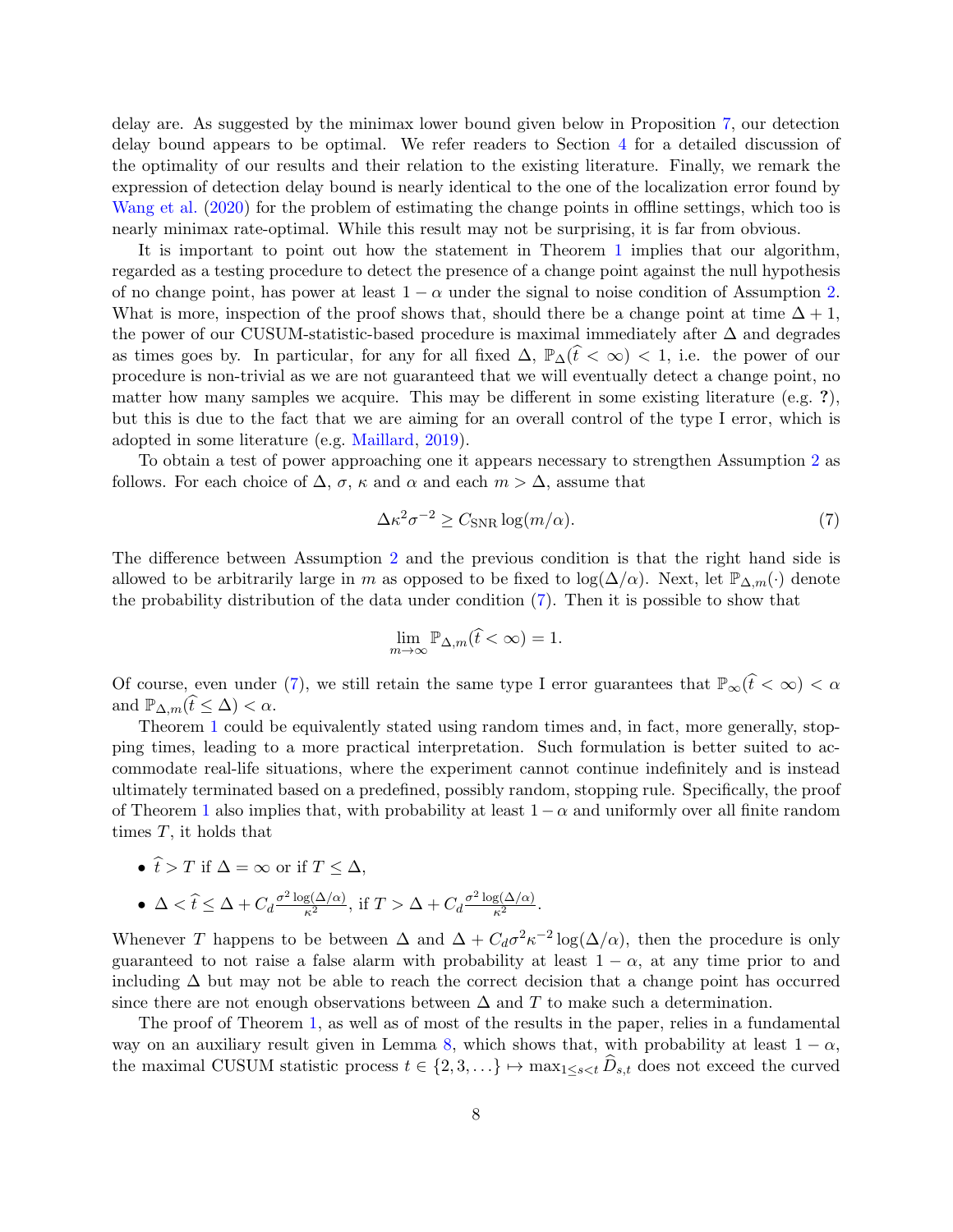boundary of the form  $t \mapsto 2^{3/2}\sigma\sqrt{\log(t)/\alpha}$ . The proof also shows that, for any fixed  $t \geq 2$ , the order of  $\max_{1 \leq s < t} \widehat{D}_{s,t}$  is no larger than  $\sigma \sqrt{\log \log (t/\alpha)}$  with probability at least  $1-\alpha$ . Interestingly, the iterated logarithmic scaling does not appear to apply to the maximal CUSUM process, but only to the CUSUM maximum at any fixed time t.

Theorem [1](#page-5-1) shows that Algorithm 1 can detect the change point with probability at least  $1 - \alpha$ , provided that

$$
\Delta \kappa^2 \sigma^{-2} \gtrsim \log(\Delta/\alpha),
$$

as required in Assumption [2.](#page-1-1) In fact, this condition is essentially necessary for our procedure. More precisely, in our next result we show that if

<span id="page-8-1"></span>
$$
\Delta \kappa^2 \sigma^{-2} \lesssim \log(\Delta/\alpha),\tag{8}
$$

then, with probability at least  $1-\alpha$  $1-\alpha$ , Algorithm 1 will never terminate and therefore will be unable to reliably detect a change point. That is, under the scaling [\(8\)](#page-8-1), our procedure only delivers type I error control but is virtually powerless. We conjecture that the scaling in Assumption [2](#page-1-1) is required by any online procedure in order to guarantee a false alarm probability smaller than  $\alpha$  and at the same time, non-trivial power (which in our problem would correspond to a probability no smaller than  $1 - \alpha$  of terminating in a finite time when there exists a change point).

<span id="page-8-3"></span>**Proposition [2](#page-1-1).** Fix an  $\alpha \in (0,1)$  $\alpha \in (0,1)$  $\alpha \in (0,1)$  and let Assumptions 1 and 2 hold. Assume in addition that for any  $\alpha \in (0, 1)$ , there exists a positive constant  $c_{SNR} < (C_b - 2^{5/2})^2$  such that

<span id="page-8-4"></span>
$$
\Delta \kappa^2 \sigma^{-2} \le c_{\text{SNR}} \log(\Delta/\alpha). \tag{9}
$$

Let  $\hat{t}$  be the stopping time returned by Algorithm [1](#page-5-1) with inputs  $\{X_t\}_{t=1,2,\ldots}$  and  $\{b_t\}_{t=2,3,\ldots}$ , where

$$
b_t = C_b \sigma \log^{1/2}(t/\alpha), \quad t \ge 2,
$$

with  $C_b > 2^{5/2}$ . Then,

$$
\mathbb{P}_{\Delta}\left(\widehat{t}<\infty\right)<\alpha.
$$

#### <span id="page-8-0"></span>2.2 Variations of Algorithm [1](#page-5-1)

The framework for online change point detection we have analyzed so far is based on controlling the false alarm probability  $\alpha$ , and the magnitude of the detection delay of our procedure depends on the choice of the target probability, see [\(6\)](#page-6-3). An alternative approach, considered in the literature and frequently adopted in practice, is to impose the weaker requirement that, for a target value  $\gamma > 0$ ,  $\mathbb{E}_{\infty}(t) \geq \gamma$ . That is, the expected false detection time, or average run length, of an online procedure should be no smaller than  $\gamma$  when in fact there is no change point. In practical applications in which the pre-change point distribution is known or can be estimated from historical data, online procedures are often calibrated through simulations by choosing  $\gamma$  according to this criterion (e.g. [Lorden,](#page-31-3) [1971](#page-31-3); [Lai](#page-31-8), [2001](#page-31-8)).

<span id="page-8-2"></span>Below we show how Algorithm [1](#page-5-1) can be tuned to yield this type of false alarm control, as well as a high probability bound on the detection delay when there is in fact a change point, where the magnitude of the detection delay scales logarithmically with  $\gamma$ .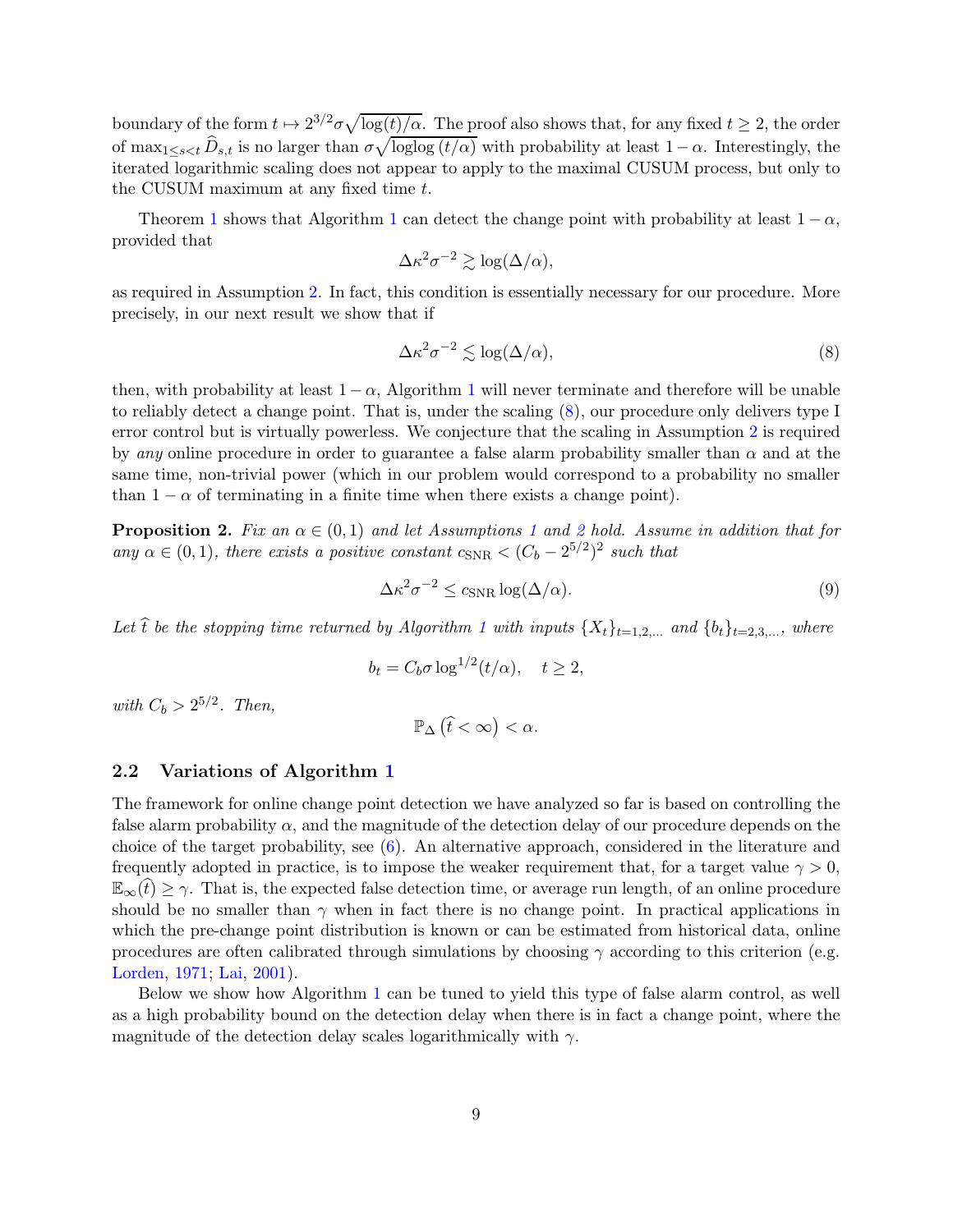**Proposition 3.** Consider the settings described in Assumption [1.](#page-1-0) Let  $\gamma \geq 2$  and  $\hat{t}$  be the stopping time returned by Algorithm [1](#page-5-1) with inputs  $\{X_t\}_{t=1,2,...}$  and  $\{b_t\}_{t=2,3,...}$ , where

<span id="page-9-1"></span>
$$
b_t = 6^{1/2} \sigma \log^{1/2} \left\{ 2^{1/3} (\gamma + 1) \right\}.
$$
 (10)

If  $\Delta = \infty$ , then,

$$
\mathbb{E}_{\infty}(\widehat{t}) \geq \gamma.
$$

Under Assumptions [2,](#page-1-1) if

<span id="page-9-0"></span>
$$
\gamma \ge \Delta \quad \text{and} \quad \Delta \kappa^2 \sigma^{-2} \ge C_{\text{SNR}} \log(\gamma) \tag{11}
$$

where  $C_{SNR} > 0$  is an absolute constant, then

$$
\mathbb{P}\left\{\Delta < \hat{t} \le \Delta + C_d \frac{\sigma^2 \log(\gamma)}{\kappa^2}\right\} \ge 1 - \gamma^{-1},
$$

where  $C_d > 0$  is an absolute constant.

The proof of Proposition [3](#page-8-2) is in Appendix [B.](#page-20-0) Just like with Theorem [1,](#page-6-0) it is immediate to formulate a version of Proposition [3](#page-8-2) that is based on stopping times. For brevity, we refrain from providing details.

It is illustrative to compare the guarantees afforded by Theorem [1](#page-6-0) and Proposition [3](#page-8-2) when a change point exists. In this case, the signal-to-noise ratio condition defined in Assumption [3](#page-5-2) is replaced by the analogous conditions shown in [\(11\)](#page-9-0), where it is crucial that  $\gamma$  is an upper bound on  $\Delta$ . In terms of the upper bounds on the detection delay, the difference is between  $\log(\gamma)$  and  $\log(\Delta/\alpha)$ . When  $\gamma$  is of the same order as  $\Delta$ , then these two detection delay upper bounds differ by a factor  $log(1/\alpha)$ , which is of constant order in the fixed confidence settings where  $\alpha$  is held constant. In terms of the values of the probability bounds, the difference is between  $\gamma^{-1}$  and  $\alpha$ . This further suggests that, as long as

$$
\gamma \asymp \alpha^{-1}, \quad \gamma \ge \Delta \quad \text{and} \quad \gamma \asymp \Delta,
$$

these two strategies are equivalent in terms of controlling the detection delay. This connection has been studied before in a slightly different form, see e.g. [Lai](#page-31-7) [\(1998](#page-31-7)).

In Proposition [3,](#page-8-2) if Assumption [2](#page-1-1) holds but [\(11\)](#page-9-0) does not, especially if  $\gamma < \Delta$ , then we can only reach the conclusion that  $\mathbb{E}_{\Delta}(t) \geq \gamma$ , but no longer guarantee the control on the type I error or on the detection delay. This is because the values of the threshold  $b_t$ , defined in  $(10)$ , is constant with respect to t and only depends on  $\gamma$ .

In another variant of Algorithm [1](#page-5-1) that is often used in practice, researchers may only wish to control the false alarm probability over any interval of a pre-specified length. This strategy may be preferred for computational reasons, as the computational cost of the procedure can be directly controlled by selecting an appropriate interval length, especially when training can easily be done with historical data. Below, we provide a parallel result to Theorem [1.](#page-6-0) To that effect, we require a new definition of the CUSUM statistic in Definition [2](#page-9-2) and slightly modify Algorithm [1,](#page-5-1) resulting in Algorithm [2,](#page-10-1) whose computational cost is of order  $O(t)$ , when proceeding to time point t.

<span id="page-9-2"></span>**Definition 2.** Given data  $\{X_t\}_{t=1,2,...} \subset \mathbb{R}$  and a triplet of integers  $1 \leq e < s < t$ , we define the CUSUM statistic and its population counterpart as

$$
\widehat{D}_{e,s,t} = \left| \left\{ \frac{t-s}{(s-e)(t-e)} \right\}^{1/2} \sum_{l=e+1}^{s} X_l - \left\{ \frac{s-e}{(t-s)(t-e)} \right\}^{1/2} \sum_{l=s+1}^{t} X_l \right|
$$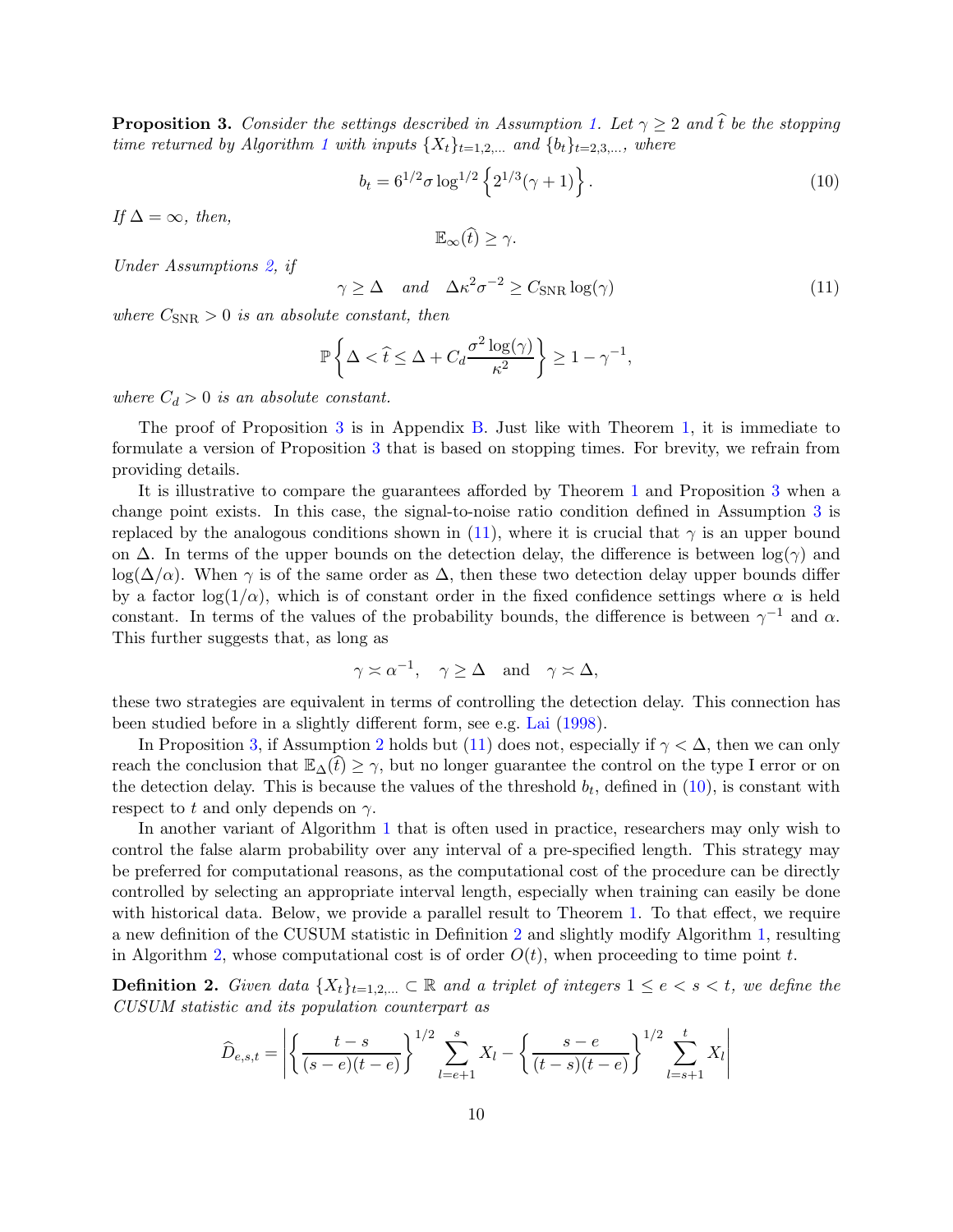and

$$
D_{e,s,t} = \left| \left\{ \frac{t-s}{(s-e)(t-e)} \right\}^{1/2} \sum_{l=e+1}^{s} f_l - \sqrt{\frac{s-e}{(t-s)(t-e)}} \sum_{l=s+1}^{t} f_l \right|,
$$

respectively.

Algorithm 2 Online change point detection 2.

**INPUT:**  $\{X_u\}_{u=1,2,...} \subset \mathbb{R}, \gamma \geq 2, b_\gamma > 0.$  $t \leftarrow 1$ while  $FLAG = 0$  do  $t \leftarrow t + 1;$  $\text{FLAG} = 1 - \prod_{s=\text{max}}^{t-1} \{t_{-\gamma+1,1}\} \mathbb{1} \{\hat{D}_{\text{max}}_{t-\gamma,0}, s,t \leq b_{\gamma}\};$ end while OUTPUT: t.

<span id="page-10-2"></span><span id="page-10-1"></span>**Proposition 4.** Consider the settings described in Assumption [1.](#page-1-0) Let  $\alpha \in (0,1)$  and  $\hat{t}$  be the stopping time returned by Algorithm [2](#page-10-1) with inputs  $\{X_t\}_{t=1,2,...}$ ,  $\gamma \geq 2$  and  $b_{\gamma} = 2^{1/2} \sigma \log^{1/2} (2\gamma^2/\alpha)$ . Then, when  $\Delta = \infty$ ,

$$
\sup_{v\geq 1} \mathbb{P}_{\infty} \left( v < \hat{t} \leq v + \gamma \right) < \alpha.
$$

If Assumptions [2](#page-1-1) and [3](#page-5-2) hold and

<span id="page-10-3"></span>
$$
\gamma > C_{\gamma} \sigma^2 \log(2\gamma^2/\alpha) \kappa^{-2},\tag{12}
$$

with an absolute constant  $C_{\gamma} > 0$  then with an absolute constant  $C_d > 0$ ,

$$
\mathbb{P}\left\{(\hat{t}-\Delta)_+\geq C_d\sigma^2\log(2\gamma^2/\alpha)\kappa^{-2}\right\}<\alpha.
$$

The proof of Proposition [4](#page-10-2) can be found in Appendix [B.](#page-20-0) The strategy used in proving Proposition [4](#page-10-2) can be seen as a mixture of the strategies used in Theorem [1](#page-6-0) and Proposition [3:](#page-8-2) instead of controlling the type I error over the whole time course, it is enough to only control the type I error over intervals of length  $\gamma$ . Comparing with Proposition [3,](#page-8-2) the advantage here is that, if  $\gamma < \Delta$ , we will be able to provide a high-probability bound on the detection delay. As for Theorem [1,](#page-6-0) the advantage here is the same as that in Proposition [3,](#page-8-2) that it might be handier in tuning parameter selection, while the price it pays is here that, when  $\gamma < \Delta$ , then there is no guarantee that  $t > \Delta$ , i.e. preventing false alarms.

#### <span id="page-10-0"></span>2.3 Practical and computational issues

In this section we are to discuss two practical issues for the CUSUM-statistics-based online procedures discussed above.

The first issue is the choice of tuning parameters. In Algorithm [1,](#page-5-1) we need a sequence of tuning parameters  $\{b_t\}$ , whose theoretically-justified value is  $2^{3/2}\sigma \log^{1/2}(t/\alpha)$ , see [\(3\)](#page-6-4). The quantity t and  $\alpha$  can be determined by the user, but the sub-Gaussian parameter  $\sigma$  remains unknown. In some situations, the practitioner has access to independent copies of data generated from a model with no change points. Then, one may wish to set a limit of time, say  $T$ , and estimate the empirical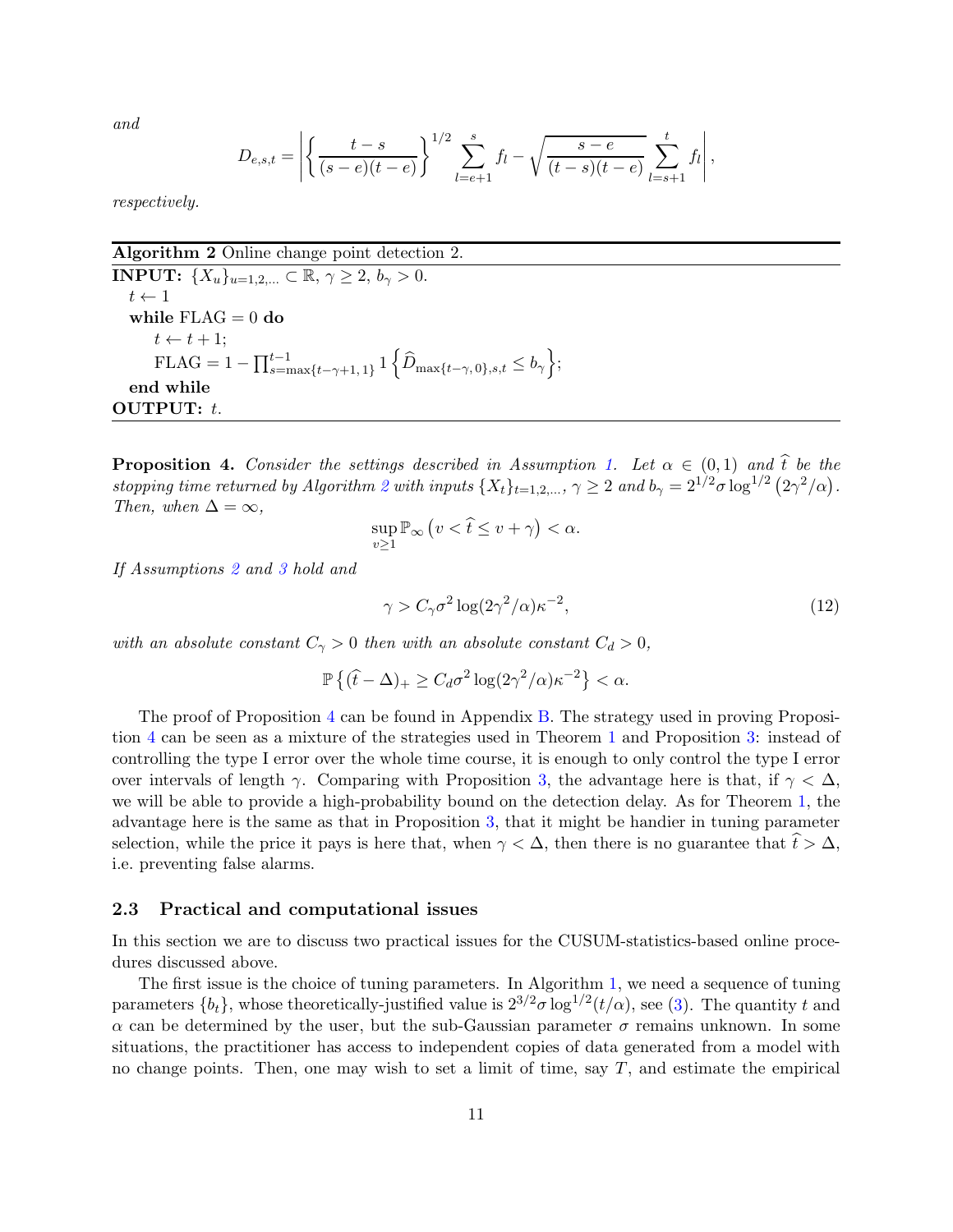type I errors over the time course  $\{1, \ldots, T\}$ , in order to tune the thresholds. In this sense, the first variant we mentioned in Section [2.2](#page-8-0) is handier. The tuning parameter can be chosen by setting the average run length equal to a pre-specified  $\gamma$ .

The second practical issue is computational complexity. The CUSUM statistic given in Definition [1](#page-4-1) can be rewritten as

$$
\widehat{D}_{s,t} = \left\{ \frac{t}{s(t-s)} \right\}^{1/2} \left| \frac{s}{t} \sum_{i=1}^{t} X_i - \sum_{i=1}^{s} X_i \right|.
$$

Using this equivalent expression, for each time t, one can store all partial sums  $\{\sum_{i=1}^{s} X_i\}_{s=1}^t$  and the computational cost of Algorithm [1](#page-5-1) is therefore of order  $O(t)$  but the storage is also of order  $O(t)$ . As an alternative, one may elect to recalculate the CUSUM statistic every time, in which case there is no requirement on storage but the computational cost increases to be of order  $O(t^2)$ .

To reduce the computational burden, a very simple strategy is to avoid calculating the maximal values of the CUSUM statistics at all integer pairs  $1 \leq s < t$  and instead consider only pairs that are at a certain distance in time, say  $h > 0$ , a pre-specified parameter picked by the user. The window width  $h$  can be regarded as the user's maximal tolerance on accuracy. More precisely, at each time  $t \geq 2$ , instead of maximizing the values of the CUSUM statistics over all integers  $s \in [1, t)$ , one could just calculate  $D_{t-h,t}$ , for

$$
h \asymp \frac{\sigma^2}{\kappa^2 \log(\Delta)} \quad \text{and} \quad t > h.
$$

Then, in Algorithm [1,](#page-5-1) it would only be enough to check if  $D_{t-h,t}$  exceeds an appropriate threshold. The computational complexity of this alternative is of order  $O(t)$  and the storage cost is of order  $O(1)$ . The caveat of this alternative is that one needs to carefully tune h, which is required to essentially have the same order of the magnitude as the detection delay. To address this issue, we propose to compute  $D_{t-h,t}$  only over a geometrically increasing sequence of values for h, a tuning strategy that will only incur in an additional computational cost of order  $O\{\log(t)\}\$  when proceeding to time point t. The detailed procedure is given in Algorithm [3.](#page-12-1) As it turns out, this strategy is not only computationally convenient, but it yields the same nearly optimal theoretical guarantees of Theorem [1,](#page-6-0) as shown next.

<span id="page-11-0"></span>**Corollary 5.** Consider the settings described in Assumption [1.](#page-1-0) Let  $\alpha \in (0,1)$  and  $\hat{t}$  be the stopping time returned by Algorithm [3](#page-12-1) with inputs  $\{X_t\}_{t=1,2,\dots}$  and  $\{b_t\}_{t=2,3,\dots}$ , where

$$
b_t = 2^{3/2} \sigma \log^{1/2}(t/\alpha), \quad t \ge 2.
$$

If  $\Delta = \infty$ , then

$$
\mathbb{P}_\infty\left\{\widehat{t}<\infty\right\}<\alpha.
$$

Under Assumption [2,](#page-1-1) we have

 $\mathbb{P}_{\Delta} \left\{ \widehat{t} \leq \Delta \right\} < \alpha,$ 

for any  $\Delta \geq 1$ . If Assumptions [2](#page-1-1) and [3](#page-5-2) both hold, then

$$
\mathbb{P}\left\{\Delta < \widehat{t} \le \Delta + C_d \frac{\sigma^2 \log(\Delta/\alpha)}{\kappa^2}\right\} \ge 1 - \alpha,
$$

for all  $\Delta \geq 1$ , where  $C_d > 0$  is an absolute constant satisfying  $C_d < C_{SNR}$ .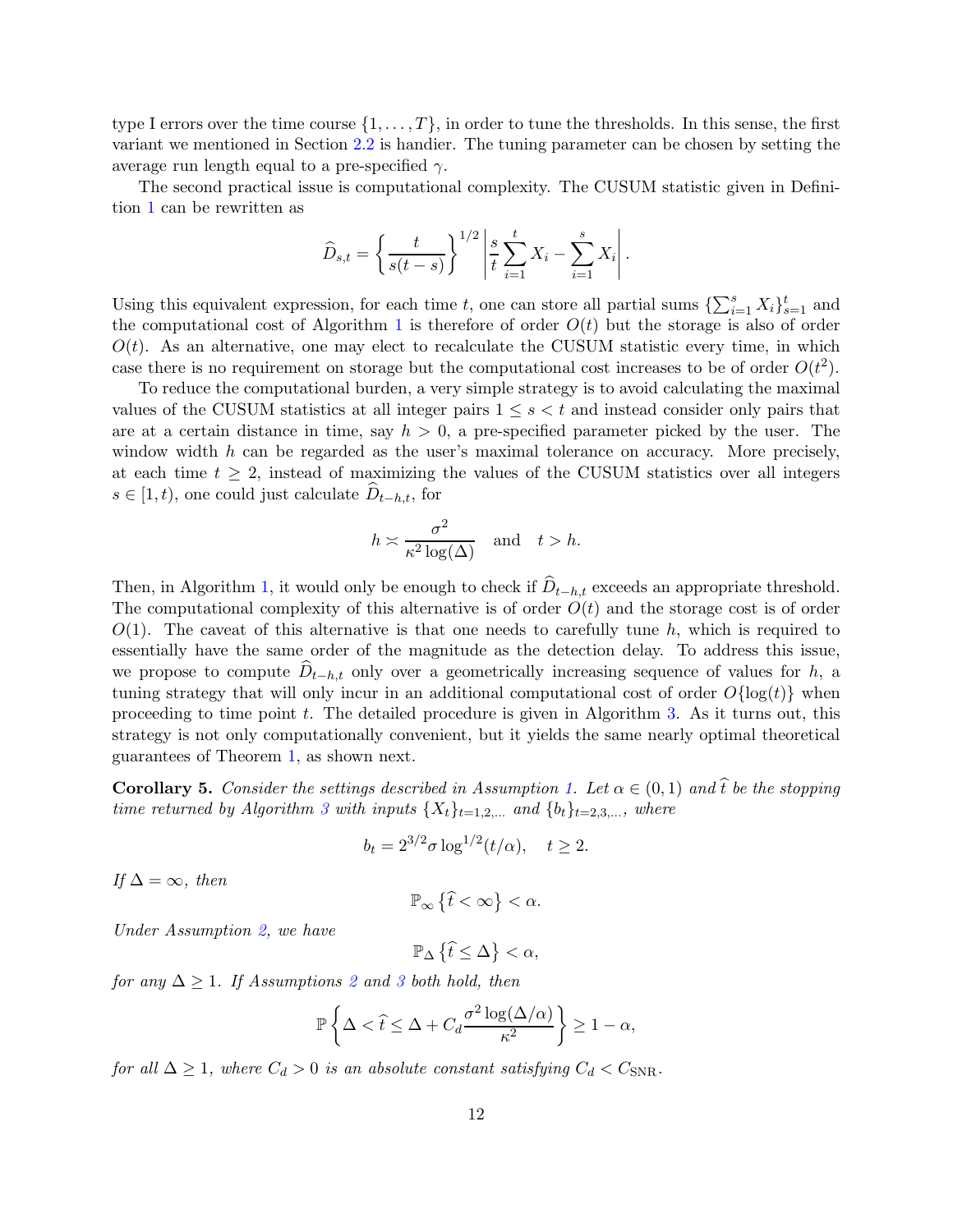Algorithm 3 Online change point detection - varying  $h$ .

**INPUT:**  $\{X_u\}_{u=1,2,...} \subset \mathbb{R}, \{b_u, u=1,2,...,\} \subset \mathbb{R}.$  $t \leftarrow 1$ while  $FLAG = 0$  do  $t \leftarrow t + 1;$  $J \leftarrow \lfloor \log(t)/\log(2) \rfloor;$  $j \leftarrow 0;$ while  $j < J$  and FLAG = 0 do  $j \leftarrow j + 1;$  $s_j \leftarrow t - 2^{j-1};$  $\text{FLAG} = 1\left\{\widehat{D}_{s_j,t} > b_t\right\};$ end while end while OUTPUT: t.

### <span id="page-12-1"></span><span id="page-12-0"></span>3 Multiple change points

It is relatively straightforward to extend our methodology and analysis to deal with multiple change points. In this setting, the analyst still collects data sequentially and, with each new data point, makes a decision as to whether there exists evidence supporting the presence of a change point in the near past. But, unlike the single change point case considered in the previous sections, the procedure is restarted each time a new change point is declared, until the experiment is terminated. In order to accommodate for the presence of multiple change points, we need a refined setup.

<span id="page-12-2"></span>**Assumption 4.** Assume that there exists a collection of change points  $1 = \eta_0 < \eta_1 < \eta_2 < \ldots$ such that

$$
f_{\eta_{k-1}} = \cdots = f_{\eta_k - 1} = \mu_k, \quad k = 1, 2, \ldots,
$$

where  $\mu_k \neq \mu_{k+1}$  for each  $k = 1, 2, \ldots$  Let

$$
\Delta = \inf_{k=1,2,...} (\eta_k - \eta_{k-1})
$$

and, for each  $k = 1, 2, \ldots$ ,

$$
\kappa_k = |\mu_k - \mu_{k+1}|.
$$

Finally, set  $\kappa = \inf_{k=1,2,...,K_k}$ , assumed to be strictly positive.

In Assumption [4,](#page-12-2) the minimal spacing between two consecutive change points  $\Delta$  and the minimal jump size  $\kappa$  are natural generalizations of the analogous quantities defined in Assumption [2](#page-1-1) and indeed coincide with them when there is only one change point.

Algorithm [4](#page-13-0) is an immediate generalization of Algorithm [1](#page-5-1) and amounts to repeatedly applying Algorithm [1](#page-5-1) as soon as a new change point is found. Below we will demonstrate that, under the signal-to-noise ratio condition described in Assumption [5,](#page-13-1) given a pre-specified confidence level  $\alpha \in (0,1)$ , the input parameters  $\{b_u, u = 2, 3, \ldots\}$  of the algorithm can be chosen so that, with probability at least  $1 - \alpha$ ,

• the procedure will not declare any change point if in fact there is none;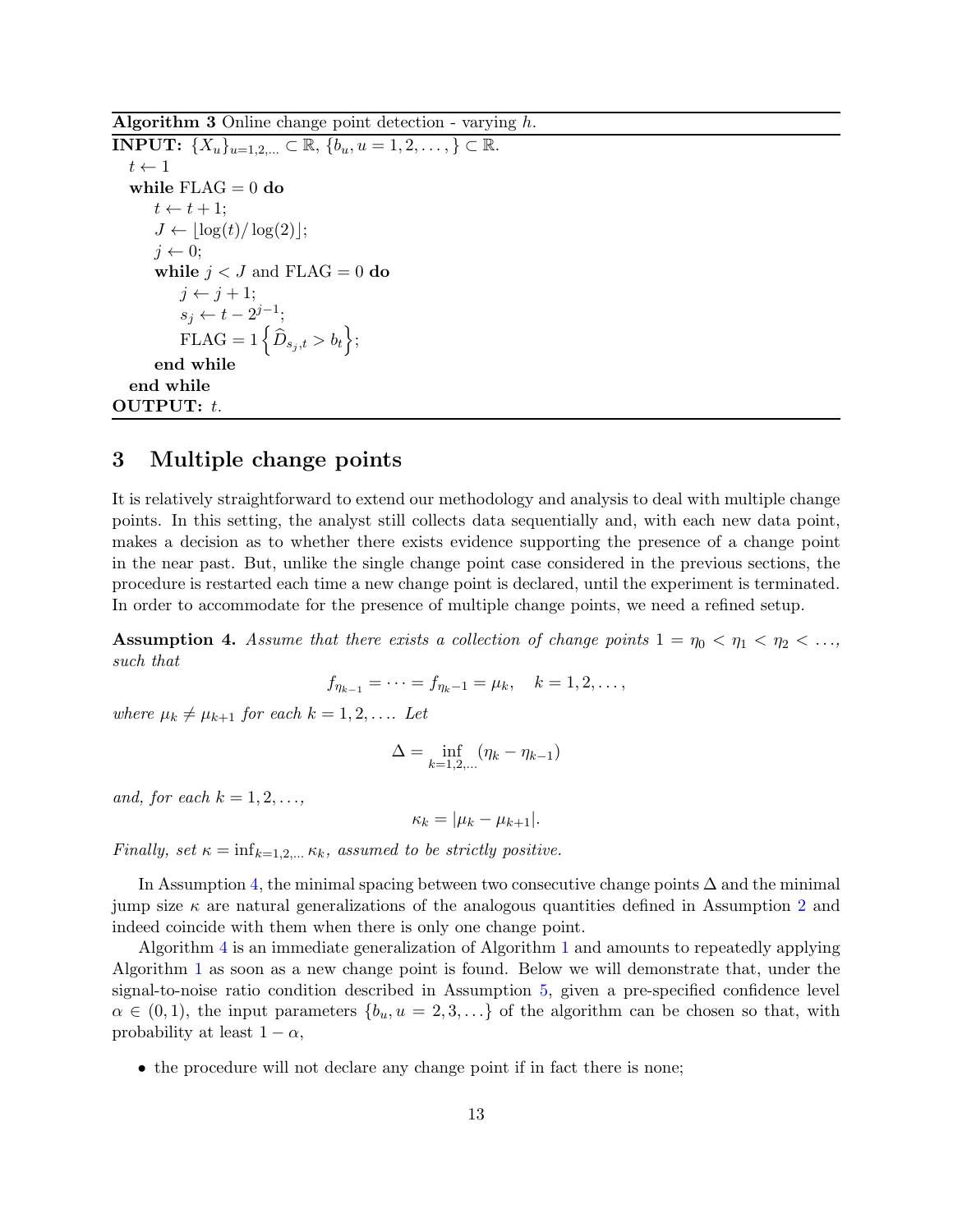• if there are change points, then, for any stopping time  $T$  with respect to the natural filtration induced by the data, the procedure will not return any change point if  $T \n\t\leq \eta_1$  and will identify the sequence  $\{\eta_1, \ldots, \eta_K\} = \{1, \ldots, T\} \cap \{\eta_k\}_{k=1,2,\ldots}$  of true change points prior to T. Furthermore, in the former case, the detection delays will be of order  $O\left\{\sigma^2\kappa_j^{-2}\log(\Delta/\alpha)\right\}$ ,  $j = 1, \ldots K$ . It is worth noting that the number K will in general be random if the stopping time T is not deterministic.

Algorithm 4 Online change point detection - multiple change points.

**INPUT:**  $\{X_u\}_{u=1,2,...} \subset \mathbb{R}, \{b_u, u=2,3,...\} \subset \mathbb{R}, \mathcal{C} = \emptyset.$  $FLAG = 0$  $e \leftarrow 0$  $t \leftarrow 1$ while there is a new data point **do**  $t \leftarrow t + 1;$  $\text{FLAG} = 1 - \prod_{s=1}^{t-1} \mathbb{1}$  $\left\{\widehat{D}_{e,s,t}\leq b_{t}\right\};$ if  $FLAG = 1$  then  $\mathcal{C} \leftarrow \mathcal{C} \cup \{t\};$  $FLAG \leftarrow 0;$  $e \leftarrow t$ end if end while OUTPUT: C.

<span id="page-13-1"></span><span id="page-13-0"></span>The signal-to-noise condition that we required for the case of multiple change points is as follows.

**Assumption 5.** Assume that for any  $\alpha \in (0,1)$ , there exists a sufficiently large absolute constant  $C_{SNR} > 0$  such that

$$
\Delta \kappa^2 \sigma^{-2} \ge C_{\text{SNR}} \log(\Delta/\alpha).
$$

Assumptions [3](#page-5-2) and [5](#page-13-1) are identical in appearance, though, of course, the meaning of the quantities  $\Delta$  and  $\kappa$  are different depending on the settings. In the main result of this section we generalize the findings in [\(6\)](#page-6-3) to the settings involving multiple change points, deriving essentially the same false alarm and detection delay bounds as in the only one change point case. In order to allow for a more transparent statement, we have expressed our results in terms of a uniform choice of stopping times for terminating the experiment.

<span id="page-13-2"></span>**Theorem 6.** Consider the settings described in Assumption [1.](#page-1-0) Let  $\alpha \in (0,1)$  and C be the output of Algorithm [4](#page-13-0) with inputs  $\{X_t\}_{t=1,2,...}$  and  $\{b_u, u = 2, 3, ...\}$ , where

$$
b_u = 4\sigma \log^{1/2}(t/\alpha), \quad \forall u = 2, 3, \dots
$$
\n<sup>(13)</sup>

The following holds with probability at least  $1 - \alpha$ , uniformly over all choices of finite stopping times T with respect to the natural filtration generated by  $\{X_t\}_{t=1,2,...}$ .

• If the random variables  $\{X_t\}_{t=1,2,...}$  have constant means, then  $\mathcal{C} = \emptyset$ .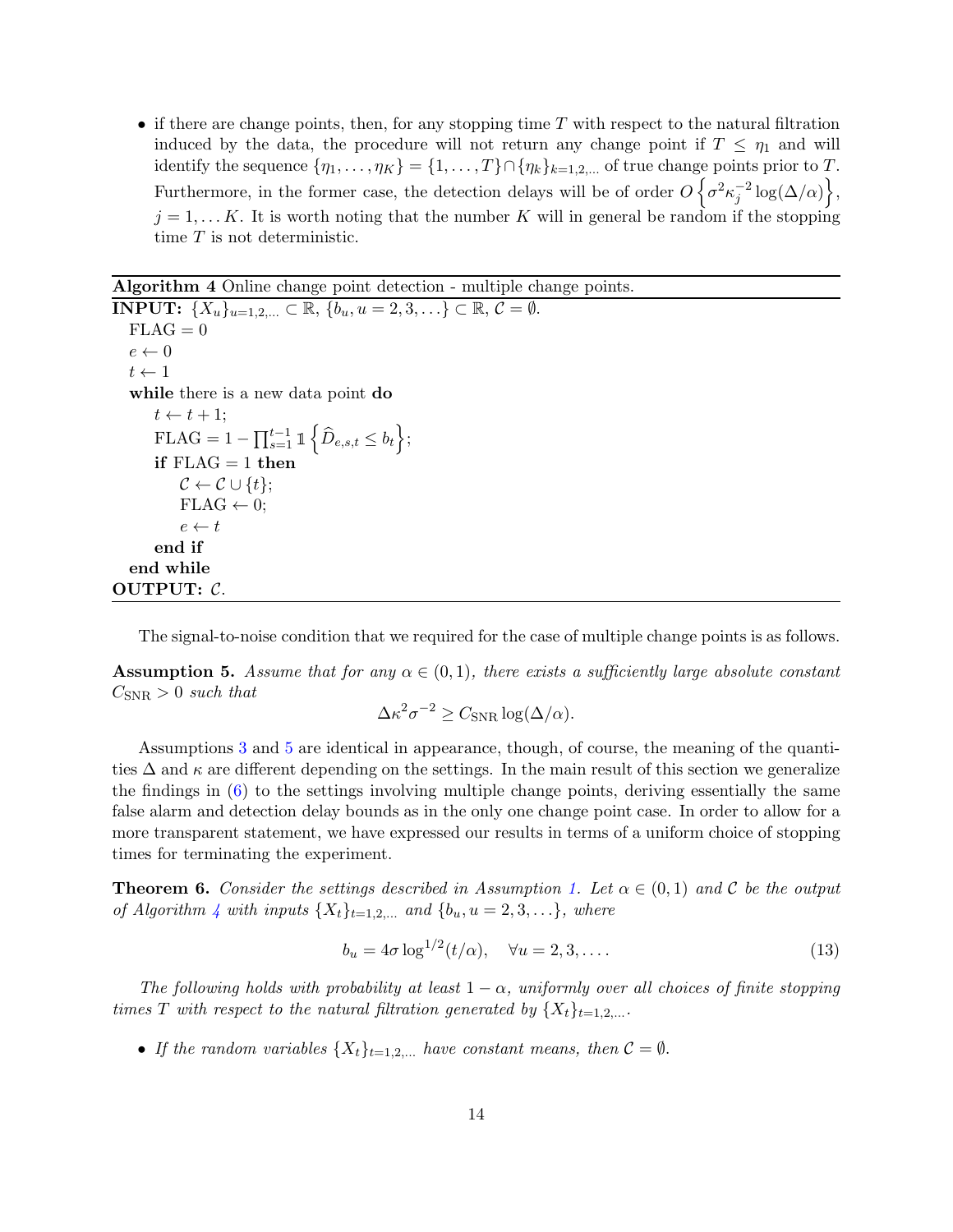• Under Assumptions [4](#page-12-2) and [5,](#page-13-1) let  $K = \{ \{1, \ldots, T\} \cap \{\eta_k, k = 1, 2, \ldots \} \}$ . If  $K = 0$ , then

$$
\mathcal{C} \cap \{1, \ldots, T\} = \emptyset.
$$

If  $K \geq 1$ , there exists an absolute constant  $C_d > 0$  satisfying  $C_d < C_{SNR}$  such that

$$
\mathcal{C} = \begin{cases} \{\hat{t}_1, \dots, \hat{t}_{K-1}\} & \text{or } \{\hat{t}_1, \dots, \hat{t}_K\} & \text{if } 0 \leq T - \eta_K < C_d \frac{\sigma^2 \log(\Delta/\alpha)}{\kappa_k^2}, \\ \{\hat{t}_1, \dots, \hat{t}_K\} & \text{otherwise,} \end{cases}
$$

where we set  $\{\hat{t}_1, \ldots, \hat{t}_{K-1}\} = \emptyset$  when  $K = 1$ . Furthermore,

$$
0 \leq \hat{t}_k - \eta_k \leq C_d \frac{\sigma^2 \log(\Delta/\alpha)}{\kappa_k^2}, \quad \forall k = 1, \dots, K,
$$

where, if  $\mathcal{C} = {\hat{t}_1, \dots, \hat{t}_{K-1}}$ , we define  $\hat{t}_K = T$ .

The proof of Theorem [6](#page-13-2) is in Appendix [B.](#page-20-0) The proof of Theorem [6](#page-13-2) repeatedly uses the proof and results of Theorem [1,](#page-6-0) therefore the proof of Theorem  $6$  holds for any fixed time point  $T$ , including random finite stopping times  $T$ . In fact, Lemma 3 in [Howard et al.](#page-30-15) [\(2018](#page-30-15)) also shown such equivalence in the context of sequential testing.

One of the key steps in the proof is to show that, for any  $k \geq 1$ ,

<span id="page-14-0"></span>
$$
0 \le \hat{t}_k - \eta_k \le C_d \frac{\sigma^2 \log(\Delta/\alpha)}{\kappa_k^2} < \Delta/4. \tag{14}
$$

Once a change point is declared, the procedure is restarted afresh using the latest change point estimate as the new initial time. Due to the last display, we are guaranteed that the new starting point of the procedure, namely  $\hat{t}_k$ , is only slightly delayed, by an amount no larger than  $\Delta/4$  from the ideal starting point  $\eta_k$ . The constant of 1/4 is not special and could be replaced by any constant smaller than  $1/2$ . Equivalently, the next change point will be sufficiently detected starting from  $t_k$ ; precisely, we have that

$$
\eta_{k+1} - \widehat{t}_k = \eta_{k+1} - \eta_k - (\widehat{t}_k - \eta_k) > 3\Delta/4.
$$

As demonstrated in our proof, this delay is sufficient, under the signal-to-noise condition in As-sumption [5,](#page-13-1) to ensure that the procedure is able to detect the next change point  $\eta_{k+1}$  and to localize it with a detection delay no larger than  $C_d \sigma^2 \kappa_{k+1}^{-2} \log(\Delta/\alpha)$ .

It is important to notice that the quantity  $K$  in the theorem statement is itself a random variable. Furthermore, the theorem only guarantees that the procedure will be able to identify, with probability at least  $1 - \alpha$  all the K true change point in the interval  $\{1, \ldots, T\}$  as long as  $T - \eta_K \geq C_d \sigma^2 \kappa_k^{-2}$  $\frac{1}{k}$ log( $\Delta/\alpha$ ). If this condition is not satisfied, i.e. when the difference between the kth time point and the stopping time is too small in relation to the assumed signal-to-noise ratio Assumption [5,](#page-13-1) there is not guarantee that the procedure will detect the last change point  $\eta_K$ . This is not surprising: the data collected in such a short amount of time may not in general contain enough information to support that decision.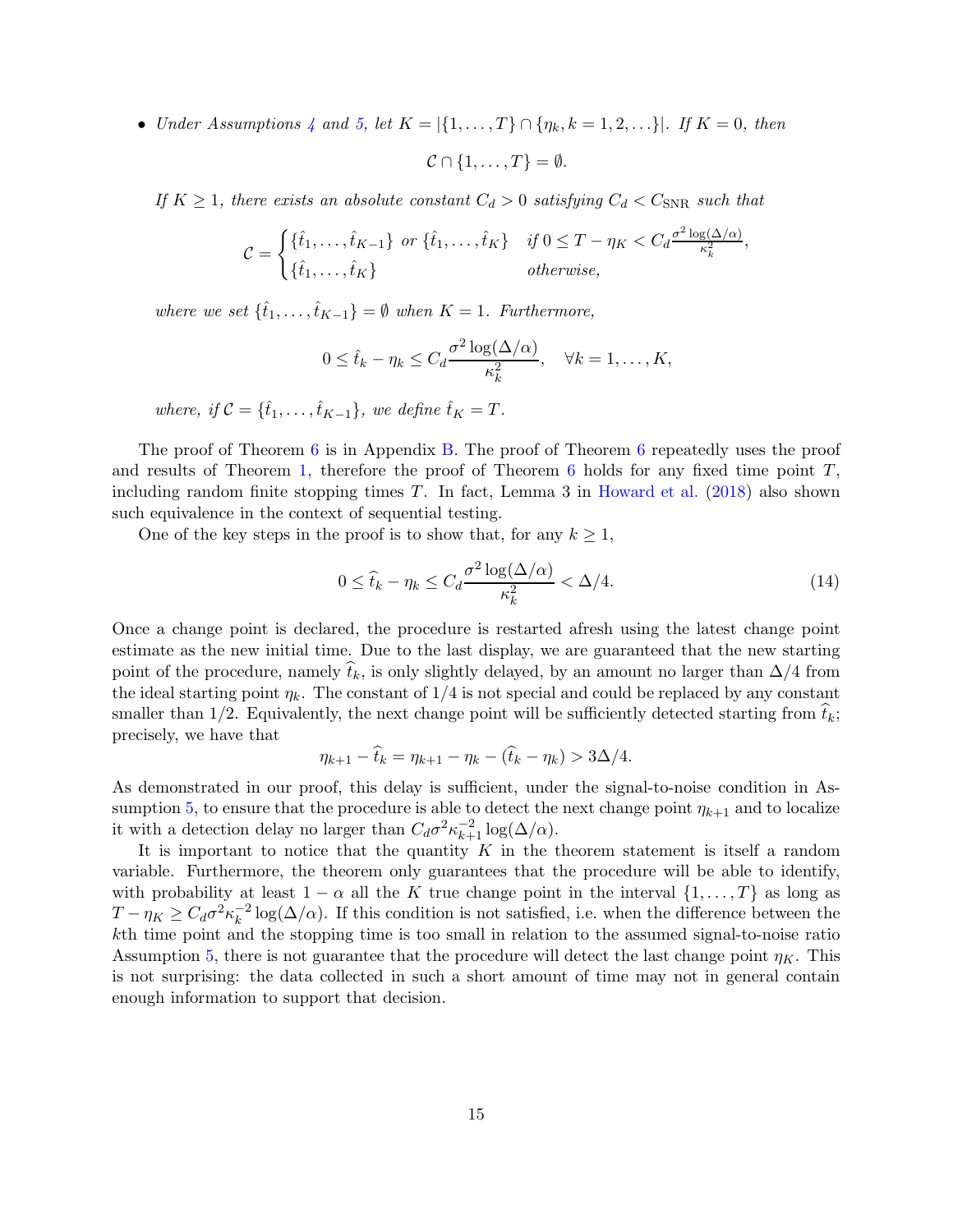### <span id="page-15-0"></span>4 Optimality

### 4.1 A lower bound on the detection delay

In this section we show that the detection delay bounds derived in Theorem [1](#page-6-0) are essentially sharp. Towards this end, we adapt to our settings existing techniques for deriving minimax optimality from the literature on change point analysis, which however only apply asymptotically and under parametric assumptions. In particular, Theorem 1 of [Lorden](#page-31-3) [\(1971](#page-31-3)) shows that, assuming independent Gaussian instead of sub-Gaussian data,

$$
\inf_{\widehat{t}} \sup_{\Delta \ge 1} \operatorname{ess} \sup \mathbb{E}_{\Delta} \left\{ (\widehat{t} - \Delta)^+ \mid X_1, \dots, X_{\Delta} \right\} \sim \frac{\sigma^2 \log(\gamma)}{\kappa^2}, \quad \text{as } \gamma \to \infty.
$$

where the infimum is taken over all change point estimators  $\hat{t}$  such that  $\mathbb{E}_{\infty}(\hat{t}) \geq \gamma$ . The last display bears clear similarities with the high-probability delay bounds in Section [2](#page-4-0) and, in particular, with the guarantees obtained in Proposition [3.](#page-8-2)

In our next non-asymptotic result, we formally show that the upper bound on the detection delay of Theorem [1](#page-6-0) is in fact in agreement, aside from a  $log(\Delta)$  factor, with a minimax lower bound on the expected detection delay. The proof adapts arguments used in Theorem 2 of [Lai](#page-31-7) [\(1998\)](#page-31-7).

<span id="page-15-1"></span>**Proposition 7.** Assume that  $\{X_i\}_{i=1,2,...}$  is a sequence of independent Gaussian random variables satisfying  $\mathbb{E}(X_i) = f_i$ ,  $\text{Var}(X_i) = \sigma^2$  and Assumption [2.](#page-1-1) Denote the joint distribution of  $\{X_i\}_{i=1,2,...}$ as  $P_{\kappa,\sigma,\Delta}$ . For  $\alpha \in (0,1)$ , consider the class of change point estimators

> $\mathcal{D}(\alpha) = \Big\{ T : \, T \, \text{ is a stopping time with respect to the natural filtration }$ and satisfies  $\mathbb{P}_{\infty}(T < \infty) \leq \alpha \Big\}$ .

Then for all  $\alpha$ ,  $\kappa$  and  $\sigma$  such that  $\sigma^2 (4\kappa^2)^{-1} \log(1/\alpha) \geq 3$ ,

<span id="page-15-2"></span>
$$
\alpha + 2\alpha^{1/4} < 1/2
$$
 and  $\alpha^{5/4} \log(1/\alpha) \le 2\kappa^2 \sigma^{-2}$ , (15)

it holds that, for any change point time  $\Delta$ ,

<span id="page-15-3"></span>
$$
\inf_{\hat{t}\in\mathcal{D}(\alpha)}\sup_{P_{\kappa,\sigma,\Delta}}\mathbb{E}_P\left\{(\hat{t}-\Delta)_+\right\}\geq\frac{\sigma^2}{4\kappa^2}\log\left(\frac{1}{\alpha}\right). \tag{16}
$$

**Remark 2.** The constants in [\(15\)](#page-15-2) have not been optimized and are likely to be improvable.

Although Proposition [7](#page-15-1) provides a lower bound for the expected detection delay, inspection of its proof in fact reveals that, for all  $\alpha$  small enough and any stopping time  $T \in \mathcal{D}(\alpha)$ ,

$$
\mathbb{P}_{\kappa,\sigma,\Delta}\left\{T\geq \Delta+\frac{\sigma^2}{4\kappa^2}\log\left(\frac{1}{\alpha}\right)\right\}\geq 1/2.
$$

The bound in the last display differs from the probabilistic upper bound on the detection delay in Theorem [1](#page-6-0) by a  $\log(\Delta)$  term. Thus, aside possibly from a quantity of that order, the detection delay suffered by our main procedure in Algorithm [1](#page-5-1) achieves the minimax rate.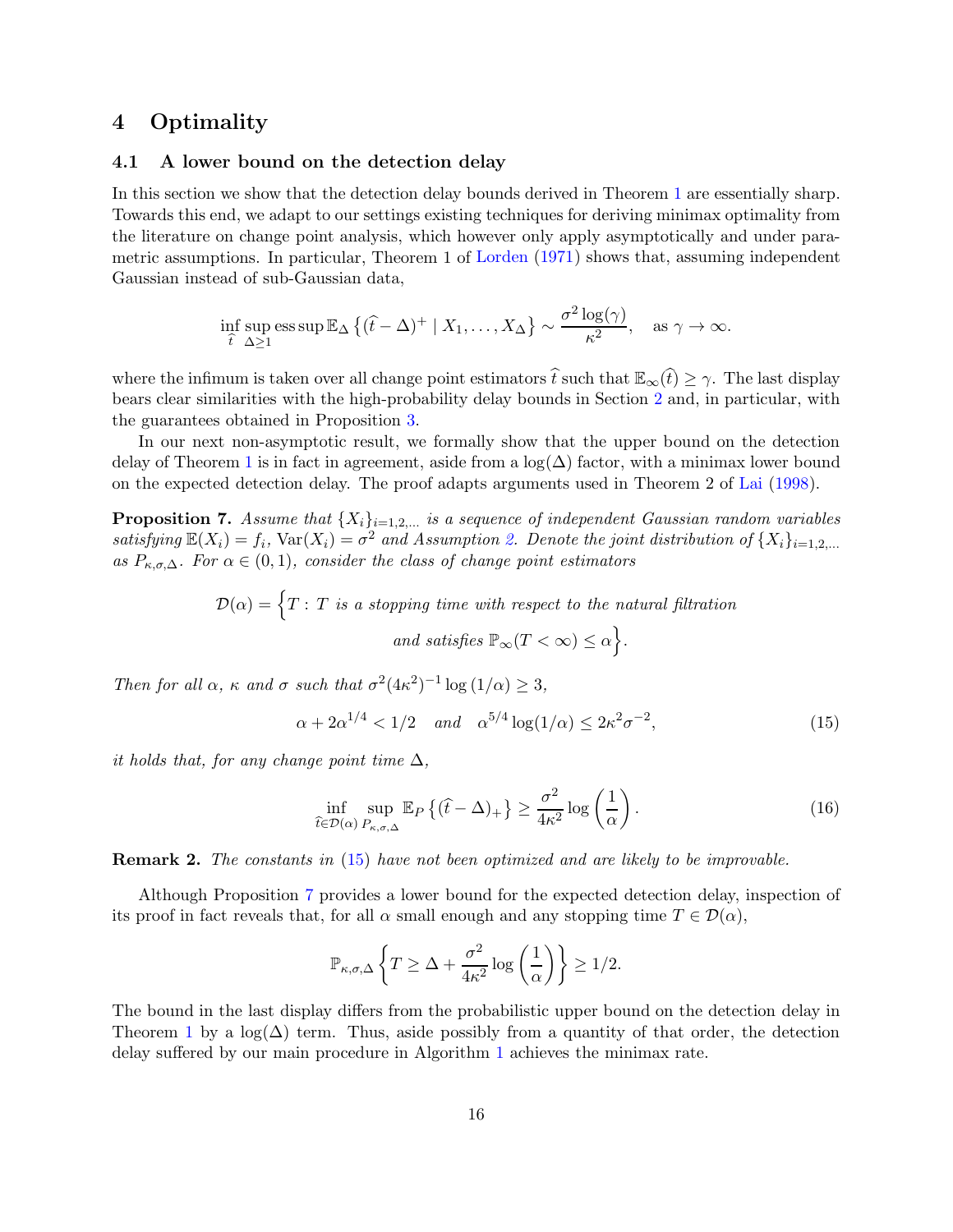In the context of multiple change points, the lower bound in Proposition [7](#page-15-1) further yields that the signal-to-noise ratio condition in Assumption [5](#page-13-1) is almost necessary to guarantee a consistent change point localization. As remarked after the statement of Theorem [6,](#page-13-2) with probability at least  $1 - \alpha$ , under this condition, the kth estimated change point is at a distance of no more than  $\Delta/4$ from the kth largest true change point, see  $(14)$ . In contrast, whenever Assumption [5](#page-13-1) is violated in such a way that

<span id="page-16-1"></span>
$$
\kappa^2 \Delta / \sigma^2 < \log(1/\alpha) / 4,\tag{17}
$$

then [\(16\)](#page-15-3) implies that

$$
\frac{\inf_{\widehat{t}\in\mathcal{D}(\alpha)}\sup_{P_{\kappa,\sigma,\Delta}}\mathbb{E}_P\left\{(\widehat{t}-\Delta)_+\right\}}{\Delta} > 1.
$$

Thus the expected detection delay is larger than  $\Delta$  and, therefore, the true change point cannot be consistently estimated.

Overall, we may conclude that the online multiple change point detection problem is impossible under the low signal-to-noise ratio condition  $\kappa^2 \Delta / \sigma^2 \lesssim \log(1/\alpha)$ . In contrast, a slightly larger signal-to-noise ratio  $\kappa^2 \Delta/\sigma^2 \gtrsim \log(\Delta/\alpha)$  is sufficient to guarantee, as shown in Theorem [6,](#page-13-2) that the change points can be accurately estimated with probability no smaller than the prescribed nominal level of  $1 - \alpha$ . The difference between the two signal-to-noise conditions is a factor of order log( $\Delta$ ), thus showing that the procedure described in Algorithm [4](#page-13-0) succeeds even in the most difficult settings where the signal-to-noise ratio approaches the infeasibility threshold. A similar phase transition phenomenon occurs for the offline mean change localization problem, see [Wang et al.](#page-31-0) [\(2020](#page-31-0)). In fact, the phase transition boundary is nearly identical in both the online and offline settings.

### <span id="page-16-0"></span>4.2 Connections with offline change point detection problems

A closely related area is the offline change point detection, where one has data  $\{X_i\}_{i=1}^T$  and seeks change point estimators  $\{\hat{\eta}_k\} \subset \{1, \ldots, T\}$ . The online and offline change point analysis shares many similarities. The offline change point results we list below can be found in [Wang et al.](#page-31-0)  $(2020).$  $(2020).$ 

The signal-to-noise ratio and the phase transition. Let  $\Delta$  be the minimal spacing between two consecutive change points in the offline setting. We remark that in both online and offline problems, the signal-to-noise ratio is of the same form  $\kappa^2 \Delta / \sigma^2$ . In both problems, the parameter spaces can be partitioned into feasibility and infeasibility regimes by this signal-to-noise ratio. In [Wang et al.](#page-31-0) [\(2020](#page-31-0)), it is shown that in the univariate offline change point detection problem, both the lower and upper bounds on the signal-to-noise ratio are of order  $log(T)$ . This sheds some light that the logarithmic factor gap between the lower bound we established in Proposition [7](#page-15-1) and [\(17\)](#page-16-1), and the upper bound we assumed in Assumption [3,](#page-5-2) is due to a loose lower bound but not the upper bound.

The estimation errors in both these two problems have a minimax lower bound  $\sigma^2/\kappa^2$ , and the upper bounds we achieve are both nearly optimal, off possibly by a logarithmic factor.

When deriving the estimation error, since one has collected all the data in advance in the offline setting, the signal-to-noise ratio is lower bounded by  $log(T)$  and as a result, the estimation error only depends on the model parameters. This is not the case in the online setting, where the total number of data points examined is also a random variable. In this case, additional information is needed. In Theorem [1,](#page-6-0) we choose to control the upper bound of the type I error  $\alpha$ . As a result, the estimation error, i.e. the detection delay, is a function also of  $\alpha$ .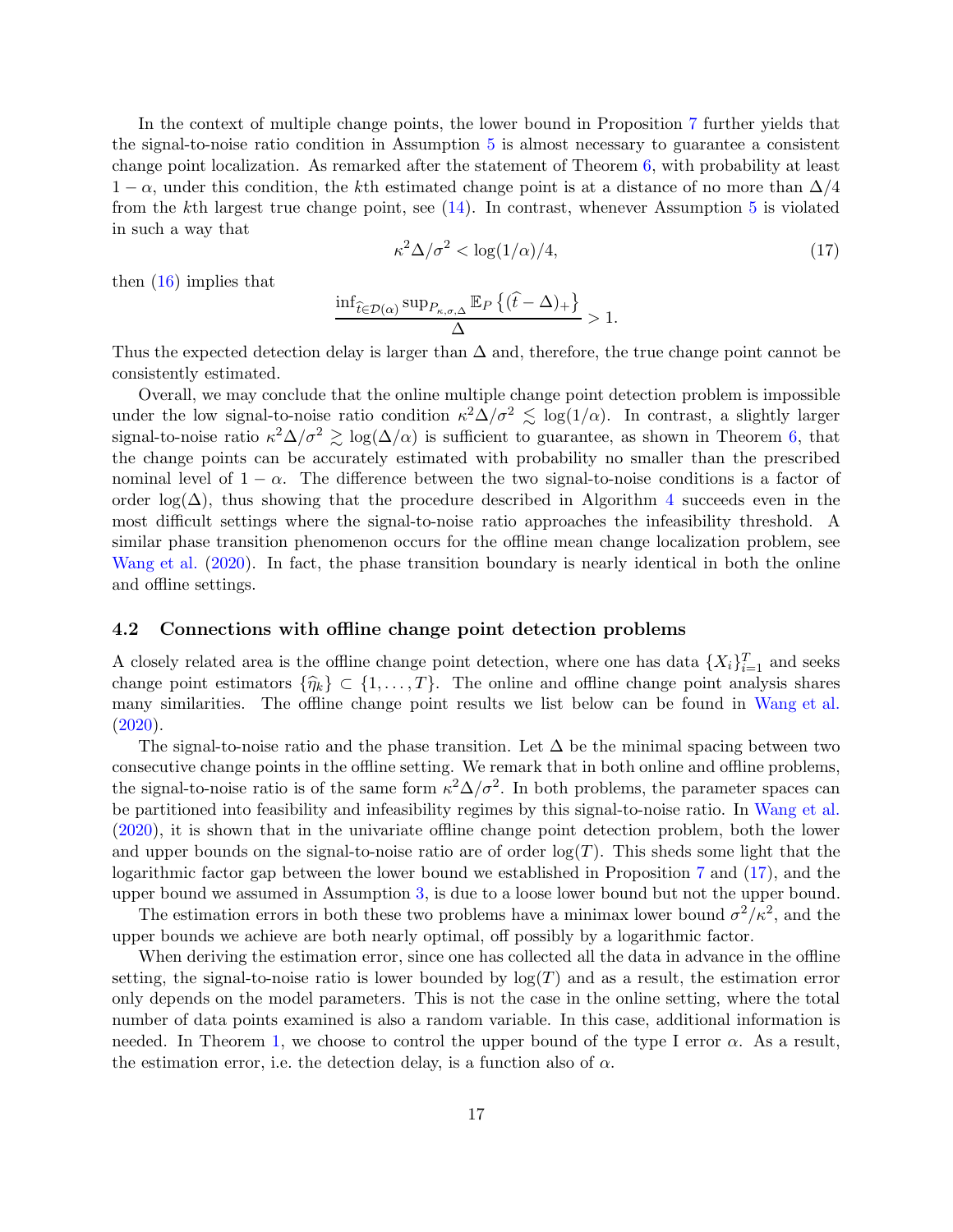### <span id="page-17-0"></span>5 Discussion

We have investigated various aspects of online mean change point estimation with sub-Gaussian, independent variates. In our analysis, we have adopted finite sample settings and allowed for the model parameters to vary so as to express all the sources of statistical hardness in the problem. We have presented simple but effective algorithms for online change point localization based on classical CUSUM process that are provably nearly optimal. We have also identified combinations of model parameters for which the change point estimation task is impossible and showed that our procedure succeeds over nearly all the other combinations, including those for which the problem is most difficulty and barely solvable. Interestingly, the online estimation rates and phase transition boundaries we determine are nearly identical to those holding in the offline settings, see [Wang et al.](#page-31-0) [\(2020](#page-31-0)). The framework we established in this paper can be used to study different high-dimensional problems. This will be left as future work.

In order to control the fluctuations of the CUSUM statistics, we have adopted two different approaches. Theorems [1](#page-6-0) and [6](#page-13-2) rely on peeling arguments, as detailed in Lemmas [8](#page-17-1) and [9.](#page-18-1) In contrast, the results in Section [2.2](#page-8-0) rely on simpler union bound arguments. Interestingly, even using peeling, we were only able to establish that the CUSUM statistic process

$$
t \mapsto \sup_{t \ge 2} \max_{1 \le s < t} \left| \left\{ \frac{s}{t(t-s)} \right\}^{1/2} \sum_{l=s+1}^t (X_l - f_l) \right|,
$$

has fluctuations of <u>order  $\sqrt{\log(t) + \log(\alpha)}/t$ </u>. One may have expected to see a better dependence on t, such as in  $\sqrt{\log \log(t)}$ . However, the above CUSUM process does not have a clear martingale structure. As a result, peeling techniques only yield crossing boundaries that scale like  $\sqrt{\log(t)}$ , albeit with better constants than those of the same order stemming from union bound arguments. Since we have not made attempts to optimize constants, both approaches – peeling and union bounds – deliver the same localzation rates in our settings.

### A Concentration inequalities

<span id="page-17-1"></span>**Lemma 8.** For any  $\alpha > 0$ , it holds that

$$
\mathbb{P}\left\{\exists s,t\in\mathbb{N},\,t>1,\,s\in[1,t): \left|\left(\frac{t-s}{ts}\right)^{1/2}\sum_{l=1}^s (X_l-f_l) - \left\{\frac{s}{t(t-s)}\right\}^{1/2}\sum_{l=s+1}^t (X_l-f_l)\right|\right\}> 2^{3/2}\sigma \log^{1/2}(t/\alpha)\right\}\leq \alpha.
$$

*Proof.* It holds that for any sequence  $\{\varepsilon_t > 0\},\$ 

$$
\mathbb{P}\left\{\exists s,t\in N,\,t>1,\,s\in[1,t): \left|\left(\frac{t-s}{ts}\right)^{1/2}\sum_{l=1}^s(X_l-f_l)\right.\right.-\left\{\frac{s}{t(t-s)}\right\}^{1/2}\sum_{l=s+1}^t(X_l-f_l)\right|\geq\varepsilon_t\right\}
$$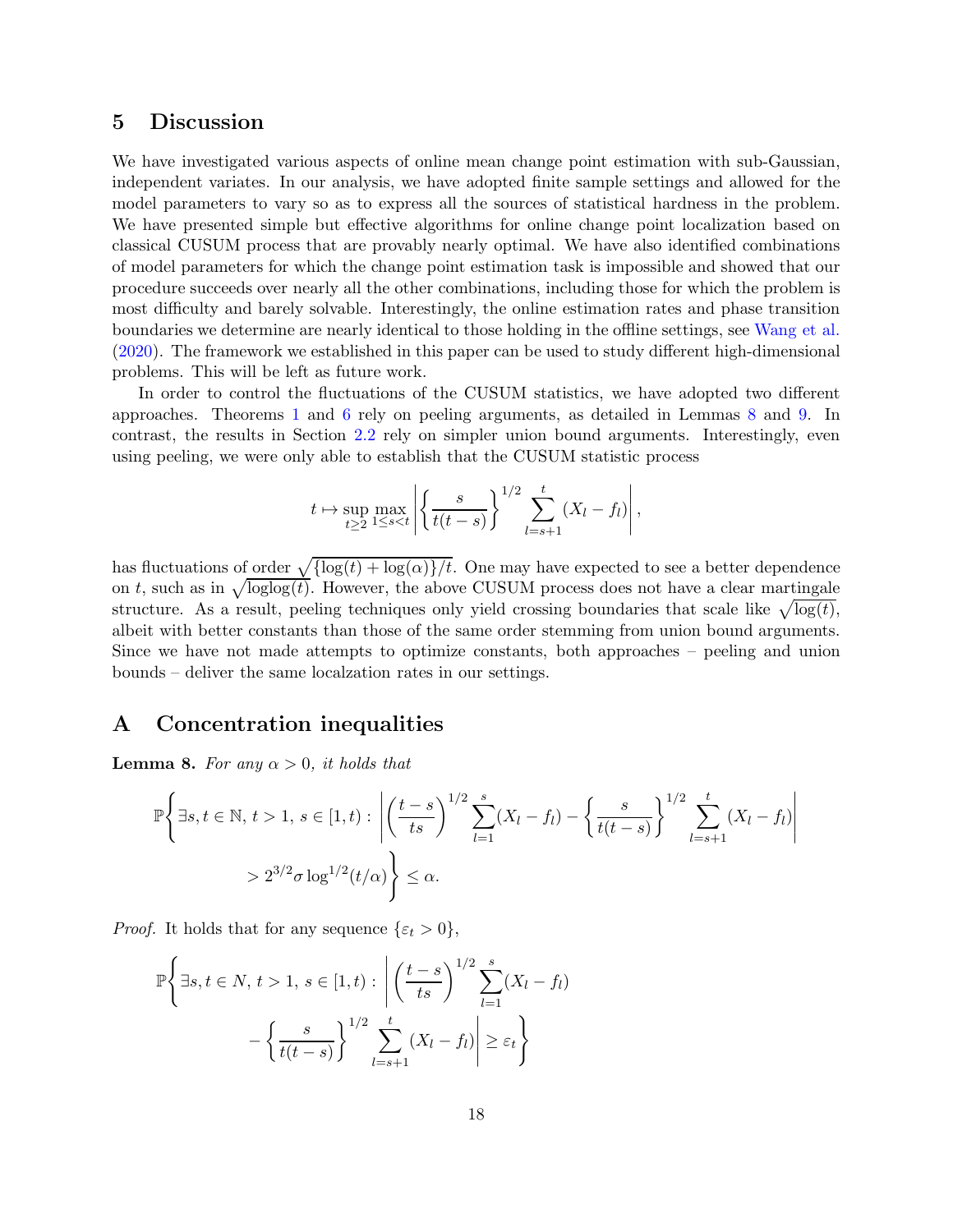$$
\leq \sum_{j=1}^{\infty} \mathbb{P} \left\{ \max_{2^{j} \leq t < 2^{j+1}} \max_{1 \leq s < t} \left| \left( \frac{t-s}{ts} \right)^{1/2} \sum_{l=1}^{s} (X_{l} - f_{l}) - \left\{ \frac{s}{t(t-s)} \right\}^{1/2} \sum_{l=s+1}^{t} (X_{l} - f_{l}) \right| \geq \varepsilon_{t} \right\}
$$
\n
$$
\leq \sum_{j=1}^{\infty} 2^{j} \max_{2^{j} \leq t < 2^{j+1}} \mathbb{P} \left\{ \max_{1 \leq s < t} \left| \left( \frac{t-s}{ts} \right)^{1/2} \sum_{l=1}^{s} (X_{l} - f_{l}) - \left\{ \frac{s}{t(t-s)} \right\}^{1/2} \sum_{l=s+1}^{t} (X_{l} - f_{l}) \right| \geq \varepsilon_{t} \right\}
$$
\n
$$
\leq \sum_{j=1}^{\infty} 2^{j} \max_{2^{j} \leq t < 2^{j+1}} t \mathbb{P} \left\{ |W| \geq \varepsilon_{t} \right\} \leq \sum_{j=1}^{\infty} 2^{2j+1} \mathbb{P} \left\{ |W| \geq \varepsilon_{j} \right\},
$$

where W is a mean zero sub-Gaussian random variable with  $||W||_{\psi_2} \leq \sigma$  and  $\varepsilon_t = \varepsilon'_j$ , for any  $t \in \{2^j, \ldots, 2^{j+1} - 1\}, \, j = 1, 2, \ldots$  For any  $t = 1, 2, \ldots$ , let

$$
\varepsilon_t = \sqrt{2}\sigma \left[2\log(t) + \log(\log(t)) + \log\left(\log(t) + \log(2)\right) - 2\log(\log(2)) - \log(\alpha)\right]^{1/2}.
$$

Due to the sub-Gaussianity, we have that for any  $\zeta > 0$ ,  $\mathbb{P}\{|W| \ge \zeta\} < 2 \exp(-2^{-1} \zeta^2/\sigma^2)$  (e.g. (2.9) in ?).

$$
\mathbb{P}\left\{\exists s, t \in N, t > 1, s \in [1, t) : \left| \left(\frac{t - s}{ts}\right)^{1/2} \sum_{l = 1}^{s} (X_l - f_l) \right| \right\} = \left\{ \frac{s}{t(t - s)} \right\}^{1/2} \sum_{l = s + 1}^{t} (X_l - f_l) \left| \ge \varepsilon_t \right\}
$$
\n
$$
\le \sum_{j = 1}^{\infty} \max_{2^j \le t \le 2^{j+1}} \exp[(2j + 2)\log(2) - 2\log(t) - \log(\log(t) - \log(\log(t) + \log(2)) + 2\log(\log(2) + \log(\alpha)) + 2\log(2) - 2j\log(2) - 2\log(j) - \log((j + 1)\log(2)) + 2\log(\log(2) + \log(\alpha)) \right\}
$$
\n
$$
\le \alpha \sum_{j = 1}^{\infty} \frac{1}{j(j + 1)} \le \alpha.
$$

For simplicity, we let

$$
\varepsilon_t = 2^{3/2} \sigma \log^{1/2}(t/\alpha),
$$

which satisfies that for any  $t \geq 2$  and  $\alpha \in (0, 1)$ ,

$$
2^{3/2} \log^{1/2}(t/\alpha) \ge \sqrt{2} [2 \log(t) + \log(\log(t) + \log(\log(t) + \log(2)) - 2 \log(\log(2)) - \log(\alpha)]^{1/2}.
$$
\n(18)

<span id="page-18-0"></span> $\Box$ 

<span id="page-18-1"></span>We therefore completes the proof.

19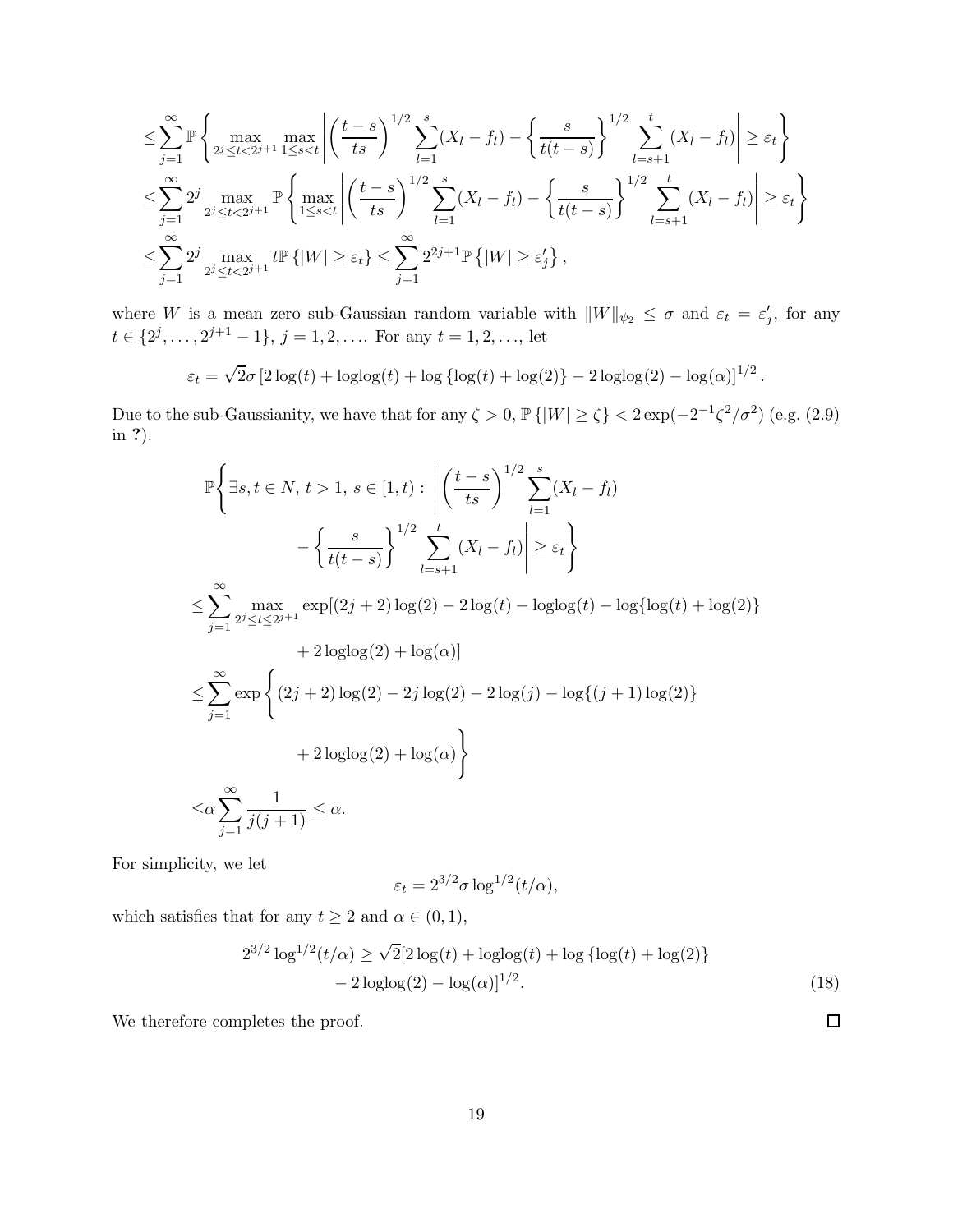**Lemma 9.** For any  $\alpha > 0$ , it holds that

$$
\mathbb{P}\left\{\exists e, s, t \in \mathbb{N}, e \ge 0, s > e, t > s : \left|\left\{\frac{t-s}{(s-e)(t-e)}\right\}^{1/2} \sum_{l=e+1}^{s} (X_l - f_l) - \left\{\frac{s-e}{(t-s)(t-e)}\right\}^{1/2} \sum_{l=s+1}^{t} (X_l - f_l)\right| > 4\sigma \log^{1/2}(t/\alpha) \right\} \le \alpha.
$$

*Proof.* For any integer triplet  $(e, s, t)$ ,  $0 \le e < s < t$ , any sequence  $\{\varepsilon_{e,s,t} > 0\}$ , let

$$
\mathcal{G}(e, s, t) = \left\{ \left| \left\{ \frac{t - s}{(s - e)(t - e)} \right\}^{1/2} \sum_{l = e + 1}^{s} (X_l - f_l) - \left\{ \frac{s - e}{(t - s)(t - e)} \right\}^{1/2} \sum_{l = s + 1}^{t} (X_l - f_l) \right| > \varepsilon_{e, s, t} \right\}
$$

$$
= \left\{ G(e, s, t) > \varepsilon_{e, s, t} \right\}.
$$

We have that

$$
\mathbb{P} \{ \exists e, s, t \in N, e \ge 0, s > e, t > s : \mathcal{G}(e, s, t) \}
$$
  
\n
$$
\le \mathbb{P} \{ \exists s, t \in N, e = 0, s > e, t > s : \mathcal{G}(0, s, t) \}
$$
  
\n
$$
+ \mathbb{P} \{ \exists s, t \in N, e \ge 1, s > e, t > s : \mathcal{G}(e, s, t) \}
$$
  
\n
$$
= (I) + (II).
$$

As for  $(I),$  it follows from Lemma [8](#page-17-1) that, with  $\varepsilon_{0,s,t}$  defined as

$$
\varepsilon_{0,s,t} = \varepsilon_t^{(1)} = \sqrt{2}\sigma[2\log(t) + \log(\log(t) + \log(\log(t) + \log(2)) - 2\log(\log(2)) - \log(\alpha)]^{1/2},
$$

we have that

$$
(I) \le \alpha/2.
$$

As for  $(II)$ , we have that

$$
(II) \leq \sum_{j=1}^{\infty} \mathbb{P} \left\{ \max_{2^{j} \leq t < 2^{j+1}} \max_{1 \leq e < t-1} \max_{e < s < t} G(e, s, t) > \varepsilon_{e, s, t} \right\}
$$
\n
$$
\leq \sum_{j=1}^{\infty} \sum_{m=0}^{j-1} \mathbb{P} \left\{ \max_{2^{j} \leq t < 2^{j+1}} \max_{2^{m} \leq e < 2^{m+1}} \max_{e < s < t} G(e, s, t) > \varepsilon_{e, s, t} \right\}
$$
\n
$$
+ \sum_{j=1}^{\infty} \mathbb{P} \left\{ \max_{2^{j} \leq t < 2^{j+1}} \max_{2^{j} \leq e < t} \max_{e < s < t} G(e, s, t) > \varepsilon_{e, s, t} \right\}
$$
\n
$$
< \sum_{j=1}^{\infty} \left( \sum_{m=0}^{j-1} 2^{j} 2^{m} 2^{j+1} + 2^{j} 2^{j} 2^{j} \right) \max_{\substack{e < s < t \\ 2^{j} \leq t < 2^{j+1}}} \mathbb{P} \{ \mathcal{G}(e, s, t) \}
$$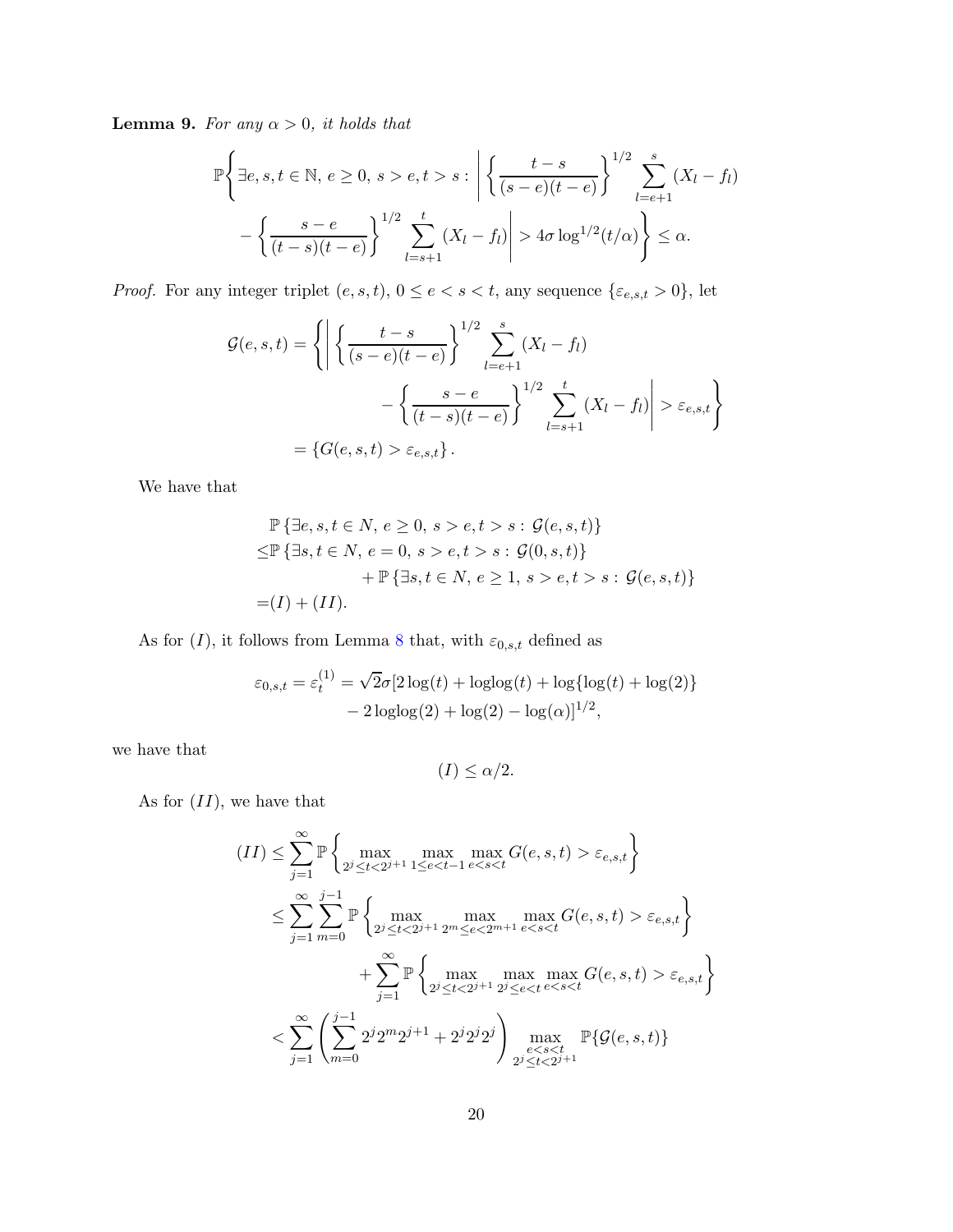$$
\leq \sum_{j=1}^\infty 2^{3j+2} \max_{\substack{e
$$

For any  $e > 0$ , let

$$
\varepsilon_{e,s,t} = \varepsilon_t^{(2)} = \sqrt{2}\sigma[3\log(t) + \log(\log(t) + \log(\log(t) + \log(2)) + 3\log(2) - 2\log(\log(2)) - \log(\alpha)]^{1/2}.
$$

Due to the sub-Gaussianity, we have that

$$
(II) \le \alpha/2.
$$

For simplicity, we let

$$
\varepsilon_t = 4\sigma \log^{1/2}(t/\alpha),
$$

such that

$$
4\log^{1/2}(t/\alpha) \ge 2^{1/2}[3\log(t) + \log(\log(t) + \log(\log(t) + \log(2)) + 3\log(2) - 2\log(\log(2)) - \log(\alpha)]^{1/2}.
$$
\n(19)

We therefore completes the proof.

## <span id="page-20-0"></span>B Proofs of the main results

Proof. (of Theorem [1\)](#page-6-0) Step 1. Define the event

$$
\mathcal{B} = \left\{ \forall s, t \in N, t > 1, s \in [1, t) : \left| \left( \frac{t - s}{ts} \right)^{1/2} \sum_{l = 1}^{s} (X_l - f_l) - \left\{ \frac{s}{t(t - s)} \right\}^{1/2} \sum_{l = s + 1}^{t} (X_l - f_l) \right| < b_t \right\}.
$$

It follows from Lemma [8](#page-17-1) that  $\mathbb{P}{B} > 1 - \alpha$ . Throughout the proof we assume that the event  $\beta$ holds.

For any  $s, t \in N$ ,  $1 \leq s < t$ , it holds that  $\left| \widehat{D}_{s,t} - D_{s,t} \right| < b_t$ , which implies that

<span id="page-20-1"></span>
$$
D_{s,t} + b_t > \widehat{D}_{s,t} > D_{s,t} - b_t.
$$
\n
$$
(20)
$$

 $\Box$ 

Step 2. For any  $t \leq \Delta$ , we have that  $D_{s,t} = 0$ , for all  $s \in [1, t)$ . Thus, using [\(20\)](#page-20-1), we conclude that,  $\hat{t} > t$  and, therefore that  $\hat{t} > \Delta$ .

Step 3. Now we consider any  $t > \Delta$ . If there exists  $s \in [1, t)$  such that  $D_{s,t} > b_t$ , then  $d \leq t - \Delta$ . Thus,  $d \leq \tilde{t} - \Delta$ , where

$$
\widetilde{t} = \min\{t > \Delta, \exists s \in [\Delta, t), \widetilde{D}_{s,t} > b_t\},\
$$

and any upper bound on  $\tilde{t}$  will also be an upper bound on d, when the signal-to-noise constraint specified by Assumption [3](#page-5-2) is satisfied. Thus, our task becomes that of computing a sharp upper bound on  $\tilde{t}$ . To that effect, notice that, when  $\Delta \leq s < t$ ,

$$
D_{s,t} = \Delta \left(\frac{t-s}{ts}\right)^{1/2} |\mu_1 - \mu_2| = \Delta \left(\frac{t-s}{ts}\right)^{1/2} \kappa,
$$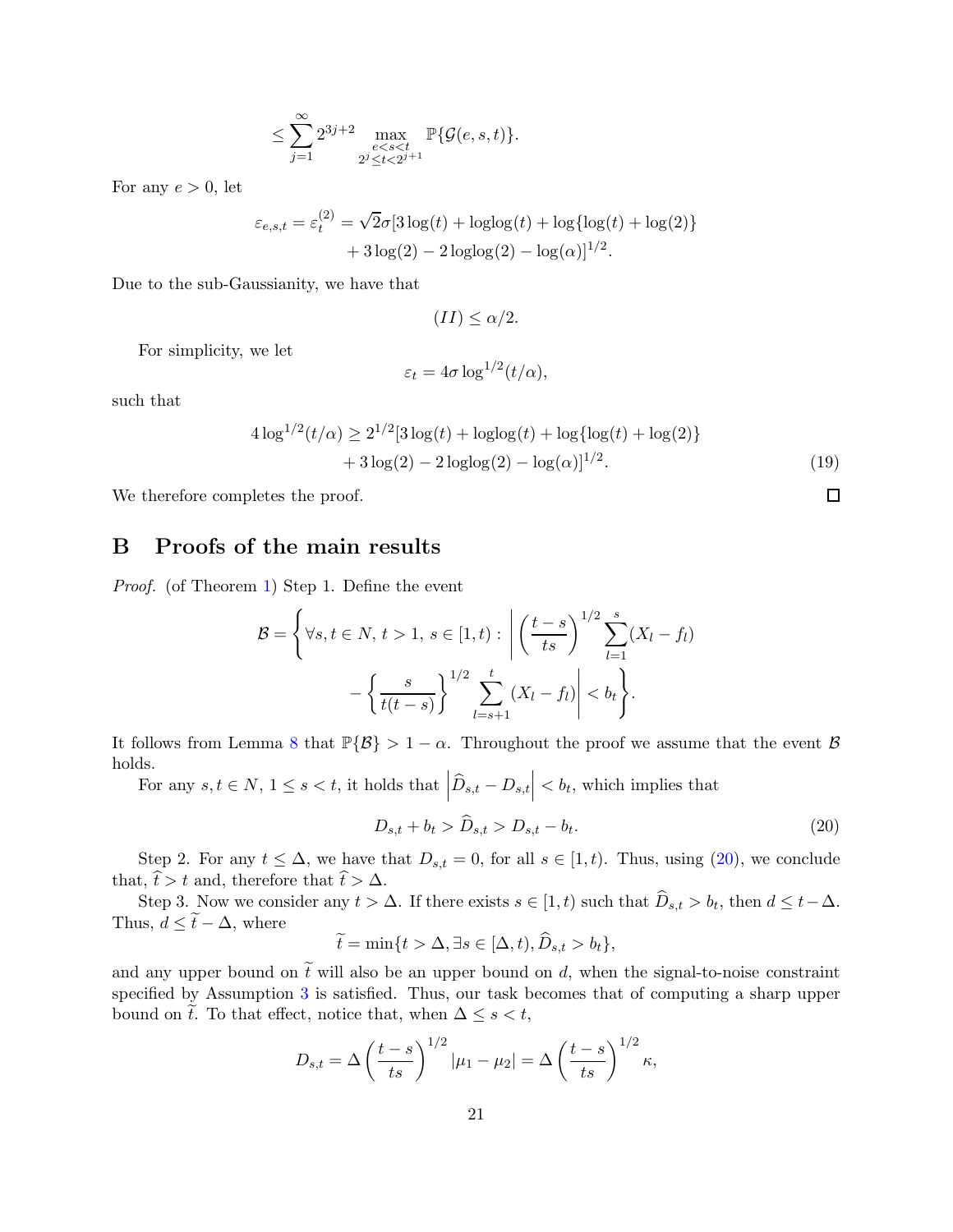and, because of [\(20\)](#page-20-1) again,

$$
\widehat{D}_{s,t} \ge \Delta \left(\frac{t-s}{ts}\right)^{1/2} \kappa - b_t.
$$

As a result, we obtain that  $\widetilde{t} \leq t^*$ , where

$$
t_* = \min \left\{ t > \Delta : \max_{s \in [\Delta, t)} \left\{ \Delta \left( \frac{t - s}{ts} \right)^{1/2} \kappa - 2b_t \right\} \ge 0 \right\}.
$$

Step 4. Write for convenience  $m = t^* - \Delta$ , so that  $d \leq m$ . Recalling that  $b_t = 2^{3/2} \sigma \log^{1/2}(t/\alpha)$ , we seek the smallest integer m such that

$$
\max_{s \in [\Delta, m + \Delta)} \left[ \Delta \kappa \left\{ \frac{m + \Delta - s}{(m + \Delta)s} \right\}^{1/2} - 2^{5/2} \sigma \log^{1/2} \{ (m + \Delta)/\alpha \} \right] > 0,
$$

which is equivalent to finding the smallest integer  $m$  such that

$$
\max_{s \in [\Delta, m + \Delta)} \left[ \Delta^2 \kappa^2 - 32\sigma^2 \frac{s(m + \Delta)}{m + \Delta - s} \log \left\{ (m + \Delta) / \alpha \right\} \right] > 0.
$$

In turn, the above task corresponds to that of computing the smallest integer m such that

$$
\Delta^2 \frac{\kappa^2}{\sigma^2} > \min_{s \in [\Delta, m + \Delta)} \left[ 32 \frac{s(m + \Delta)}{m + \Delta - s} \log \left\{ (m + \Delta) / \alpha \right\} \right]
$$
  
= 
$$
32 \frac{\Delta(m + \Delta)}{m} \log \left\{ (m + \Delta) / \alpha \right\},
$$

or, equivalently, such that

<span id="page-21-0"></span>
$$
m\left[\frac{\Delta\kappa^2}{32\sigma^2} - \log\left\{(m+\Delta)/\alpha\right\}\right] > \Delta\log\left\{(m+\Delta)/\alpha\right\},\tag{21}
$$

under Assumption [3.](#page-5-2)

Let  $C_d$  be an absolute constant large enough and also upper bounded by  $C_{SNR}$ . The claimed result now follows once we show that that the value

$$
m^* = \lceil C_d \log(\Delta/\alpha) \sigma^2 \kappa^{-2} \rceil
$$

satisfies [\(21\)](#page-21-0). To see this, assume for simplicity that  $C_d \log(\Delta/\alpha) \sigma^2 \kappa^{-2}$  is an integer; if not, the proof only requires trivial modifications. We first point out that  $m^* \leq \Delta$  because of Assumption [3](#page-5-2) and the fact that  $C_d \leq C_{SNR}$ . Now, the left hand side of inequality [\(21\)](#page-21-0) is equal, for this choice of m, to

<span id="page-21-1"></span>
$$
C_d \log(\Delta/\alpha) \frac{\Delta}{32} - C_d \frac{\sigma^2}{\kappa^2} \log(\Delta/\alpha) \log \left\{ \frac{C_d \log(\Delta/\alpha) \sigma^2/\kappa^2 + \Delta}{\alpha} \right\}.
$$
 (22)

Using again Assumption [3](#page-5-2) and the fact that  $m^* \leq \Delta$ , the second term in the previous expression is upper bounded by

$$
\frac{2C_d}{C_{\text{SNR}}}\Delta \log(\Delta/\alpha),
$$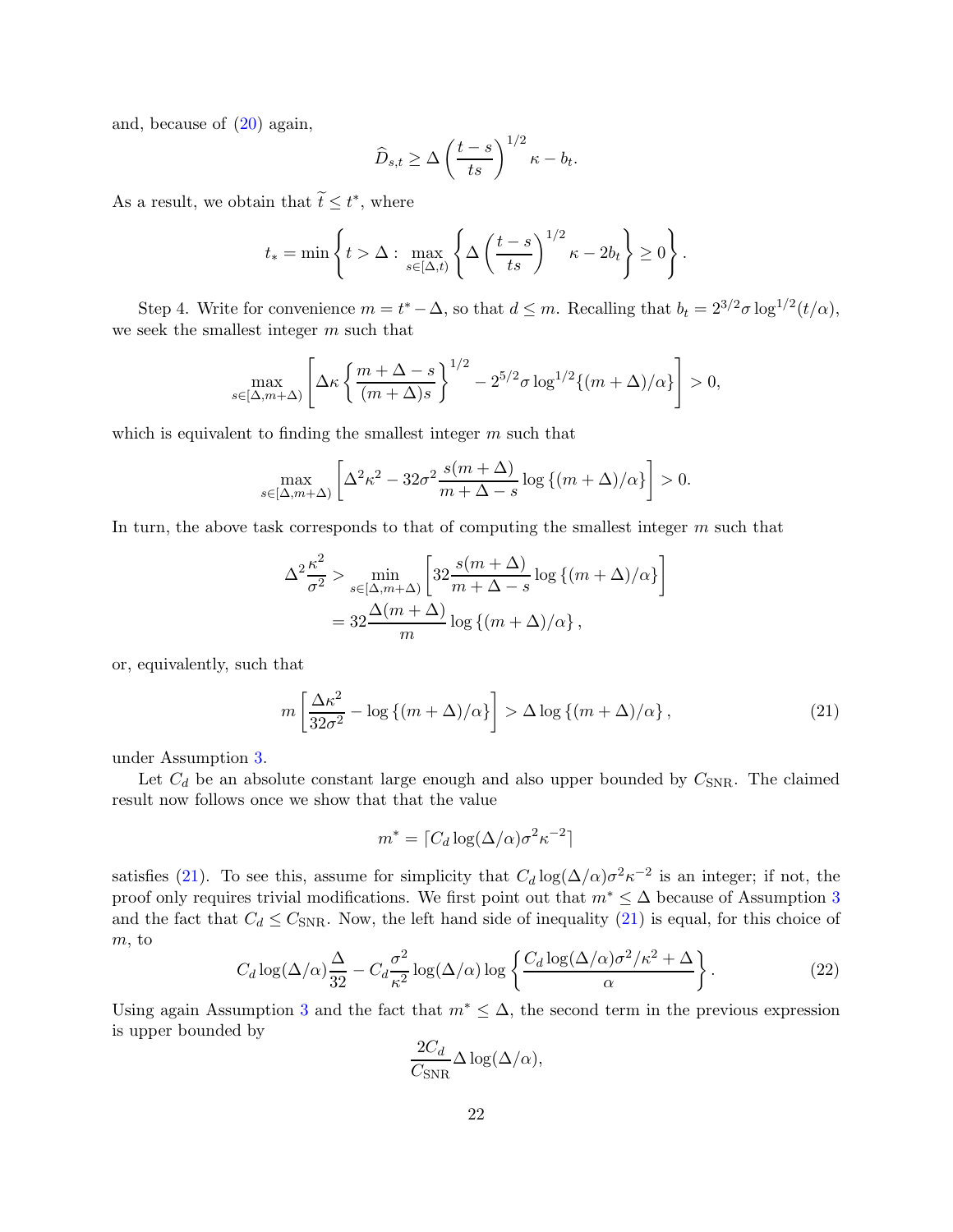due to the fact that  $2\log(x) \ge \log(2x)$ ,  $x \ge 2$ . Thus, the quantity in [\(22\)](#page-21-1) is lower bounded by

$$
\Delta \log(\Delta/\alpha) \left( \frac{C_d}{32} - \frac{2C_d}{C_{\rm SNR}} \right) \geq 2\Delta \log(\Delta/\alpha) \geq \Delta \log(2\Delta/\alpha) \geq \Delta \log((m^* + \Delta)/\alpha),
$$

where the first inequality is justified by first choosing a large enough  $C_d$  and then choosing  $C_{SNR}$ larger than  $C_d$ , and the second and third inequalities follow from  $\log(\Delta/\alpha) \geq 0$  and  $m^* \leq \Delta$ , respectively. Thus, combining the last display with [\(21\)](#page-21-0) and [\(22\)](#page-21-1) yields [\(6\)](#page-6-3). Finally, [\(4\)](#page-6-1) and [\(5\)](#page-6-2) follow immediately from Steps 1 and 2.  $\Box$ 

*Proof.* (of Proposition [2\)](#page-8-3) It follows from Step [1](#page-6-0) in the proof of Theorem 1 that on the event  $\mathcal{B}$ , it holds that

$$
\widehat{D}_{s,t} < D_{s,t} + 2^{3/2} \sigma \log^{1/2}(t/\alpha), \quad 1 \le s < t.
$$

It follows from Step 2 in the proof of Theorem [1](#page-6-0) that we only need to consider  $t > \Delta$ . This leaves us two situations  $s \leq \Delta$  and  $s \geq \Delta$ . In fact in both these two situations, one only needs to deal with the case  $s = \Delta$ , therefore we only show  $s \geq \Delta$  here.

When  $\Delta \leq s < t$ , we have  $D_{s,t} = \kappa \Delta \{ (t-s)/ts \}^{1/2}$  and therefore on the event  $\mathcal{B}$ , we have that

$$
\max_{\Delta \le s < t} \hat{D}_{s,t} \le \max_{\Delta \le s < t} \kappa \Delta \left(\frac{t-s}{ts}\right)^{1/2} + 2^{3/2} \sigma \log^{1/2}(t/\alpha)
$$
  

$$
\le \kappa \Delta \left(\frac{t-s}{ts}\right)^{1/2} + 2^{3/2} \sigma \log^{1/2}(t/\alpha) \le \kappa \Delta^{1/2} + 2^{3/2} \sigma \log^{1/2}(t/\alpha) < b_t,
$$

where the last inequality follows from  $(9)$ . We therefore completes the proof.

 $\Box$ 

#### Proof. (of Proposition [3\)](#page-8-2)

Step 1. Define the event

$$
\mathcal{C} = \left\{ t \in \{2, ..., \gamma + 2\}, s \in N \cap [1, t) : \left| \left( \frac{t - s}{ts} \right)^{1/2} \sum_{l = 1}^{s} (X_l - f_l) - \left\{ \frac{s}{t(t - s)} \right\}^{1/2} \sum_{l = s + 1}^{t} (X_l - f_l) \right| < b_t \right\}.
$$

We have that

$$
1 - \mathbb{P}\{\mathcal{C}\}\
$$
  
\n
$$
\leq (\gamma + 1) \max_{t \in \{2, \dots, \gamma + 2\}} \mathbb{P}\left\{\exists s \in N \cap [1, t) : \left|\left(\frac{t - s}{ts}\right)^{1/2} \sum_{l = 1}^{s} (X_l - f_l) - \left\{\frac{s}{t(t - s)}\right\}^{1/2} \sum_{l = s + 1}^{t} (X_l - f_l)\right| \geq b_t\right\}
$$
  
\n
$$
\leq (\gamma + 1)^2 \mathbb{P}\left\{|W| > b_t\right\} \leq 2(\gamma + 1)^2 \exp\left(-\frac{b_t^2}{2\sigma^2}\right) = (\gamma + 1)^{-1},
$$

where W is a mean zero sub-Gaussian random variable with  $||W||_{\psi_2} \leq \sigma$  and the Hoeffding inequality (e.g.  $(2.9)$  in ?).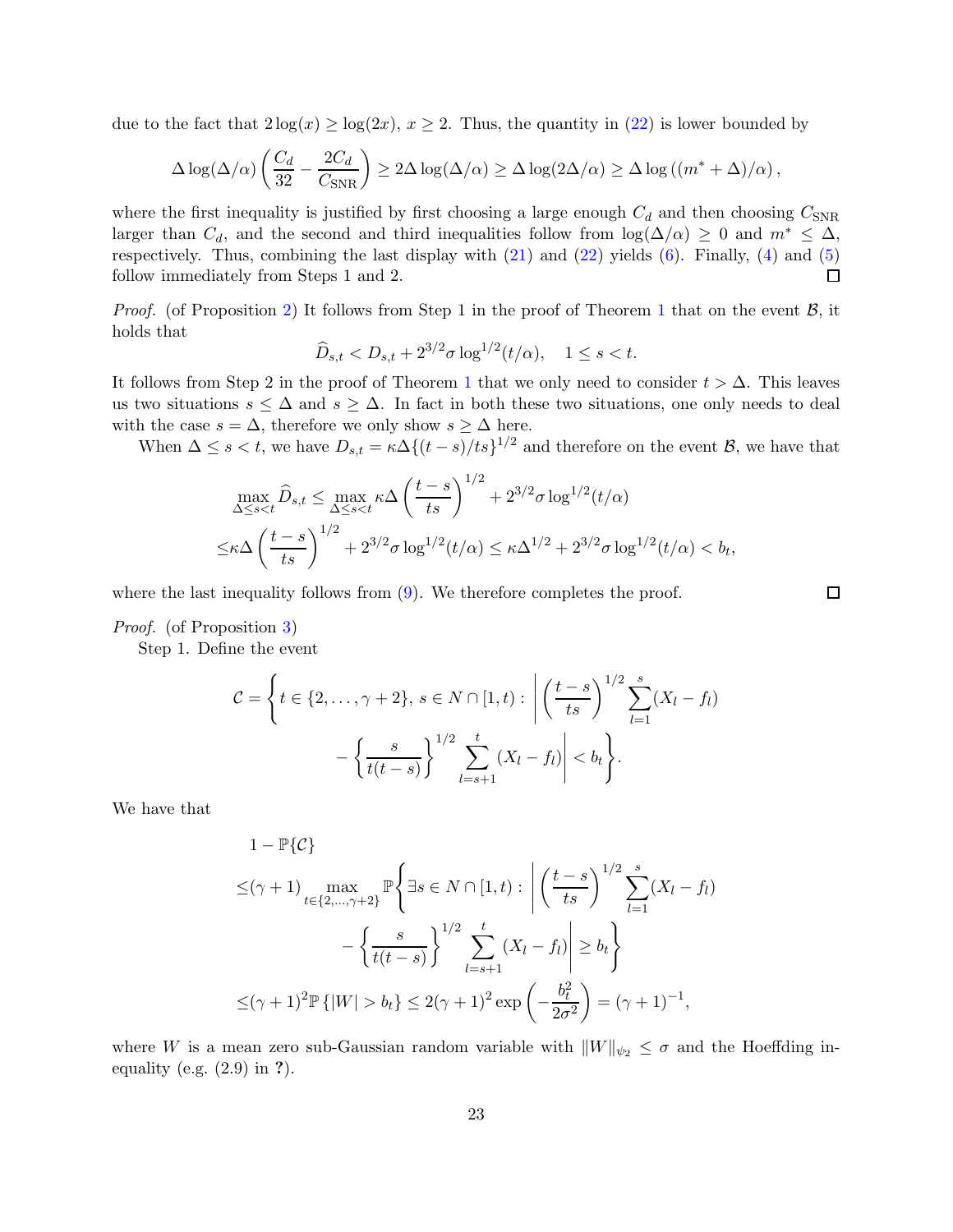Therefore we have that

$$
\mathbb{E}_{\infty}(\hat{t}) = \sum_{t=2}^{\infty} \mathbb{P}\{\hat{t} \ge t\} \ge \sum_{t=2}^{\gamma+2} \mathbb{P}\{\hat{t} \ge t\} \ge (\gamma+1) \mathbb{P}\{\hat{t} > \gamma+2\} \ge (\gamma+1) \left(1 - \frac{1}{\gamma+1}\right) = \gamma.
$$

Step 2. We have that

$$
\mathbb{P}\{\hat{t} > \gamma + 2\} = \mathbb{P}\{\mathcal{C}\} \ge 1 - (\gamma + 1)^{-1},
$$

When  $\gamma > \max\{\Delta - 2, 1\}$ , it holds that

$$
\mathbb{P}\{d>0\} \ge 1 - (\gamma + 1)^{-1}.
$$

For any  $t > \Delta$ , if there exists  $s \in [1, t)$  such that  $D_{s,t} > b_t$ , then  $d \leq t - \Delta$ . It suffices to find

$$
\widetilde{t} = \min\{t : t > \Delta, \exists s \in (\Delta, t), \widehat{D}_{s,t} > b_t\},\
$$

and any upper bound on  $\tilde{t}$  will also be an upper bound on d, when the signal-to-noise ratio condition in [\(11\)](#page-9-0) is satisfied. Then, our task becomes that of computing a sharp upper bound on  $\tilde{t}$ . To that effect, notice that, when  $\Delta \leq s < t$ ,

$$
D_{s,t} = \Delta \left(\frac{t-s}{ts}\right)^{1/2} |\mu_1 - \mu_2| = \Delta \left(\frac{t-s}{ts}\right)^{1/2} \kappa,
$$

and on the event  $C$ ,

$$
\widehat{D}_{s,t} \ge \Delta \left(\frac{t-s}{ts}\right)^{1/2} \kappa - b_t.
$$

As a result, we obtain that  $\widetilde{t} \leq t^*$ , where

$$
t_* = \min \left\{ t > \Delta : \max_{s \in (\Delta, t)} \left\{ \Delta \left( \frac{t - s}{ts} \right)^{1/2} \kappa - 2b_t \right\} \ge 0 \right\}.
$$

Step 3. Write for convenience  $m = t - \Delta$ , so that  $d \leq m$ . Recalling that

$$
b_t = 6^{1/2} \sigma \log^{1/2} \left\{ 2^{1/3} (\gamma + 1) \right\},\,
$$

we seek the smallest integer m such that

$$
\max_{s\in[\Delta,m+\Delta)}\left[\Delta\kappa\left\{\frac{m+\Delta-s}{(m+\Delta)s}\right\}^{1/2}-2\times6^{1/2}\sigma\log^{1/2}\left\{2^{1/3}(\gamma+1)\right\}\right]>0,
$$

which is equivalent to finding the smallest integer  $m$  such that

$$
\max_{s \in [\Delta, m+\Delta)} \left\{ \Delta^2 \kappa^2 - 24\sigma^2 \frac{s(m+\Delta)}{m+\Delta-s} \log \left\{ 2^{1/3}(\gamma+1) \right\} \right\} > 0.
$$

In turn, the above task corresponds to that of computing the smallest integer m such that

$$
t\Delta^2 \kappa^2 > \min_{s \in [\Delta, m+\Delta)} \left\{ 24\sigma^2 \frac{s(m+\Delta)}{m+\Delta-s} \log \left\{ 2^{1/3}(\gamma+1) \right\} \right\}
$$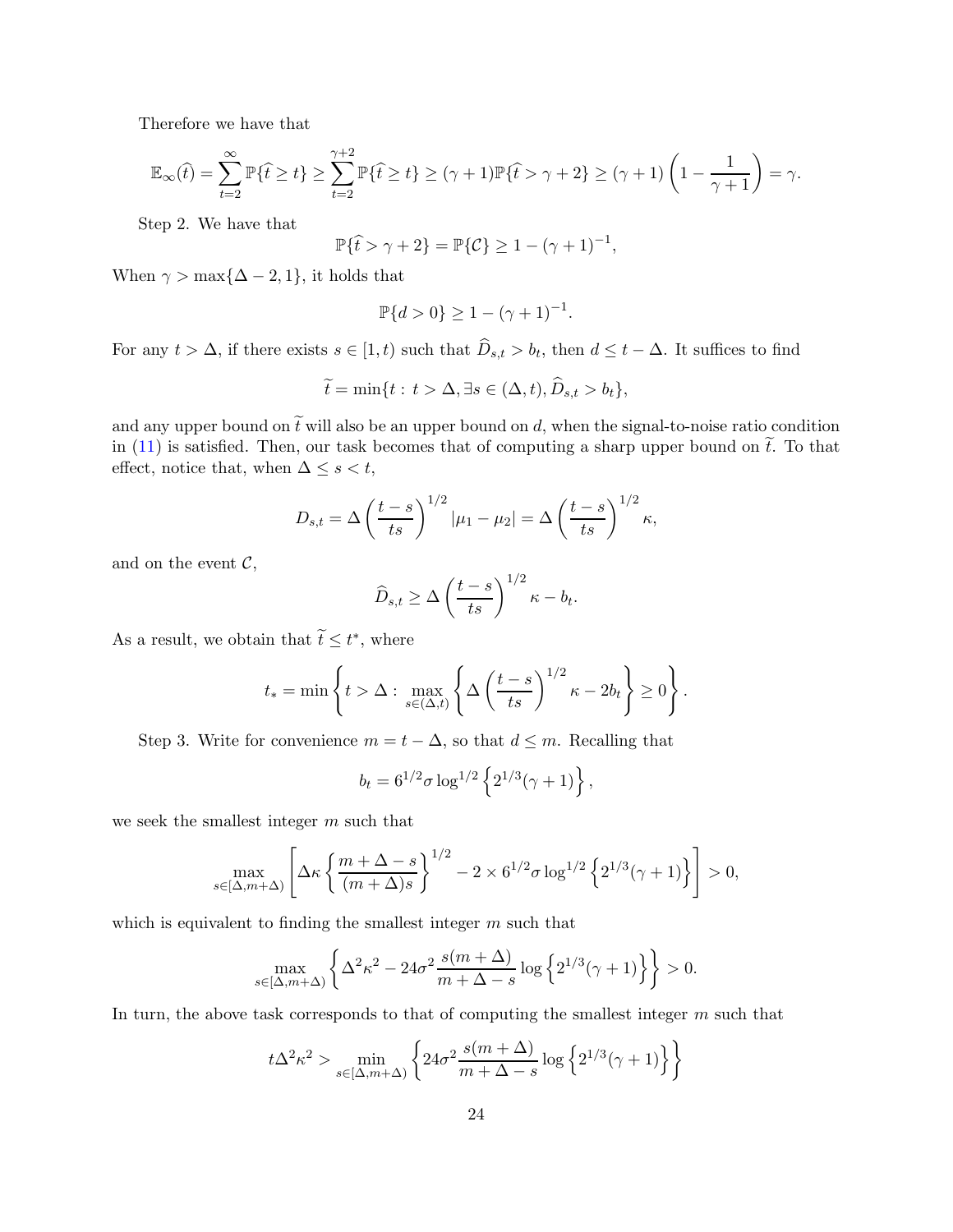$$
= 24\sigma^2 \frac{\Delta(m+\Delta)}{m} \log \left\{ 2^{1/3}(\gamma+1) \right\},\,
$$

or, equivalently, such that

<span id="page-24-0"></span>
$$
m\left[\frac{\Delta\kappa^2}{24\sigma^2} - \log\left\{2^{1/3}(\gamma+1)\right\}\right] > \Delta\log\left\{2^{1/3}(\gamma+1)\right\}.
$$
 (23)

Let  $C_d'$  be a large enough absolute constant. The claimed result now follows once we show that the value

$$
m^* = \left[ C_d' \sigma^2 \kappa^{-2} \log \left\{ 2^{1/3} (\gamma + 1) \right\} \right]
$$

satisfies [\(23\)](#page-24-0). To see this, assume for simplicity that  $C_d^{\prime}\sigma^2\kappa^{-2}\log\left\{2^{1/3}(\gamma+1)\right\}$  is an integer; if not, the proof only requires trivial modifications. Now, the left hand side of inequality [\(23\)](#page-24-0) is equal, for this choice of m, to

<span id="page-24-1"></span>
$$
C'_d \log \left\{ 2^{1/3}(\gamma + 1) \right\} \frac{\Delta}{24} - C'_d \sigma^2 \kappa^{-2} \log^2 \left\{ 2^{1/3}(\gamma + 1) \right\}.
$$
 (24)

Using again [\(11\)](#page-9-0), the second term in the previous expression is upper bounded by

$$
\frac{2C_d'}{C_{\rm SNR}} \Delta \log \left\{ 2^{1/3}(\gamma+1) \right\},
$$

due to the fact that  $2\log(x) \ge \log\{2^{1/3}(x+1)\}, x \ge 2$ . Thus, the quantity in [\(24\)](#page-24-1) is lower bounded by

$$
\Delta \log \left\{2^{1/3}(\gamma+1)\right\} \left(\frac{C_d'}{24}-\frac{2C_d'}{C_{\rm SNR}}\right)\geq 2\Delta \log \left\{2^{1/3}(\gamma+1)\right\}\geq \Delta \log \left\{2^{1/3}(\gamma+1)\right\},
$$

where the first inequality is justified with first choosing a large enough  $C_d$ , then a large enough  $C_{\text{SNR}}$ . Thus we conclude the proof with  $C_d = 2C'_d$ . □

*Proof.* (of Proposition [4\)](#page-10-2) When  $\Delta = \infty$ , assuming that  $f_1 = f_2 = \ldots$  and letting  $e_{\gamma,t} = \max\{t \gamma + 1$ , 1}, we have that

$$
\sup_{v>1} \mathbb{P}(v \le \hat{t} \le v + \gamma)
$$
  

$$
\le \sup_{v>1} \mathbb{P} \left\{ \exists s \in N \cap (v, v + \gamma), t \in N \cap [e_{\gamma,t}, t-1] : \hat{D}_{e_{\gamma,t},s,t} > b_{\gamma} \right\}
$$
  

$$
\le \gamma^2 \mathbb{P} \left\{ |W| > b_{\gamma} \right\} \le \alpha,
$$

where W is a mean zero sub-Gaussian random variable with  $||W||_{\psi_2} \leq \sigma$  and satisfies that any  $\zeta > 0, \, \mathbb{P}\{|W| \ge \zeta\} < 2\exp(-2^{-1}\zeta^2/\sigma^2).$ 

When Assumption [2](#page-1-1) is imposed, we consider  $t > \Delta$ . For any  $\Delta < t < \Delta + \gamma/2$ , if there exists  $s \in [1, t)$  such that  $\widehat{D}_{e_{\gamma}, s, t} > b_{\gamma}$ , then  $d \leq t - \Delta$ . It suffices to find

$$
\widetilde{t} = \min\{t : \Delta < t < \Delta + \gamma/2, \widehat{D}_{t-\gamma,\Delta,t} > b_\gamma\},\
$$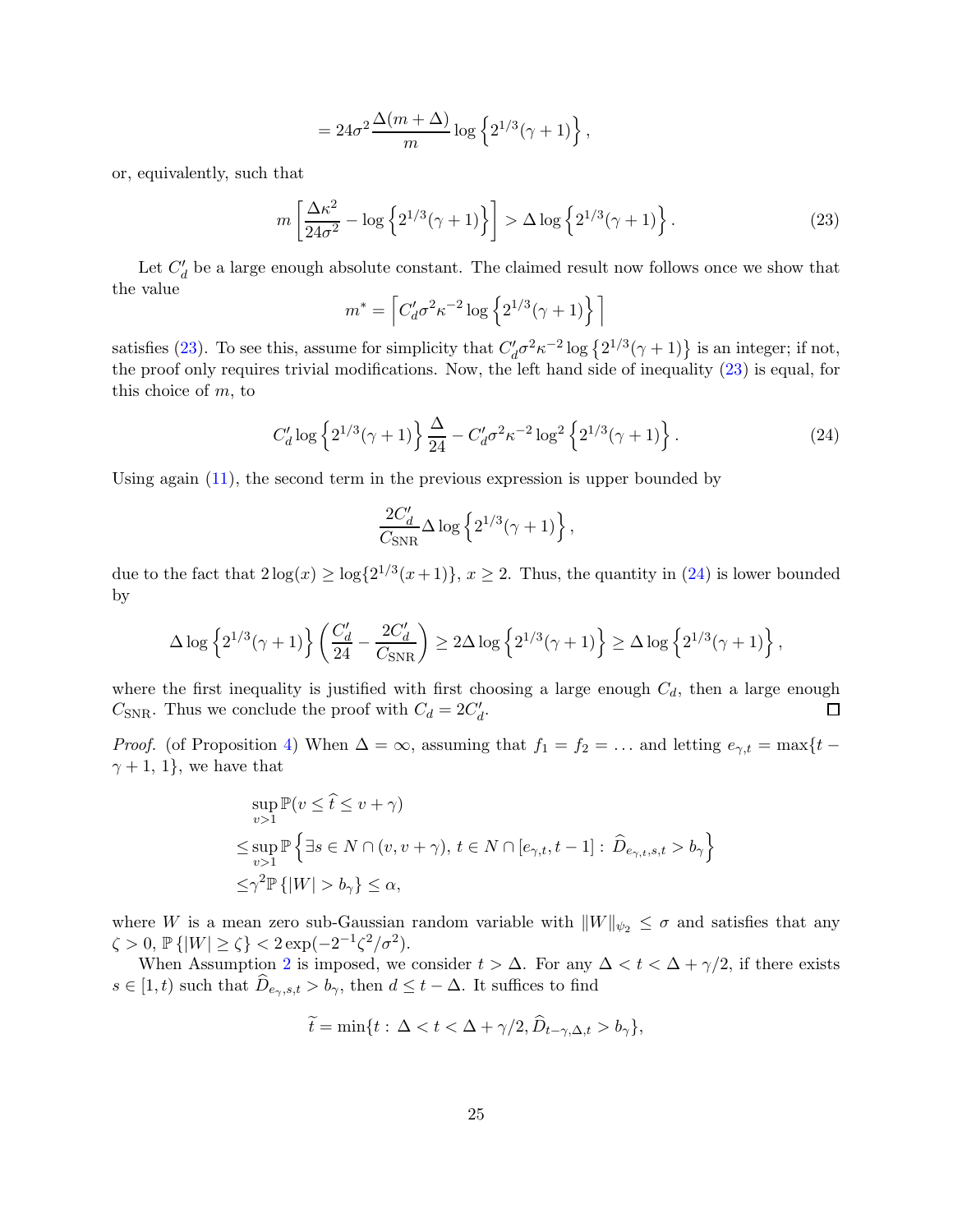and any upper bound on  $\tilde{t}$  will also be an upper bound on d, when [\(12\)](#page-10-3) is satisfied. Thus, our task becomes that of computing a sharp upper bound on  $\tilde{t}$ . To that effect, notice that, when  $\Delta = s < t < \Delta + \gamma/2$ , we have

$$
D_{t-\gamma,\Delta,t} = \left\{ \frac{(t-\Delta)(\Delta-t+\gamma)}{\gamma} \right\}^{1/2} |\mu_1 - \mu_2| = \left\{ \frac{(t-\Delta)(\Delta-t+\gamma)}{\gamma} \right\}^{1/2} \kappa.
$$

In addition, it holds that

$$
\mathbb{P}\{\mathcal{G}\} = \mathbb{P}\left\{\exists t \in (\Delta, \Delta + \gamma/2) : |\widehat{D}_{t-\gamma, \Delta, t} - D_{t-\gamma, \Delta, t}| > b_{\gamma}\right\} \le \gamma/2\alpha\gamma^{-2} < \alpha.
$$

Therefore on the event  $\mathcal{G},$ 

$$
\widehat{D}_{t-\gamma,\Delta,t} \ge \left\{ \frac{(t-\Delta)(\Delta-t+\gamma)}{\gamma} \right\}^{1/2} \kappa - b_{\gamma}.
$$

As a result, we obtain that  $\widetilde{t} \leq t^*$ , where

$$
t_* = \min \left\{ t \in (\Delta, \Delta + \gamma/2) : \left\{ \frac{(t - \Delta)(\Delta - t + \gamma)}{\gamma} \right\}^{1/2} \kappa - 2b_\gamma \ge 0 \right\}.
$$

Write for convenience  $m = t_* - \Delta$ , so that  $d \leq m$ . Due to the form of  $b_{\gamma}$ , we seek the smallest integer m such that

$$
\left\{\frac{m(\gamma-m)}{\gamma}\right\}^{1/2} \kappa - 2^{3/2} \sigma \log^{1/2} (2\gamma^2 \alpha^{-1}) > 0.
$$

We now to show that  $m = [C_d \sigma^2 \log(\gamma/\alpha) \kappa^{-2}]$  satisfies the above. Due to [\(12\)](#page-10-3), we have that  $(\gamma - m)/\gamma \geq 1/2$ , then

$$
\frac{m(\gamma-m)}{\gamma} \kappa^2 \geq \kappa^2 m/2 > 2^{3/2} \sigma \log^{1/2} \left( 2 \gamma^2 \alpha^{-1} \right),
$$

which completes the proof.

Proof. (of Corollary [5\)](#page-11-0) Step 1. Define the event

$$
\mathcal{B} = \left\{ \forall s, t \in N, t > 1, s \in \{t - 2^0, \dots, t - 2^{\lfloor \log(t) / \log(2) \rfloor} \} : \left| \left( \frac{t - s}{ts} \right)^{1/2} \sum_{l = 1}^s (X_l - f_l) - \left\{ \frac{s}{t(t - s)} \right\}^{1/2} \sum_{l = s + 1}^t (X_l - f_l) \right| < b_t \right\}.
$$

It follows from Lemma [8](#page-17-1) that  $\mathbb{P}{B} > 1 - \alpha$ . Throughout the proof we assume that the event  $\beta$ holds.

For any  $s, t \in N$ ,  $1 \leq s < t$ , it holds that  $\left| \widehat{D}_{s,t} - D_{s,t} \right| < b_t$ , which implies that

<span id="page-25-0"></span>
$$
D_{s,t} + b_t > \widehat{D}_{s,t} > D_{s,t} - b_t.
$$
\n
$$
(25)
$$

 $\Box$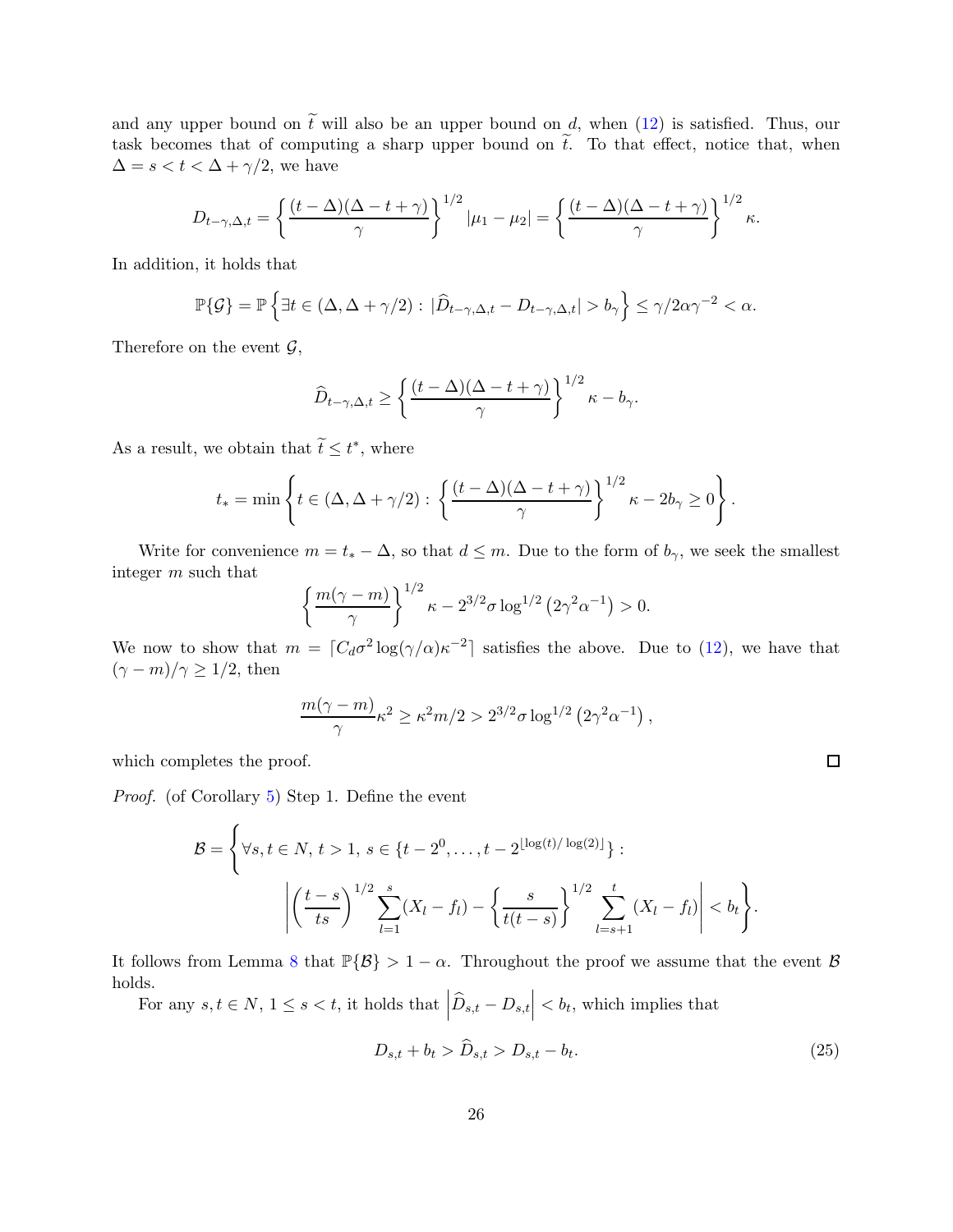For any  $t \geq 1$ , we have that

$$
S(t) = \{t - 2^0, \dots, t - 2^{\lfloor \log(t) / \log(2) \rfloor} \}.
$$

Step 2. For any  $t \leq \Delta$ , we have that  $D_{s,t} = 0$ , for all  $s \in \mathcal{S}(t)$ . Using [\(25\)](#page-25-0), we conclude that  $\widehat{t} > \Delta$  and therefore that  $\widehat{t} > \Delta$ .

Step 3. Now we consider  $t > \Delta$ . If there exists  $s \in \mathcal{S}(t)$  such that  $D_{s,t} > b_t$ , then  $d \leq t - \Delta$ . Thus,  $d \leq \tilde{t} - \Delta$ , where

$$
\widetilde{t} = \min\{t : t > \Delta, \exists s \in [\Delta, t) \cap \mathcal{S}(t), \widehat{D}_{s,t} > b_t\},\
$$

and any upper bound on  $\tilde{t}$  will also be an upper bound on d, when the signal-to-noise ratio constraint specified by Assumption [3](#page-5-2) is satisfied. Thus, our task becomes that of computing a sharp upper bound on  $\tilde{t}$ . To that effect, notice that, when  $\Delta \leq s < t$ ,

$$
D_{s,t} = \Delta \left(\frac{t-s}{ts}\right)^{1/2} |\mu_1 - \mu_2| = \Delta \left(\frac{t-s}{ts}\right)^{1/2} \kappa,
$$

and, because of [\(25\)](#page-25-0) again,

$$
\widehat{D}_{s,t} \ge \Delta \left(\frac{t-s}{ts}\right)^{1/2} \kappa - b_t.
$$

As a result, we obtain that  $\widetilde{t} \leq t^*$ , where

$$
t_* = \min \left\{ t > \Delta : \max_{s \in [\Delta, t) \cap S(t)} \left\{ \Delta \left( \frac{t-s}{ts} \right)^{1/2} \kappa - 2b_t \right\} \ge 0 \right\}.
$$

Step 3. Write for convenience  $m = t - \Delta$ , so that  $d \leq m$ . Recalling that  $b_t = 2^{3/2} \sigma \log^{1/2}(t/\alpha)$ , we seek the smallest integer m such that

$$
\max_{s \in [\Delta, m+\Delta) \cap \mathcal{S}(m+\Delta)} \left[ \Delta \kappa \left\{ \frac{m+\Delta-s}{(m+\Delta)s} \right\}^{1/2} - 2^{5/2} \sigma \log^{1/2} \{ (m+\Delta)/\alpha \} \right] > 0,
$$

which is equivalent to

$$
\max_{s \in [\Delta, m+\Delta) \cap \mathcal{S}(m+\Delta)} \left[ \Delta^2 \kappa^2 - 32\sigma^2 \frac{s(m+\Delta)}{m+\Delta-s} \log \left\{ (m+\Delta)/\alpha \right\} \right] > 0.
$$

In turn, the above task corresponds to that of computing the smallest integer m such that

$$
\Delta^2 \kappa^2 > \min_{s \in [\Delta, m + \Delta) \cap \mathcal{S}(m + \Delta)} \left[ 32\sigma^2 \frac{s(m + \Delta)}{m + \Delta - s} \log \left\{ (m + \Delta) / \alpha \right\} \right]
$$

.

Since  $[\Delta, m + \Delta) \cap \mathcal{S}(m + \Delta) = \{m + \Delta - 2^j, j = 0, \dots, \lfloor \log(m) / \log(2) \rfloor\}$ , in the following we consider two cases.

Case 1. If  $\log(m)/\log(2)$  is an integer, then it follows from identical arguments in the proof of Theorem [1](#page-6-0) that

$$
\Delta^2 \kappa^2 > \min_{s \in [\Delta, m + \Delta) \cap \mathcal{S}(t)} \left[ 32\sigma^2 \frac{s(m + \Delta)}{m + \Delta - s} \log \left\{ (m + \Delta) / \alpha \right\} \right]
$$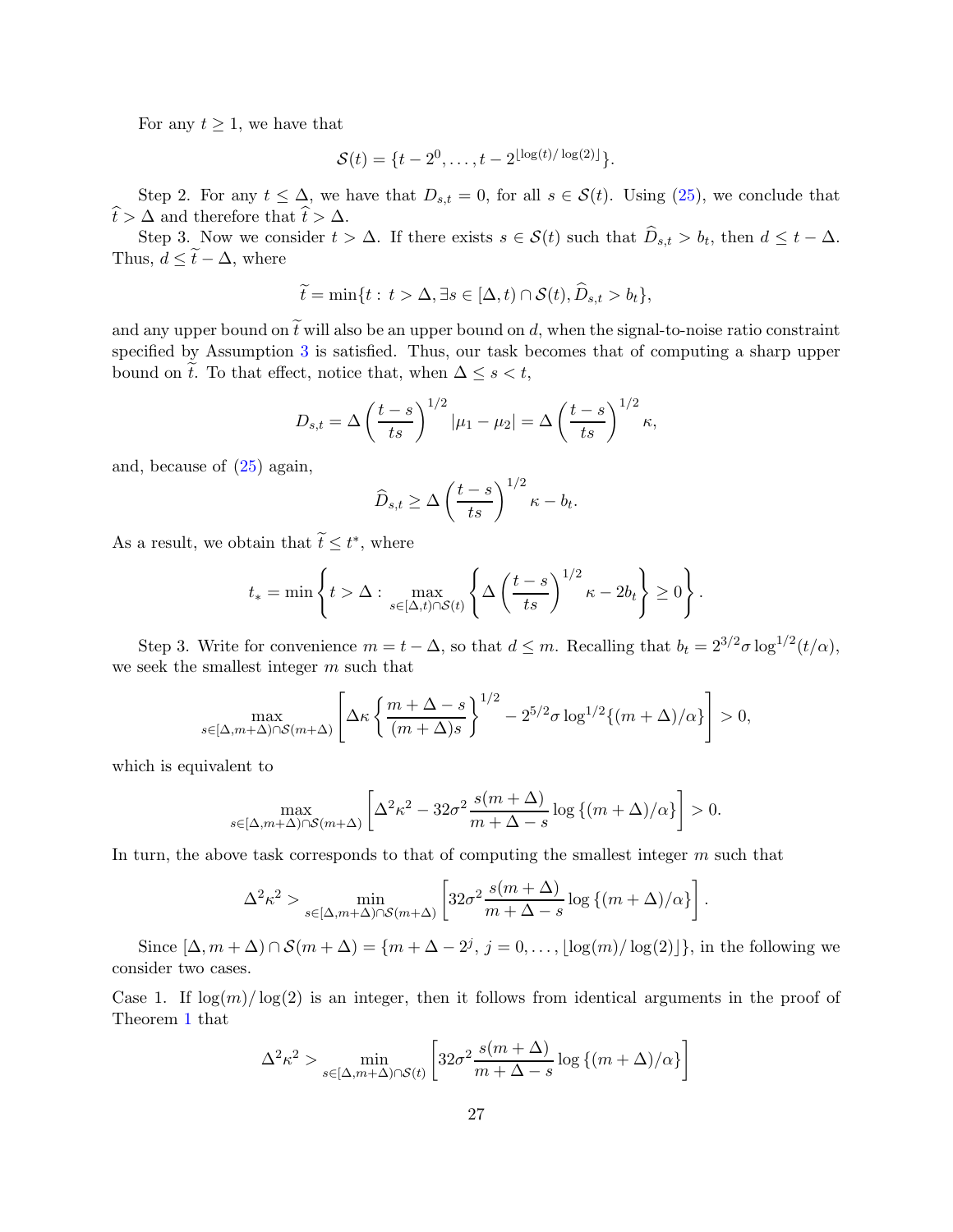$$
=32\sigma^2\frac{\Delta(m+\Delta)}{m}\log{(m+\Delta)/\alpha}.
$$

Case 2. If  $\log(m)/\log(2)$  is not an integer, then  $|\log(m)/\log(2)| < \log(m)/\log(2)$ . This means

$$
\Delta^2 \kappa^2 > \min_{s \in [\Delta, m + \Delta) \cap \mathcal{S}(t)} \left[ 32\sigma^2 \frac{s(m + \Delta)}{m + \Delta - s} \log \left\{ (m + \Delta) / \alpha \right\} \right]
$$
  
> 
$$
32\sigma^2 \frac{\Delta(m + \Delta)}{m} \log \left\{ (m + \Delta) / \alpha \right\}.
$$

Both cases lead to finding the smallest integer m such that

$$
m\left[\frac{\Delta\kappa^2}{32\sigma^2} - \log\left\{(m+\Delta)/\alpha\right\}\right] > \Delta\log\left\{(m+\Delta)/\alpha\right\}.
$$

It follows from the identical arguments in the proof of Theorem [1](#page-6-0) that we complete the proof.  $\Box$ 

*Proof.* (of Theorem [6\)](#page-13-2) Step 1. To prove the theorem, it is sufficient (in fact, equivalent) to show that the claim holds true simultaneously over all deterministic stopping times. Towards that end, define the event

$$
\mathcal{E} = \left\{ \forall e, s, t \in \mathbb{N}, e \ge 0, s > e, t > s : \left| \left\{ \frac{t - s}{(s - e)(t - e)} \right\}^{1/2} \sum_{l = e + 1}^{s} (X_l - f_l) - \left\{ \frac{s - e}{(t - s)(t - e)} \right\}^{1/2} \sum_{l = s + 1}^{t} (X_l - f_l) \right| < b_t \right\}.
$$

Then, under  $\mathcal{E}$ , the fluctuations of the CUSUM process are controlled uniformly at any time t, including any stopping (in fact, more generally, random) time  $T$ . It follows from Lemma  $9$  that

$$
\mathbb{P}\{\mathcal{E}\} > 1 - \alpha.
$$

On the event  $\mathcal{E}$ , for any  $0 \leq e < s < t$ , it holds that

$$
\left| \widehat{D}_{e,s,t} - D_{e,s,t} \right| < b_t,
$$

which implies that

$$
D_{e,s,t} + b_{e,t} > \widehat{D}_{e,s,t} > D_{e,s,t} - b_{e,t}.
$$
\n(26)

In addition, due to Assumption [5,](#page-13-1) we have that

<span id="page-27-0"></span>
$$
C_d \frac{\sigma^2 \log(\Delta/\alpha)}{\kappa^2} \le \Delta/4. \tag{27}
$$

Then it suffices to show that

- (i) for any refresh starting point of the algorithm e and any interval  $(e, t]$  not containing any true change points, on the event  $\mathcal{E}$ , there is no detected change point;
- (ii) on the event  $\mathcal{E}$ , we can detect  $\eta_k$  with delay upper bounded by  $C_d\sigma^2 \log(\Delta/\alpha)\kappa_k^{-2}$  $\frac{-2}{k}$ .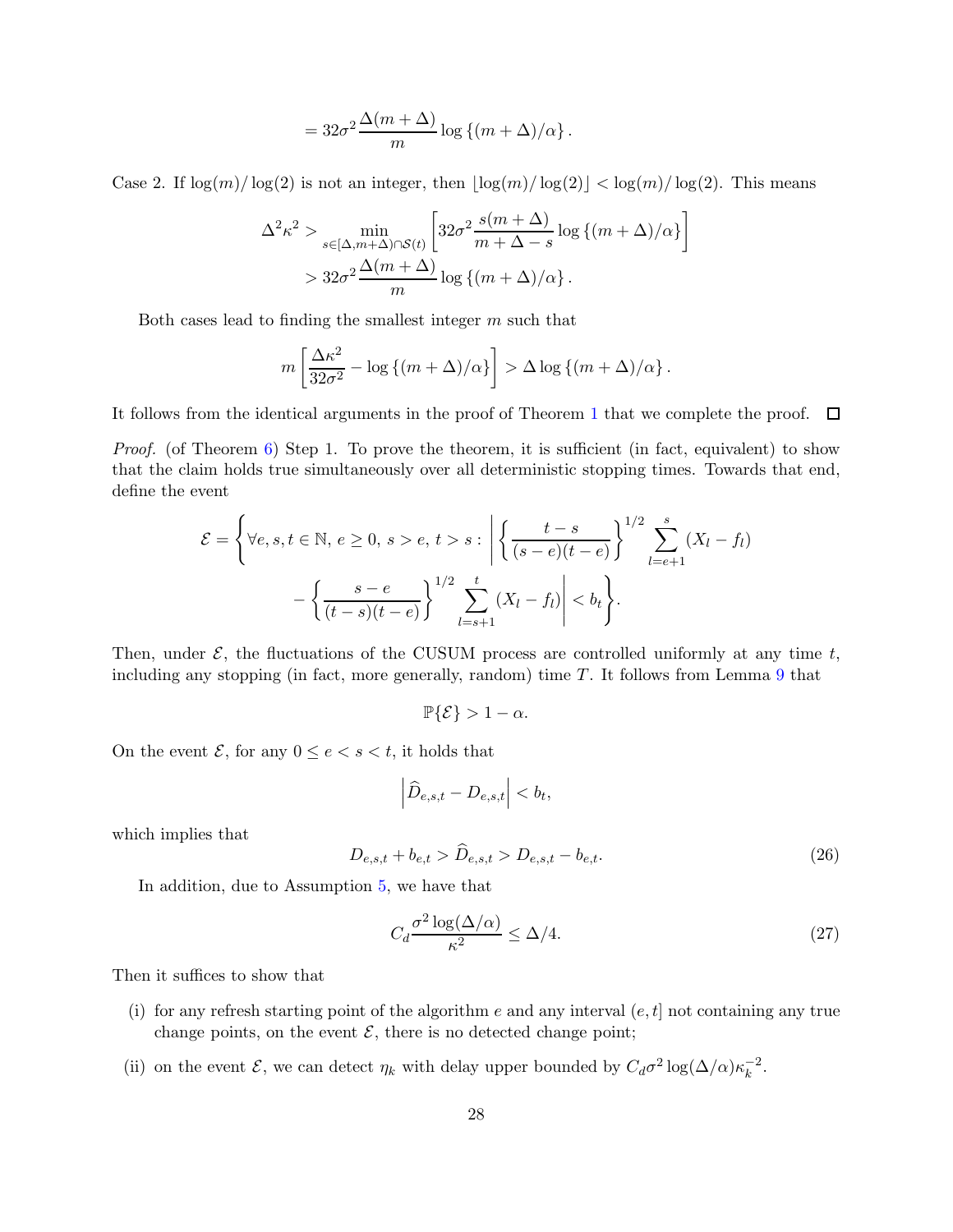Step 2. As for (i), it holds automatically due to the definition of the event  $\mathcal{E}$ . The claim (i) leads to that  $t_k > \eta_k$ .

Step 3. As for (ii), we prove by induction. When  $k = 0$ , we have  $\hat{t}_k = \eta_k = 0$ , then  $\eta_1 - \hat{t}_0 \geq 0$  $\Delta \geq 3\Delta/4$ . It follows from identical arguments in the proof of Theorem [1](#page-6-0) that

$$
d_1 = \hat{t}_1 - \eta_1 \leq C_d \frac{\sigma^2 \log(\Delta/\alpha)}{\kappa_1^2}.
$$

Due to [\(27\)](#page-27-0), we have that  $\eta_2 - \hat{t}_1 \geq 3\Delta/4$ , then due to Algorithm [4,](#page-13-0) the procedure restarts by setting  $e = \hat{t}_1$ . For a general  $k \geq 1$ , if  $\eta_k - \hat{t}_{k-1} \geq 3\Delta/4$ , then it follows from from identical arguments in the proof of Theorem [1](#page-6-0) that

$$
d_k = \hat{t}_k - \eta_k \le C_d \frac{\sigma^2 \log(\Delta/\alpha)}{\kappa_k^2},
$$

which completes the proof.

*Proof.* (of Proposition [7\)](#page-15-1) Throughout the proof we will assume for simplicity that  $\frac{\sigma^2}{2\kappa^2} \log \left(\frac{1}{\alpha}\right)$  $\frac{1}{\alpha}$ ) is an integer. Step 1. For any n, let  $P^n$  be the restrictions of a distribution P to  $\mathcal{F}_n$ , i.e. the  $\sigma$ -field generated by the observations  $\{X_i\}_{i=1}^n$ . For any  $\nu \geq 1$  and  $n \geq \nu$ , we have that for any  $n \geq \Delta$ , it holds that

$$
\frac{dP_{\kappa,\sigma,\nu}^n}{dP_{\kappa,\sigma,\infty}^n} = \exp\left(\sum_{i=\nu+1}^n Z_i\right),\,
$$

where  $P_{\kappa,\sigma,\infty}$  indicates the joint distribution under which there is no change point and

$$
Z_i = \frac{\mu_2 - \mu_1}{\sigma^2} \left( X_i - \frac{\mu_1 + \mu_2}{2} \right).
$$

For any  $\nu \geq 1$ , define the event

$$
\mathcal{E}_{\nu} = \left\{ \nu < T < \nu + \frac{\sigma^2}{2\kappa^2} \log \left( \frac{1}{\alpha} \right), \sum_{i=\nu+1}^T Z_i < \frac{3}{4} \log \left( \frac{1}{\alpha} \right) \right\}.
$$

Then we have

$$
\mathbb{P}_{\kappa,\sigma,\nu}(\mathcal{E}_{\nu}) = \int_{\mathcal{E}_{\nu}} \exp\left(\sum_{i=\nu+1}^{T} Z_i\right) dP_{\kappa,\sigma,\infty} \le \exp\left\{(3/4) \log(1/\alpha)\right\} \mathbb{P}_{\kappa,\sigma,\infty}(\mathcal{E}_{\nu})
$$
  

$$
\le \exp\left\{(3/4) \log(1/\alpha)\right\} \mathbb{P}_{\kappa,\sigma,\infty} \left\{\nu < T < \nu + \frac{\sigma^2}{2\kappa^2} \log\left(\frac{1}{\alpha}\right)\right\} \le \alpha^{-3/4} \alpha = \alpha^{1/4},\tag{28}
$$

where the first two inequalities follow from the definition of  $\mathcal{E}_{\nu}$ , and the last inequality follows from the definition of  $\mathcal{D}(\alpha)$ .

Step 2. For any  $\nu \geq 1$  and  $T \in \mathcal{D}(\alpha)$ , since  $\{T \geq \nu\} \in \mathcal{F}_{\nu-1}$ , we have that

$$
\mathbb{P}_{\kappa,\sigma,\nu}\left\{\nu < T < \nu + \frac{\sigma^2}{2\kappa^2}\log\left(\frac{1}{\alpha}\right), \sum_{i=\nu+1}^T Z_i \ge (3/4)\log(1/\alpha) \middle| T > \nu\right\}
$$

<span id="page-28-0"></span>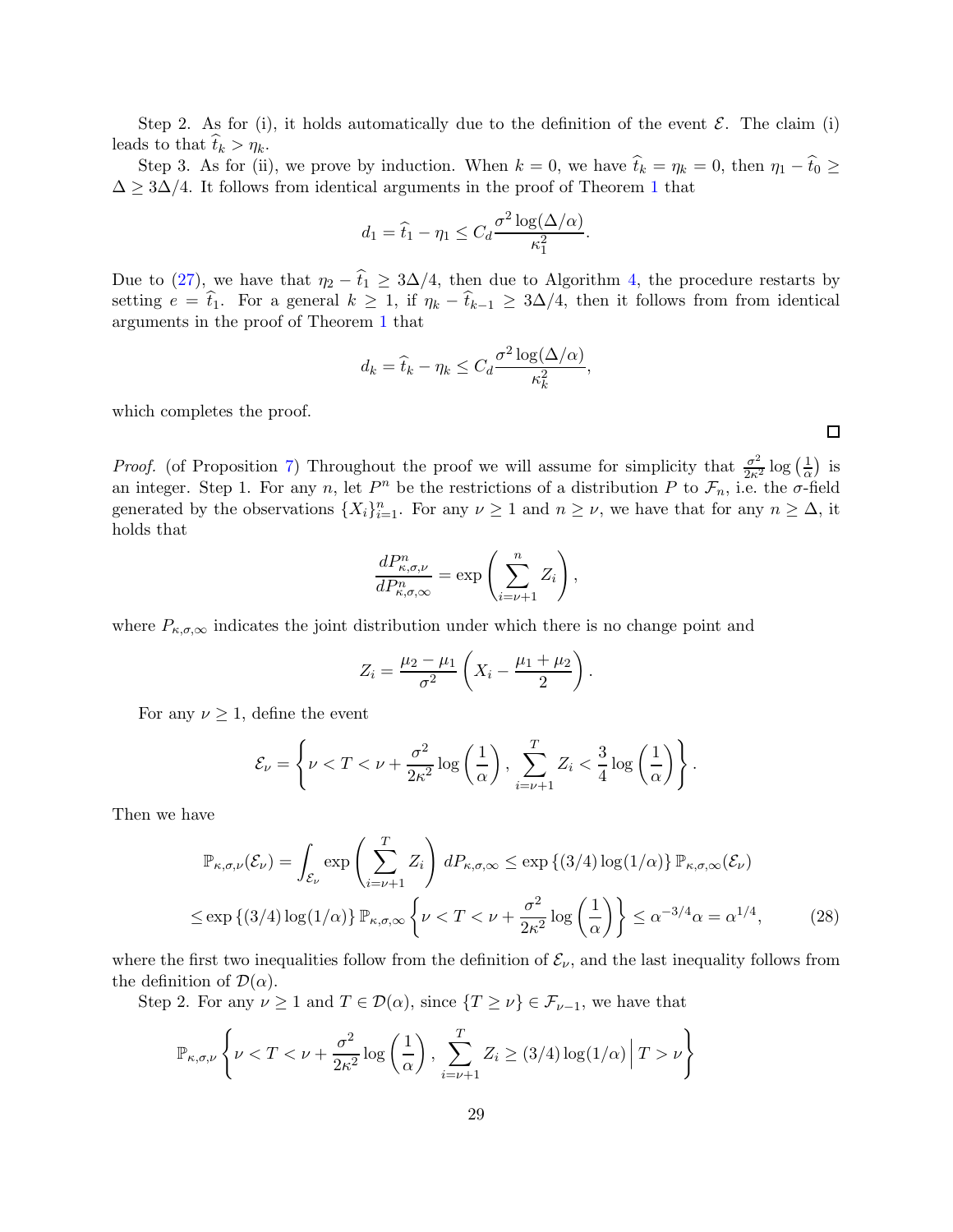$$
\leq \operatorname{ess\,sup} \mathbb{P}_{\kappa,\sigma,\nu} \left\{ \max_{1 \leq t \leq \frac{\sigma^2}{2\kappa^2} \log\left(\frac{1}{\alpha}\right) - 1} \sum_{i=\nu+1}^{\nu+t} Z_i \geq (3/4) \log(1/\alpha) \Big| X_1, \dots, X_{\nu} \right\}
$$
  
\n
$$
\leq \operatorname{ess\,sup} \mathbb{P}_{\kappa,\sigma,\nu} \left[ \max_{1 \leq t \leq \frac{\sigma^2}{2\kappa^2} \log\left(\frac{1}{\alpha}\right) - 1} \sum_{i=\nu+1}^{\nu+t} \{Z_i - \kappa^2/(2\sigma^2)\} \geq (3/4) \log(1/\alpha)
$$
  
\n
$$
- \frac{\sigma^2}{2\kappa^2} \log\left(\frac{1}{\alpha}\right) \frac{\kappa^2}{2\sigma^2} \Big| X_1, \dots, X_{\nu} \right]
$$
  
\n
$$
\leq \operatorname{ess\,sup} \mathbb{P}_{\kappa,\sigma,\nu} \left[ \max_{1 \leq t \leq \frac{\sigma^2}{2\kappa^2} \log\left(\frac{1}{\alpha}\right) - 1} \sum_{i=\nu+1}^{\nu+t} \{Z_i - \kappa^2/(2\sigma^2)\} \geq (1/2) \log(1/\alpha) \Big| X_1, \dots, X_{\nu} \right]
$$
  
\n
$$
\leq \frac{\sigma^2}{2\kappa^2} \log\left(\frac{1}{\alpha}\right) \exp\left\{-\frac{(1/2) \log^2(1/\alpha)}{\frac{\sigma^2}{2\kappa^2} \log\left(\frac{1}{\alpha}\right) \frac{\kappa^2}{\sigma^2}}\right\} = \frac{\sigma^2}{2\kappa^2} \log\left(\frac{1}{\alpha}\right) \exp\left\{-\log(1/\alpha)\right\} \leq \alpha^{1/4},
$$

where the fourth inequality follows from the Hoeffding inequality and a union bound argument, and the last inequality holds for small enough  $\alpha$  such that

<span id="page-29-0"></span>
$$
\alpha^{5/4} \log(1/\alpha) \le 2\kappa^2 \sigma^{-2}.
$$

Since the upper bound is independent of  $\nu$ , it holds that

$$
\sup_{\nu\geq 1} \mathbb{P}_{\kappa,\sigma,\nu}\left\{\nu < T < \nu + \frac{\sigma^2}{2\kappa^2} \log\left(\frac{1}{\alpha}\right), \sum_{i=\nu+1}^T Z_i \geq (3/4) \log(1/\alpha) \middle| T \geq \nu \right\} \leq \alpha^{1/4},
$$

which leads to

$$
\sup_{\nu \ge 1} \mathbb{P}_{\kappa,\sigma,\nu} \left\{ \nu < T < \nu + \frac{\sigma^2}{2\kappa^2} \log \left( \frac{1}{\alpha} \right), \sum_{i=\nu+1}^T Z_i \ge (3/4) \log(1/\alpha) \right\} \le \alpha^{1/4} \tag{29}
$$

Combining  $(28)$  and  $(29)$ , we have

<span id="page-29-1"></span>
$$
\sup_{\nu \ge 1} \mathbb{P}_{\kappa,\sigma,\nu} \left\{ \nu < T < \nu + \frac{\sigma^2}{2\kappa^2} \log \left( \frac{1}{\alpha} \right) \right\} \le 2\alpha^{1/4}.\tag{30}
$$

Step 3. We now have, for any change point time  $\Delta$ ,

$$
\mathbb{E}_{\kappa,\sigma,\Delta} \left\{ (T - \Delta)_{+} \right\} \geq \frac{\sigma^2}{2\kappa^2} \log(1/\alpha) \mathbb{P}_{\kappa,\sigma,\Delta} \left\{ T - \Delta \geq \frac{\sigma^2}{2\kappa^2} \log(1/\alpha) \right\}
$$
  
=  $\frac{\sigma^2}{2\kappa^2} \log(1/\alpha) \left[ \mathbb{P}_{\kappa,\sigma,\Delta} \{ T > \Delta \} - \mathbb{P}_{\kappa,\sigma,\Delta} \left\{ \Delta < T < \Delta + \frac{\sigma^2}{2\kappa^2} \log \left( \frac{1}{\alpha} \right) \right\} \right]$   
 $\geq \frac{\sigma^2}{2\kappa^2} \log(1/\alpha)(1 - \alpha - 2\alpha^{1/4}) \geq \frac{\sigma^2}{4\kappa^2} \log(1/\alpha),$ 

where the first inequality is due to Markov's inequality, the second is due to [\(30\)](#page-29-1) and the definition of the class of  $\mathcal{D}(\alpha)$  of stopping times (which in particular implies that  $\mathbb{P}_{\kappa,\sigma,\Delta}\{T\leq \Delta\} = \mathbb{P}_{\infty}(T\leq \Delta)$  $\Delta$ )  $\leq \mathbb{P}_{\infty}(T < \infty) \leq \alpha$ , and the last holds when  $\alpha + 2\alpha^{1/4} < 1/2$ .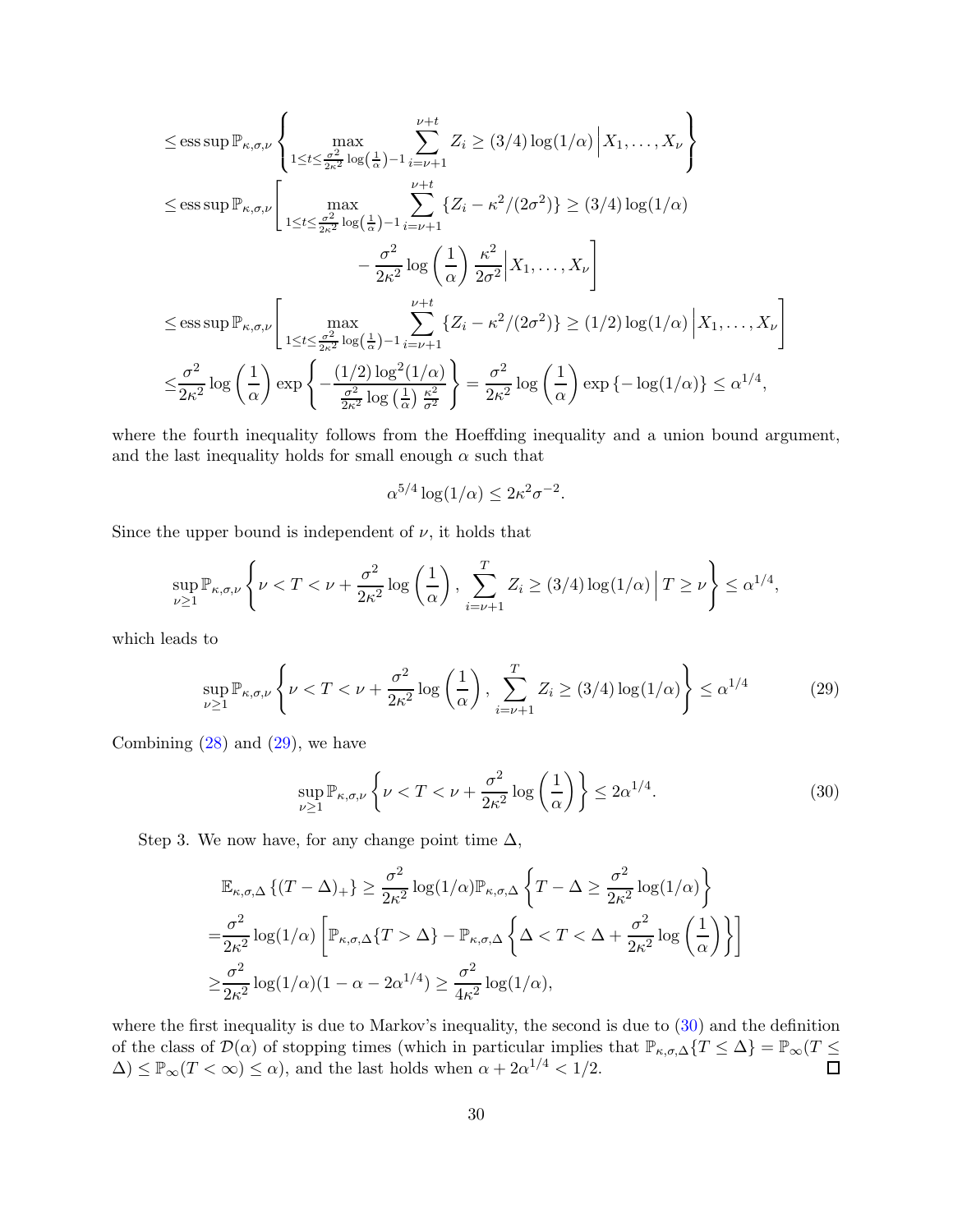# References

- <span id="page-30-3"></span>AUE, A. and HORVÁTH, L. (2004). Delay time in sequential detection of change. Statistics  $\mathscr B$ Probability Letters, 67 221–231.
- <span id="page-30-4"></span>AUE, A., HORVATH, L. and REIMHERR, M. L. (2009). Delay times of sequential procedures for multiple time series regression models. Journal of Econometrics, 149 174–190.
- <span id="page-30-1"></span>Chen, G., Atev, S. and Lerman, G. (2009). Kernel spectral curvature clustering (kscc). In Computer Vision Workshops (ICCV Workshops), 2009 IEEE 12th International Conference on. IEEE, 765–772.
- <span id="page-30-11"></span>Chen, H. (2019). Sequential change-point detection based on nearest neighbors. The Annals of Statistics, 47 1381–1407.
- <span id="page-30-0"></span>Chen, Y., Wang, T. and Samworth, R. J. (2020). High-dimensional, multiscale online changepoint detection. *arXiv preprint arXiv:2003.03668*.
- <span id="page-30-2"></span>CHU, C.-S. J., STINCHCOMBE, M. and WHITE, H. (1996). Monitoring structural change. *Econo*metrica: Journal of the Econometric Society 1045–1065.
- <span id="page-30-8"></span>DESOBRY, F., DAVY, M. and DONCARLI, C. (2005). An online kernel change detection algorithm. IEEE Trans. Signal Processing, 53 2961–2974.
- <span id="page-30-12"></span>DETTE, H. and GÖSMANN, J.  $(2019)$ . A likelihood ratio approach to sequential change point detection for a general class of parameters. Journal of the American Statistical Association 1–17.
- <span id="page-30-9"></span>FEARNHEAD, P. and LIU, Z. (2007). On-line inference for multiple changepoint problems. Journal of the Royal Statistical Society: Series B (Statistical Methodology), 69 589–605.
- <span id="page-30-13"></span>GÖSMANN, J., KLEY, T. and DETTE, H. (2019). A new approach for open-end sequential change point monitoring. arXiv preprint arXiv:1906.03225.
- <span id="page-30-10"></span>He, X., Xie, Y., Wu, S.-M. and Lin, F.-C. (2018). Sequential graph scanning statistic for change-point detection. In 2018 52nd Asilomar Conference on Signals, Systems, and Computers. IEEE, 1317–1321.
- <span id="page-30-7"></span>HLÁVKA, Z., HUŠKOVÁ, M., KIRCH, C. and MEINTANIS, S. G. (2016). Bootstrap procedures for online monitoring of changes in autoregressive models. Communications in Statistics-Simulation and Computation, 45 2471–2490.
- <span id="page-30-15"></span>HOWARD, S. R., RAMDAS, A., MCAULIFFE, J. and SEKHON, J. (2018). Uniform, nonparametric, non-asymptotic confidence sequences. arXiv preprint arXiv:1810.08240.
- <span id="page-30-5"></span>Hušková, M. and KIRCH, C. (2012). Bootstrapping sequential change-point tests for linear regression. Metrika, 75 673–708.
- <span id="page-30-6"></span>HUŠKOVÁ, M., KIRCH, C. and MEINTANIS, S. G. (2010). Fourier methods for sequential change point analysis in autoregressive models. In Proceedings of COMPSTAT'2010. Springer, 501–508.
- <span id="page-30-14"></span>KESHAVARZ, H., MICHAILIDIS, G. and ATCHADE, Y. (2018). Sequential change-point detection in high-dimensional gaussian graphical models. arXiv preprint arXiv:1806.07870.